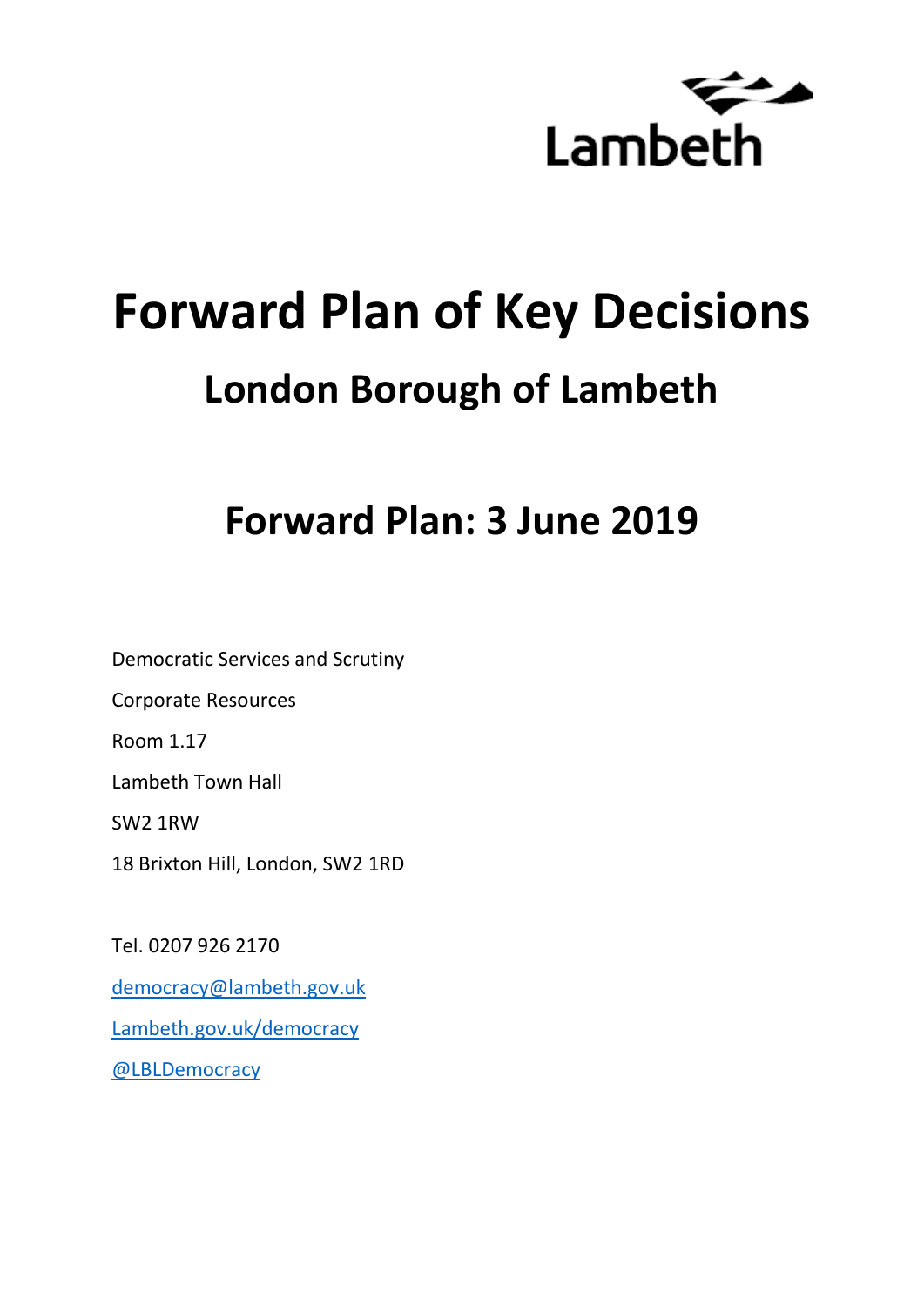#### **Notice of forthcoming Key Decisions**

Local authorities are required by law to give 28 days' notice of any key decisions to be made. The Forward Plan sets out information about the key decisions that Cabinet, individual Cabinet Members, Health and Wellbeing Board and the Better Places Joint Committee intend to make in forthcoming months. It ensures public notice of all key decisions is provided at least 28 days' in advance of the decision date.

The Forward Plan contains information about each forthcoming key decision and is published to the Council website every week, usually on a Friday.

#### **What is a Key Decision?**

The Lambeth Council Constitution defines a key decision as an executive decision that:

- 1) Requires an amendment to the Community Plan Outcomes Framework or requires a recommendation to Full Council to amend the Budget and Policy Framework.
- 2) Results in the local authority incurring expenditure, raising income or the making of savings in excess of £500,000.
- 3) Has a significant impact on:
	- a) communities living or working in an area comprising two or more wards in Lambeth;
	- b) the wellbeing of the community or the quality of service provided to a significant number of people living or working in an area; or,
	- c) Communities of interest.

The majority of key decisions are taken by the Cabinet or individual Cabinet Members (the Executive). Each Key Decision will be communicated via a comprehensive report which must be published at least five clear days before the decision is taken. Published reports can be accessed through [Decisions Online.](http://moderngov.lambeth.gov.uk/mgDelegatedDecisions.aspx?bcr=1&DM=0&DS=2&K=0&DR=&V=0) Cabinet reports will also be available in [Cabinet agenda](https://moderngov.lambeth.gov.uk/ieListMeetings.aspx?CommitteeId=225)  [packs,](https://moderngov.lambeth.gov.uk/ieListMeetings.aspx?CommitteeId=225) which are published five clear days before the meeting.

The Executive cannot consider key decisions that have not been included on the Forward Plan. However, the Council Constitution sets out procedures that can be used if a decision that has not been advertised on the Forward Plan must be taken immediately. Urgency procedures can only be used in exceptional circumstances. For further information on Access to Information procedure rules please see Part 3, Section 2 of the [Council](http://moderngov.lambeth.gov.uk/ieListMeetings.aspx?CId=738&info=1&MD=Constitution)  [Constitution](http://moderngov.lambeth.gov.uk/ieListMeetings.aspx?CId=738&info=1&MD=Constitution) or contact Democratic Services.

#### **What information is included on the Forward Plan?**

The Forward Plan gives information about:

- key decisions that are likely to be considered in forthcoming months
- the earliest date a key decision can be taken
- who will make a decision
- what consultation will be undertaken
- whether the forthcoming report is likely to include exempt or confidential information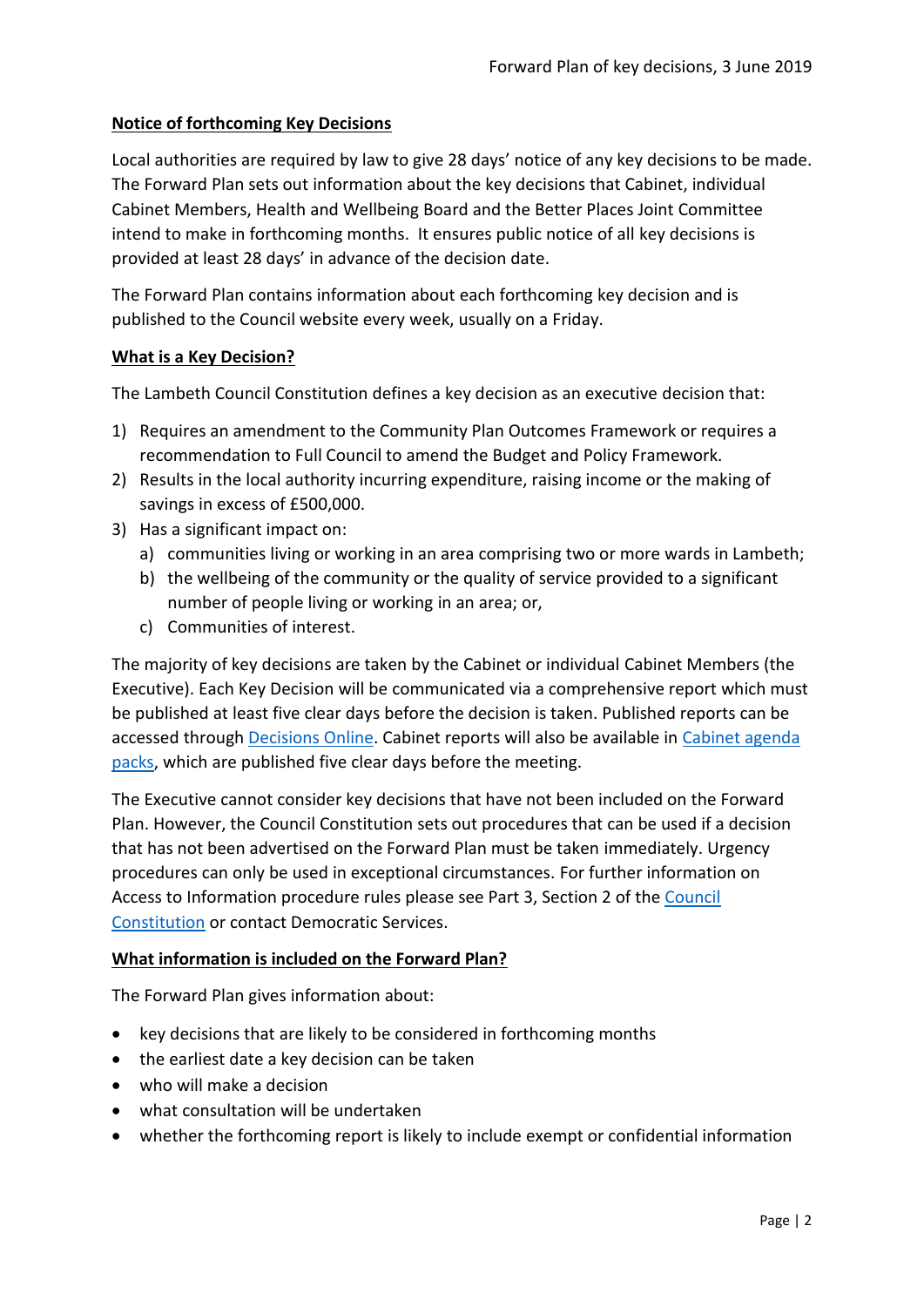- A list of background documents to be submitted to the decision maker for consideration in relation to the forthcoming decision
- who you can contact for further information

#### **Public representations and further information**

Each Forward Plan entry gives the name of the relevant officer to contact about that particular decision. Where possible, a contact name, e-mail address and telephone number are provided.

Members of the public can make representations about forthcoming decisions by:

- Contacting the Lead Officer responsible for the report
- Contacting the decision maker or relevant Cabinet Member (details can be found on the [council website\)](http://moderngov.lambeth.gov.uk/mgMemberIndex.aspx?bcr=1)
- Contacting Democratic Services

Any document listed in the Forward Plan can be requested via the Lead Officer or by contacting Democratic Services. The reader is encouraged to access any such documents electronically, however copies or extracts may be made available at the following address on request: Olive Morris House, 18 Brixton Hill, SW2 1RD.

When making representations, members of the public may submit to the decision maker any further documents relevant to the decision.

All decision dates given in the Forward Plan are subject to change. Therefore please ensure that you *always consult the latest version of the Forward Plan* for the most up to date information. Any further queries can be directed to Democratic Services.

#### **Notice of decisions likely to contain confidential or exempt information**

Local authorities are required to specify 28 days in advance of a Cabinet meeting all the reports that are likely to contain confidential or exempt information. Should this be the case, a private 'Part 2' report will be produced to accompany the main report, but will not be published. The public and press may also be asked to leave the Cabinet meeting for part of the proceedings. Any person is able to make representations if he or she believes the decision should instead be made in the open part of the meeting.

If you wish to make any such representation please contact Democratic Services. All representations will be documented in the relevant agenda a minimum of five clear days before the Cabinet meeting takes place. This will also include any response to the representations and a statement of the reasons why the meeting is be held in private.

For further information about exempt or confidential information please see the Access to Information Procedure Notes in Part 3, Section 2 of the [Council Constitution](http://www.lambeth.gov.uk/sites/default/files/ec-Council-Constitution-2014-15-approved-with-changes-November-2014.pdf) or contact Democratic Services.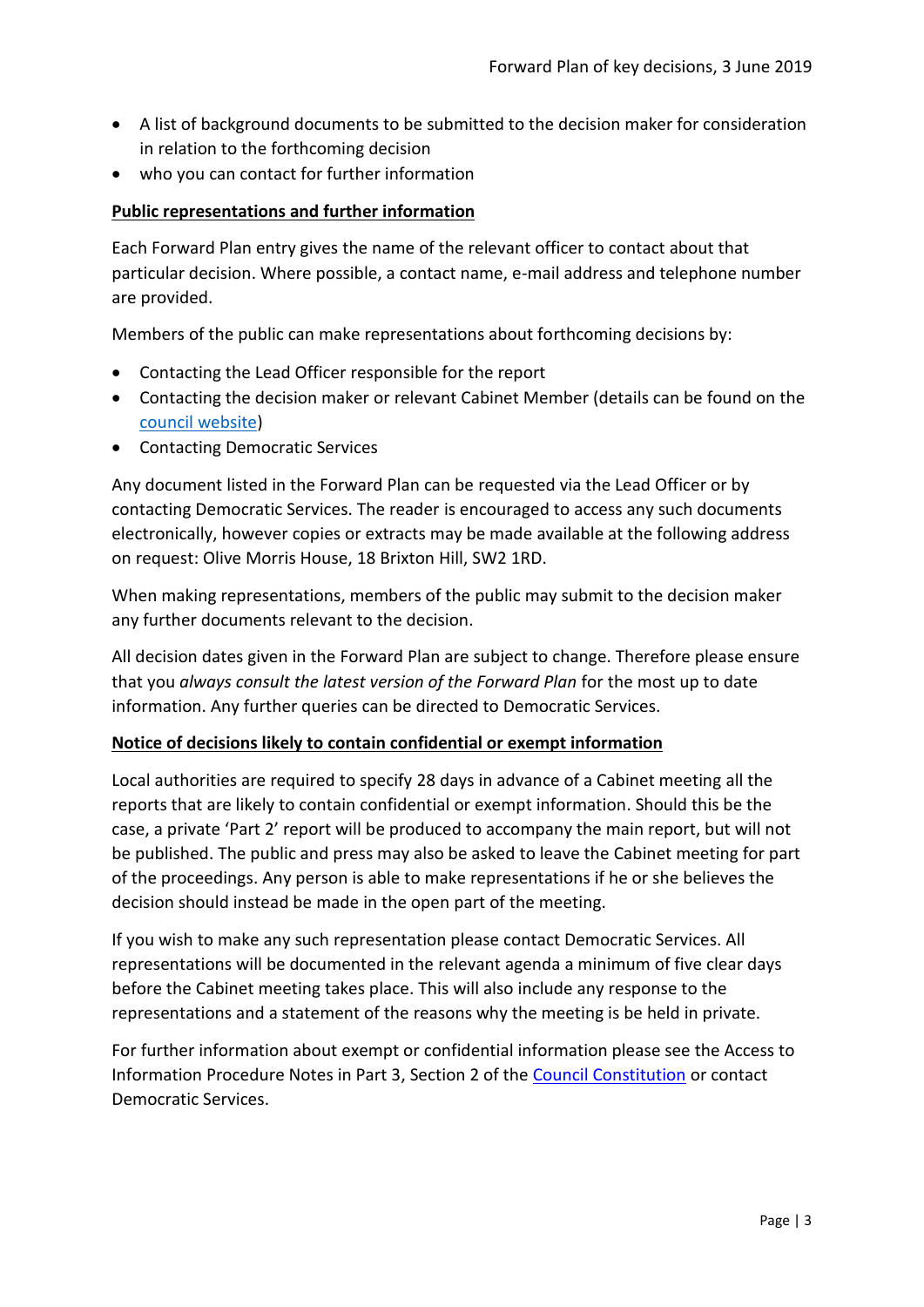| <b>Contents</b>                                                                                     |    |
|-----------------------------------------------------------------------------------------------------|----|
| Abortion Clinic Public Space Protection Order                                                       | 8  |
| Proposed remodelling of Lambeth Children's Centres                                                  | 9  |
| Responsible Procurement Policy                                                                      | 10 |
| Draft Affordable Workspace Supplementary Planning Document (SPD)                                    | 11 |
| Draft Basements Supplementary Planning Document (SPD)                                               | 12 |
| Draft Building Alterations and Extensions Supplementary Planning Document (SPD)                     | 13 |
| Lambeth Local Plan Review                                                                           | 14 |
| Draft Local Views Supplementary Planning Document (SPD)                                             | 15 |
| Draft Urban Design Code Supplementary Planning Document (SPD)                                       | 16 |
| Agreement of new draft Gambling Policy 2019-2022 for public consultation                            | 17 |
| July Finance Planning and Medium Term Strategy Report 2019 to 2024                                  | 18 |
| November Finance Planning and Medium Term Strategy Report 2019 to 2024                              | 19 |
| December Finance Planning and Medium Term Strategy Report 2019 to 2024                              | 20 |
| Revenue and Capital Budget 2020-21                                                                  | 21 |
| Capital Maintenance - Cuttle Construction Ltd Contract variation and extension                      | 22 |
| S106 and DIF funding for Wyvil Primary School Expansion                                             | 23 |
| Award of Contract for the Construction of Sudbourne Primary School 1.5 Form Entry<br>(FE) Extension | 24 |
| Children's Independent Fostering Agency (IFA) Framework Contract Extension<br>2019/20               | 25 |
| Short Breaks for Disabled Children and Young People in Lambeth                                      | 26 |
| <b>School Improvement Advisors</b>                                                                  | 27 |
| New contract and commissioning arrangements for Youth Services                                      | 28 |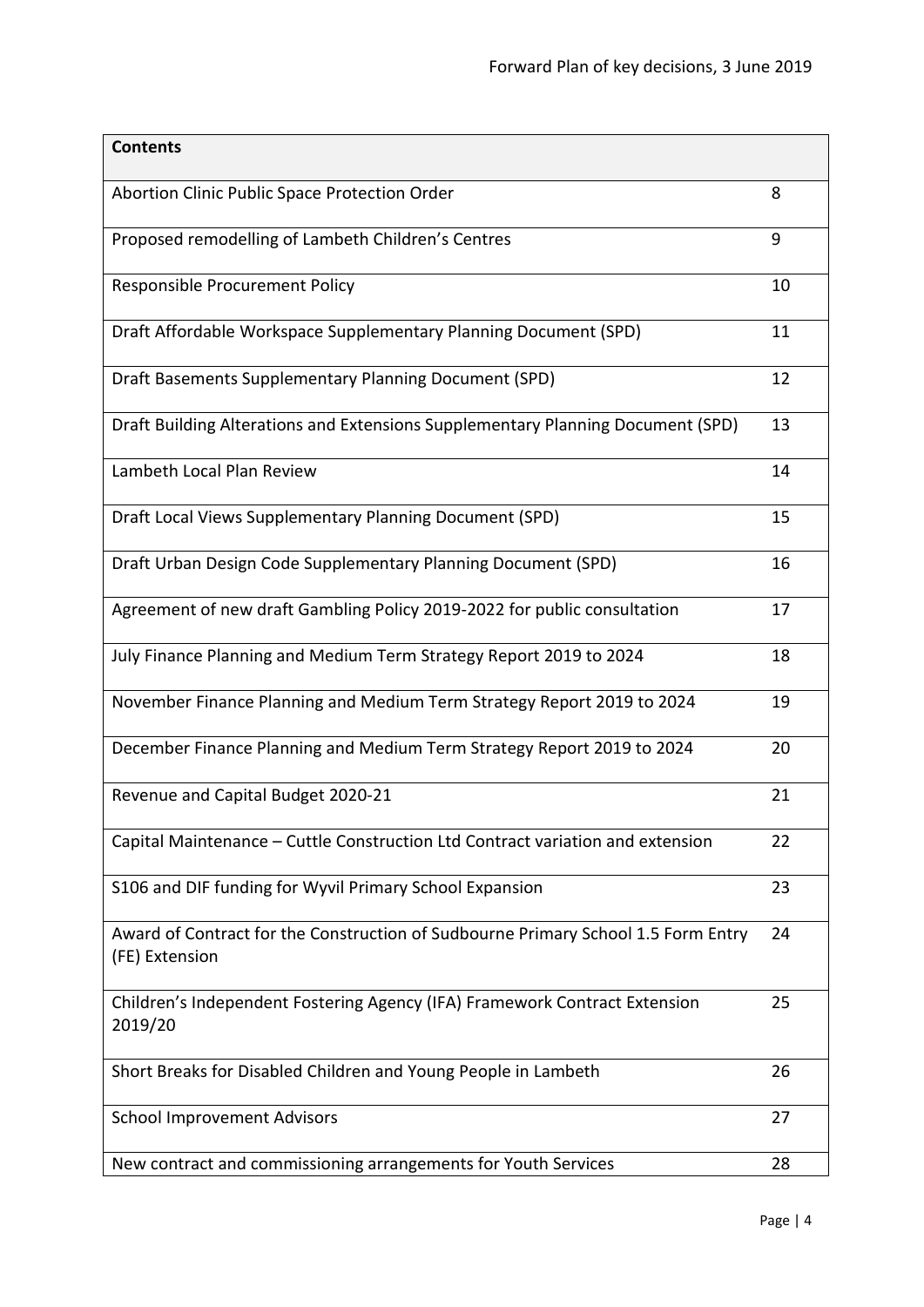| Controlled Parking Zone Expansion Investment Programme 2018-2022                                                                                                                                                        | 29 |
|-------------------------------------------------------------------------------------------------------------------------------------------------------------------------------------------------------------------------|----|
| Scheme Approval for delivery of the Electric Vehicle Charging Strategy                                                                                                                                                  | 30 |
| Electric Vehicle Charging Points - Rapid Charging                                                                                                                                                                       | 31 |
| Lambeth Transport Strategy                                                                                                                                                                                              | 32 |
| Highways Improvement Programme 2019-22                                                                                                                                                                                  | 33 |
| RE:FIT Energy Efficiency Programme for Schools                                                                                                                                                                          | 34 |
| One Oracle Contract Extension                                                                                                                                                                                           | 35 |
| <b>Upper Norwood Joint Library</b>                                                                                                                                                                                      | 36 |
| Server, Storage and Associated Services Contract                                                                                                                                                                        | 37 |
| Temporary Accommodation - Modular Construction on Council Owned Hostel Sites                                                                                                                                            | 38 |
| Implementation of enforcement in respect of 'Letting Agents & Property<br>Management Businesses - Duty of Letting Agents to Publicise Fees' and associated<br>fines regime                                              | 39 |
| Implementation of enforcement in respect of 'The Redress Schemes for Lettings<br>Agency Work and Property Management Work (Requirement to Belong to a Scheme<br>etc.) (England) Order 2014' and associated fines regime | 40 |
| Additional penalty schemes administered and enforced by Public Protection and<br>Regulatory Services: 2018-19 and subsequent years                                                                                      | 41 |
| Land Acquisition in the Camberwell Area                                                                                                                                                                                 | 42 |
| Proposed long term letting of Phoenix House to a commercial entity                                                                                                                                                      | 43 |
| <b>London Counter Fraud Hub</b>                                                                                                                                                                                         | 44 |
| Year 2 of ICT Services five-year infrastructure investment strategy                                                                                                                                                     | 45 |
| The Nine Elms Vauxhall Development Business Case                                                                                                                                                                        | 46 |
| Gateway Mental Health Support Service                                                                                                                                                                                   | 47 |
| Latch House offender service                                                                                                                                                                                            | 48 |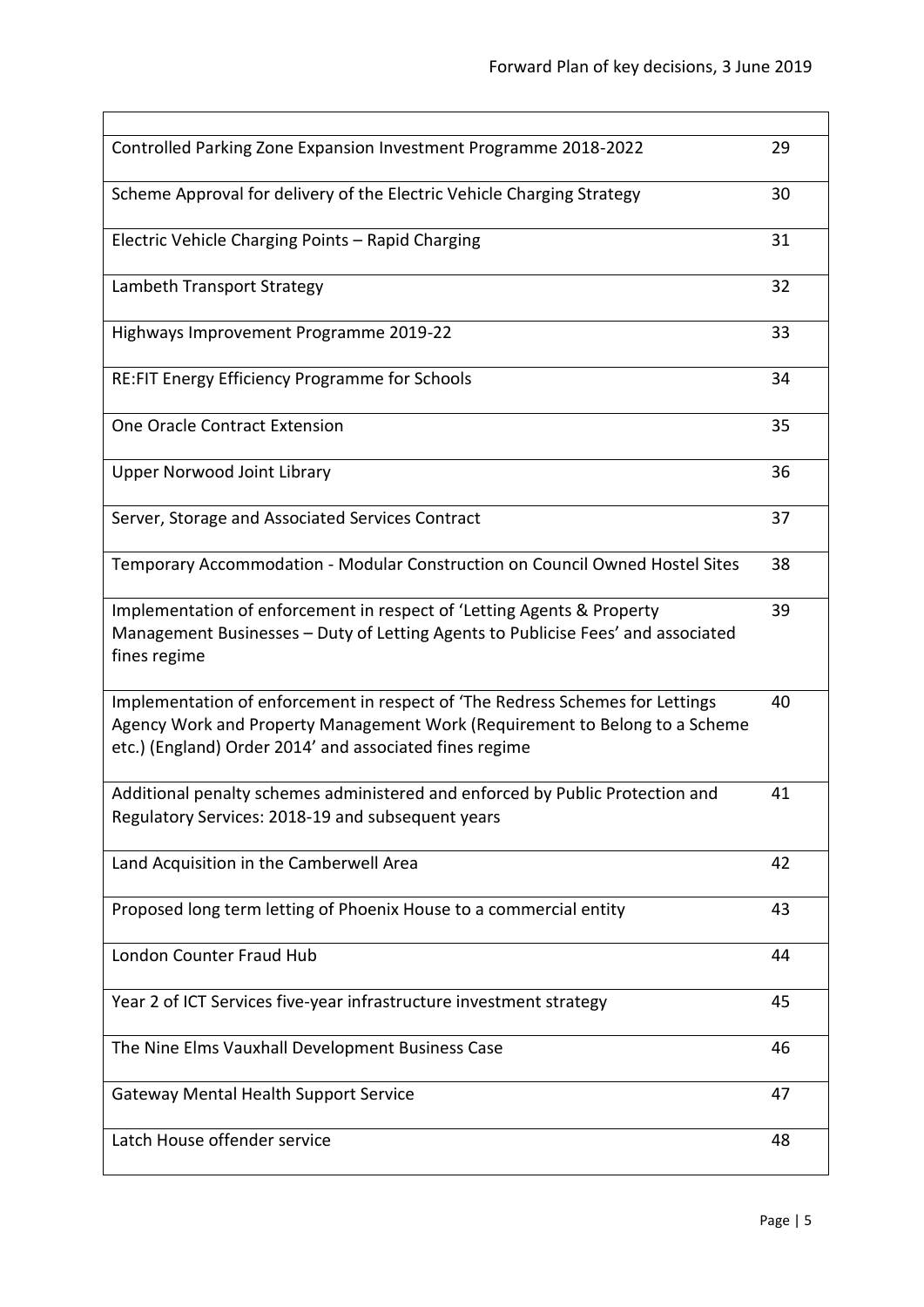| s75 partnership agreement with NHS Lambeth Clinical Commissioning Group                                                                 | 49 |
|-----------------------------------------------------------------------------------------------------------------------------------------|----|
| Careline24 Procurement of a new call handling, Supply, Installation and<br>Maintenance service.                                         | 50 |
| Condom distribution service                                                                                                             | 51 |
| Direct award of care, support and housing management alliance contract for Coburg<br>Crescent resource centre                           | 52 |
| Variation to framework contract for London-wide sexual health testing e-service                                                         | 53 |
| Redevelopment of 114 - 118 Lower Marsh                                                                                                  | 54 |
| Conversion of Brixton Recreation Centre storage space to work space                                                                     | 55 |
| Oval and Prince's Co-operative Local Investment Plan                                                                                    | 56 |
| Carmelita Centre and Orsett Street Lead Consultant Architect                                                                            | 57 |
| West Norwood land acquisition                                                                                                           | 58 |
| 114-118 Lower Marsh: Development Funding                                                                                                | 59 |
| Land acquisition in Waterloo area                                                                                                       | 60 |
| South Bank and Waterloo Neighbours Draft Neighbourhood Development Plan                                                                 | 61 |
| S106 Monitoring and CIL Administration Costs 2018/19                                                                                    | 62 |
| Knights Walk - Phase 1, Appropriation for Planning Purposes                                                                             | 63 |
| South Lambeth estate - Phase 1, Appropriation for Planning Purposes                                                                     | 64 |
| GLA Good Growth Fund Stage 2 Application: Regenerating Brixton's Rec Quarter                                                            | 65 |
| Report to Authorise the Second Round Public Consultation on a Draft CIL Charging<br>Schedule                                            | 66 |
| Somerleyton Road, Phase 1 - Blocks A&B                                                                                                  | 67 |
| Estate Regeneration - Early Buy Backs - Funding Request                                                                                 | 68 |
| Housing Regeneration: Procurement of contractor for the provisions of new flooring,<br>supply & fitting service for decanting residents | 69 |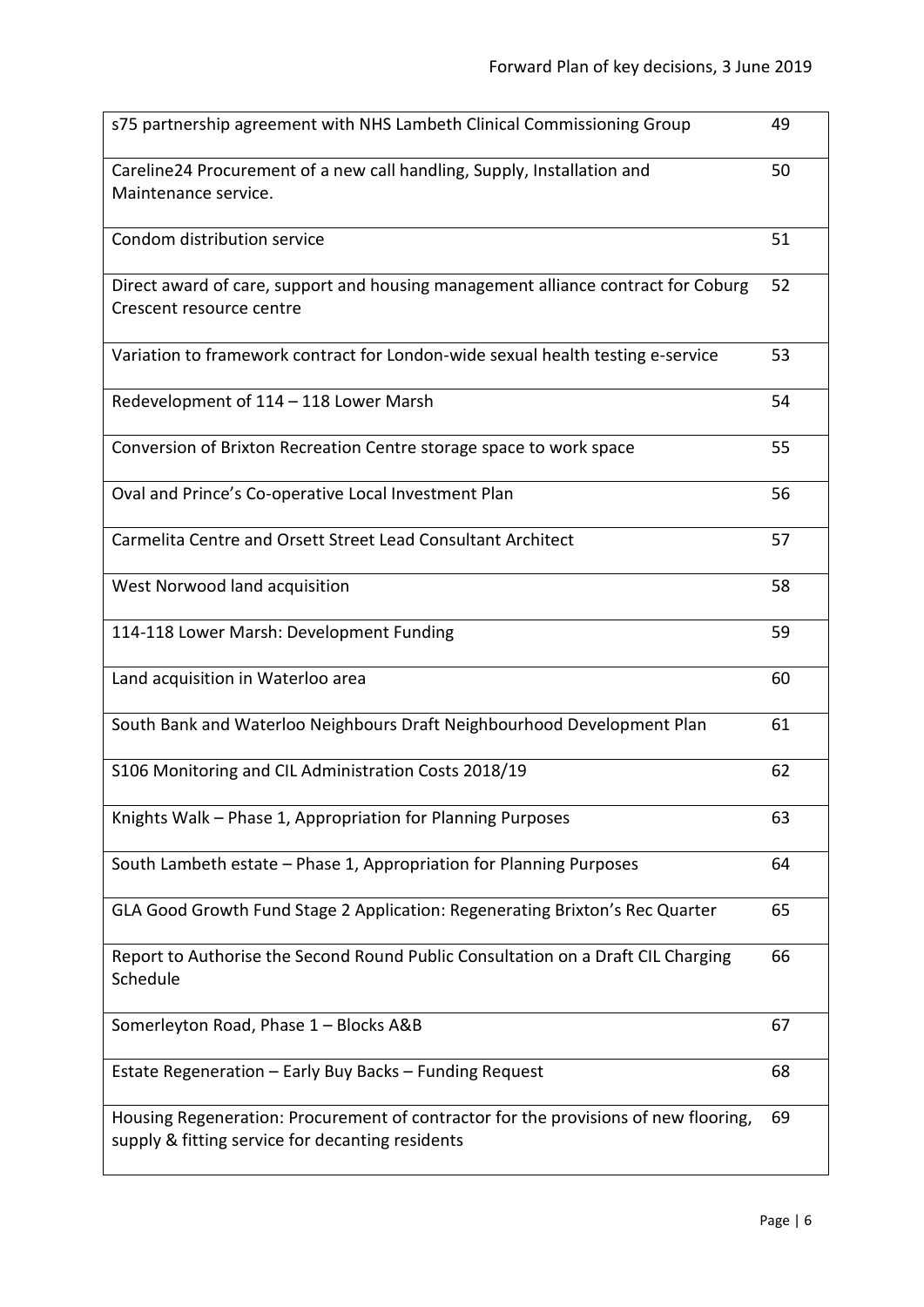| <b>Brixton Creative Enterprise Zone</b>                                                                 | 70 |
|---------------------------------------------------------------------------------------------------------|----|
| South London Innovation Corridor - Partner Borough Grant Agreements                                     | 71 |
| Proposal regarding the site at the former Clapham Old Library                                           | 72 |
| Transfer of the Greek Enclosure from the Greek Cathedral trust of St Stephen's<br>Chapel to the Council | 73 |
| West Norwood Cemetery Management Arrangements                                                           | 74 |
| Appointment of a construction company to deliver investment priorities into<br><b>Vauxhall Park</b>     | 75 |
| Appointment of a Contractor for Repair & Maintenance Works at Brixton Recreation<br>Centre (Phase Two)  | 76 |
| <b>Events Strategy Review</b>                                                                           | 77 |
| Lambeth Country Show 2019 - Security & Crowd Management                                                 | 78 |
| Establishing an integrated gateway for homeless 16-21 year-olds                                         | 79 |
| Consultancy Services for Lambeth Housing Standard                                                       | 80 |
| Tenancy Support Service - Single Homeless Project                                                       | 81 |
| <b>Tenancy Support Service</b>                                                                          | 82 |
| Vulnerable Adults' Pathway                                                                              | 83 |
| Rough Sleeping Outreach Team                                                                            | 84 |
| Latch House Offender Service                                                                            | 85 |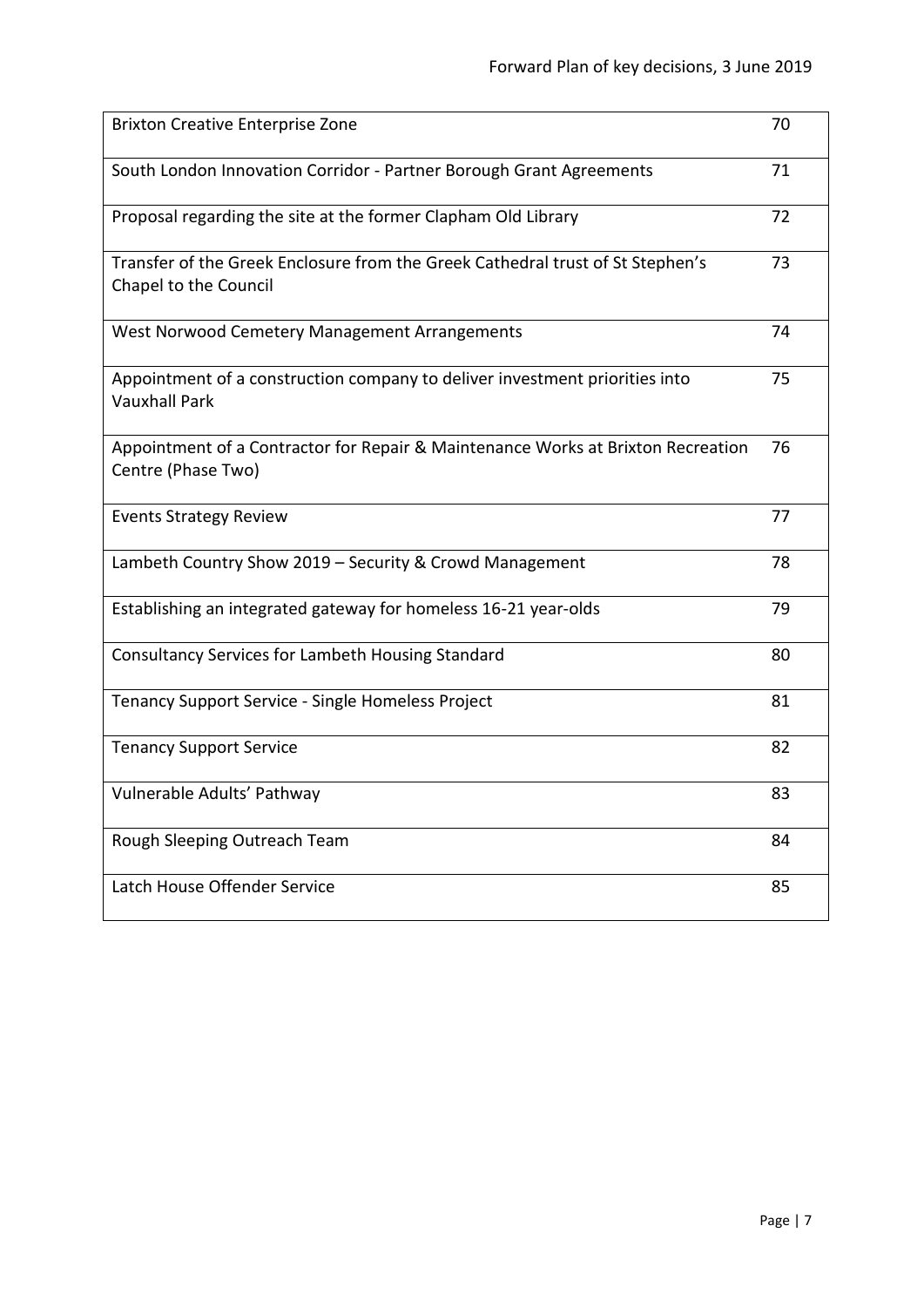#### <span id="page-7-0"></span>Decision: **Abortion Clinic Public Space Protection Order**

Report considering the results of the public consultation on the introduction of a Public Spaces Protection Order to restrict certain activities. Cabinet to make a decision based on the consultation on whether to introduce the proposed order.

| Ward(s) affected: All Wards                                      |                        |
|------------------------------------------------------------------|------------------------|
| Exempt or confidential information:                              | Consultation details:  |
| Decision to be taken by:                                         | Decision date:         |
| <b>Cabinet</b>                                                   | Not before 19 Mar 2018 |
|                                                                  |                        |
| <b>Background documents:</b>                                     |                        |
| <b>Public Space Protection Order</b>                             |                        |
| For further information about this key decision, please contact: |                        |
| Kristian Aspinall, Strategic Lead, Crime and Disorder            |                        |
| kaspinall@lambeth.gov.uk                                         |                        |
|                                                                  |                        |
|                                                                  |                        |
|                                                                  |                        |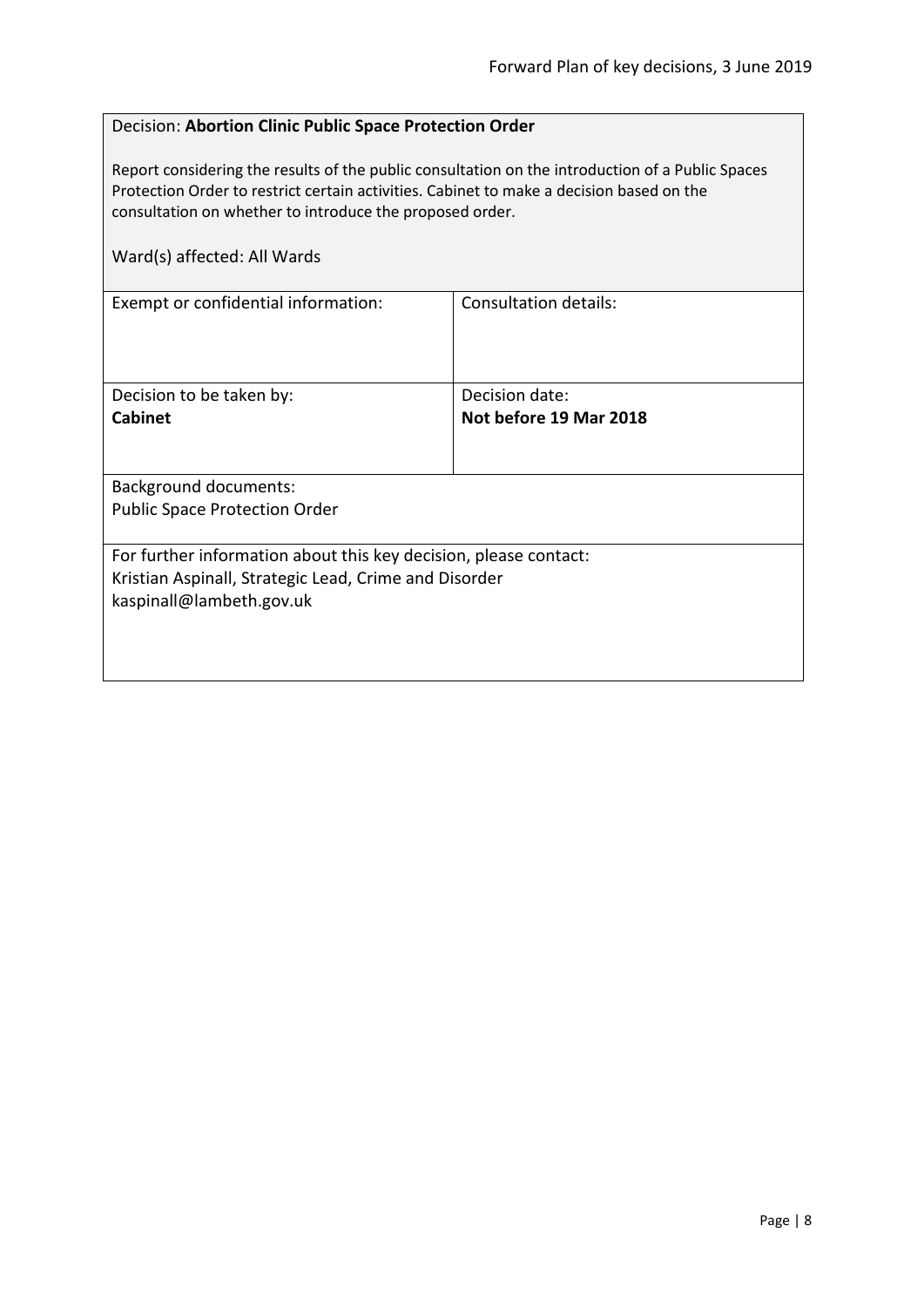<span id="page-8-0"></span>

| Decision: Proposed remodelling of Lambeth Children's Centres                                                                                  |                               |  |
|-----------------------------------------------------------------------------------------------------------------------------------------------|-------------------------------|--|
| The decision is about the proposed remodelling of Lambeth Children's Centres in<br>response to government cuts in the Dedicated Schools Grant |                               |  |
| Ward(s) affected: All Wards                                                                                                                   |                               |  |
| Exempt or confidential information:                                                                                                           | <b>Consultation details:</b>  |  |
| Decision to be taken by:<br><b>Cabinet</b>                                                                                                    | Decision date:<br>15 Apr 2019 |  |
| <b>Background documents:</b><br>Proposed remodelling of Lambeth Children's Centres                                                            |                               |  |
| For further information about this key decision, please contact:<br>Laura Griffin, Interim Lead Commissioner<br>LMGriffin@lambeth.gov.uk      |                               |  |
| Tel: 020 7926 9565                                                                                                                            |                               |  |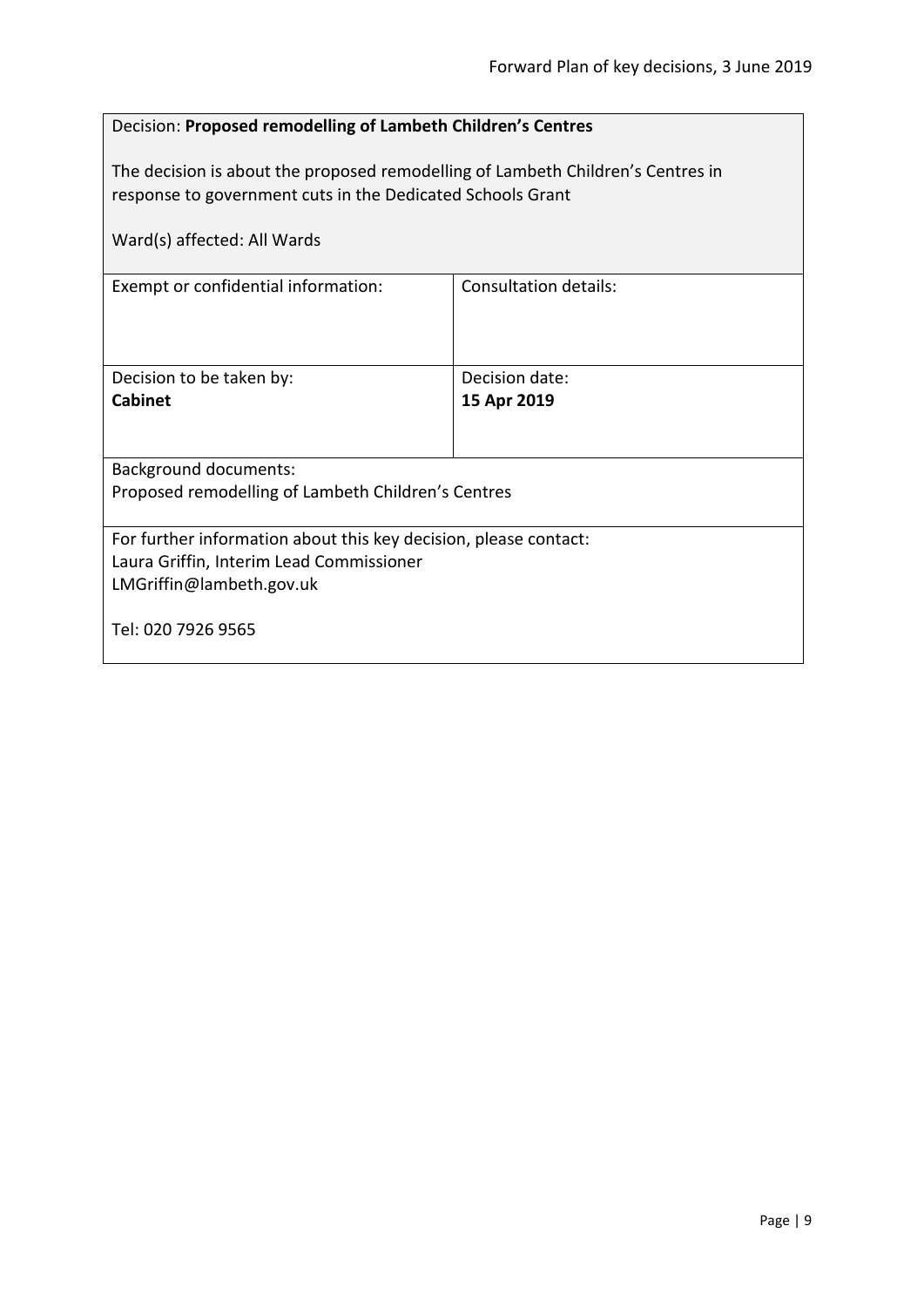#### <span id="page-9-0"></span>Decision: **Responsible Procurement Policy**

To adopt a Responsible Procurement Policy for Lambeth to guide how Social Value and Borough Plan outcomes should be included within procurement and contracts.

| Ward(s) affected: All Wards                                                                                                          |                               |
|--------------------------------------------------------------------------------------------------------------------------------------|-------------------------------|
| Exempt or confidential information:                                                                                                  | <b>Consultation details:</b>  |
| Decision to be taken by:<br>Cabinet                                                                                                  | Decision date:<br>13 May 2019 |
| <b>Background documents:</b><br>Responsible Procurement Policy                                                                       |                               |
| For further information about this key decision, please contact:<br>Rachel Willsher, Head of Procurement<br>rwillsher@lambeth.gov.uk |                               |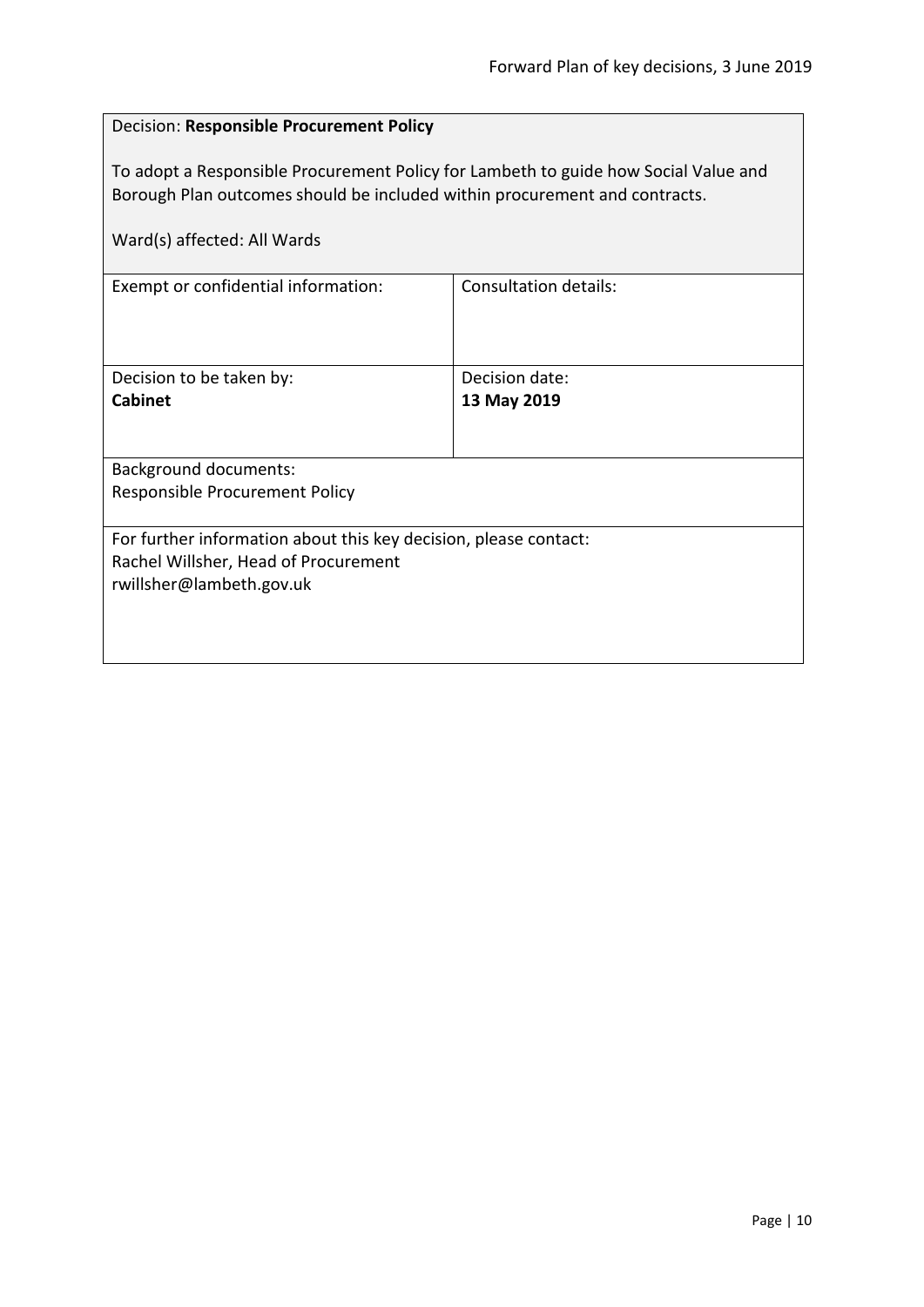<span id="page-10-0"></span>

| <b>Decision: Draft Affordable Workspace Supplementary Planning Document (SPD)</b> |                              |  |
|-----------------------------------------------------------------------------------|------------------------------|--|
| To agree the draft SPD for public consultation.                                   |                              |  |
| Ward(s) affected: All Wards                                                       |                              |  |
| Exempt or confidential information:                                               | <b>Consultation details:</b> |  |
|                                                                                   |                              |  |
| Decision to be taken by:                                                          | Decision date:               |  |
| Cabinet                                                                           | Not before 15 Apr 2019       |  |
|                                                                                   |                              |  |
| <b>Background documents:</b>                                                      |                              |  |
| Draft Affordable Workspace Supplementary Planning Document (SPD)                  |                              |  |
| For further information about this key decision, please contact:                  |                              |  |
| Tal Kleiman, Principal Planning Policy Officer                                    |                              |  |
| TKleiman@lambeth.gov.uk                                                           |                              |  |
|                                                                                   |                              |  |
|                                                                                   |                              |  |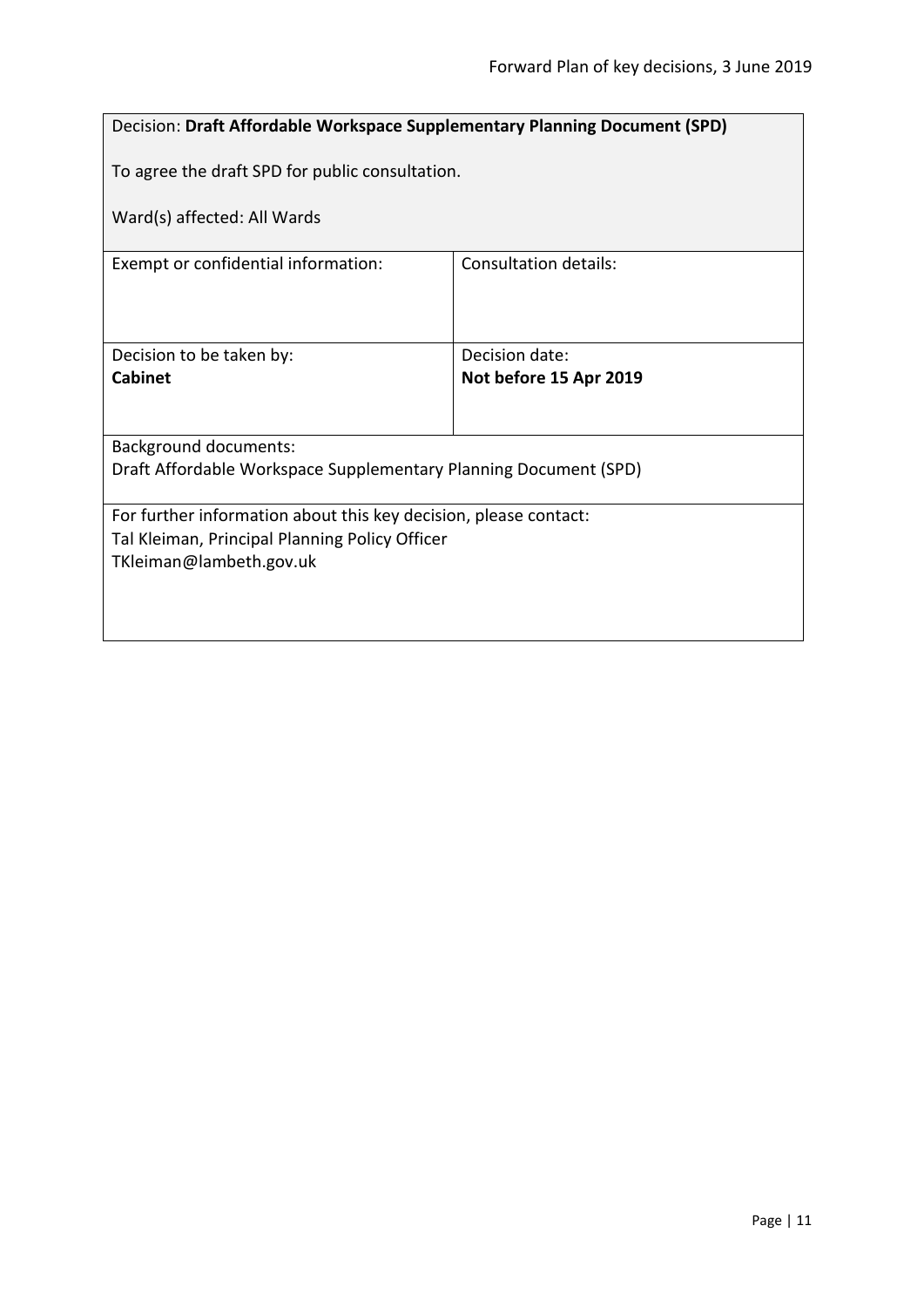<span id="page-11-0"></span>

| Decision: Draft Basements Supplementary Planning Document (SPD)  |                        |  |
|------------------------------------------------------------------|------------------------|--|
| To agree the draft SPD for public consultation.                  |                        |  |
| Ward(s) affected: All Wards                                      |                        |  |
| Consultation details:<br>Exempt or confidential information:     |                        |  |
|                                                                  |                        |  |
| Decision to be taken by:                                         | Decision date:         |  |
| <b>Cabinet</b>                                                   | Not before 15 Apr 2019 |  |
|                                                                  |                        |  |
| Background documents:                                            |                        |  |
| Draft Basements Supplementary Planning Document (SPD)            |                        |  |
| For further information about this key decision, please contact: |                        |  |
| Doug Black, Team Leader Conservation & Urban Design              |                        |  |
| DBlack1@lambeth.gov.uk                                           |                        |  |
| 1st floor, Phoenix House<br>Tel: 020 7926 4065                   |                        |  |
|                                                                  |                        |  |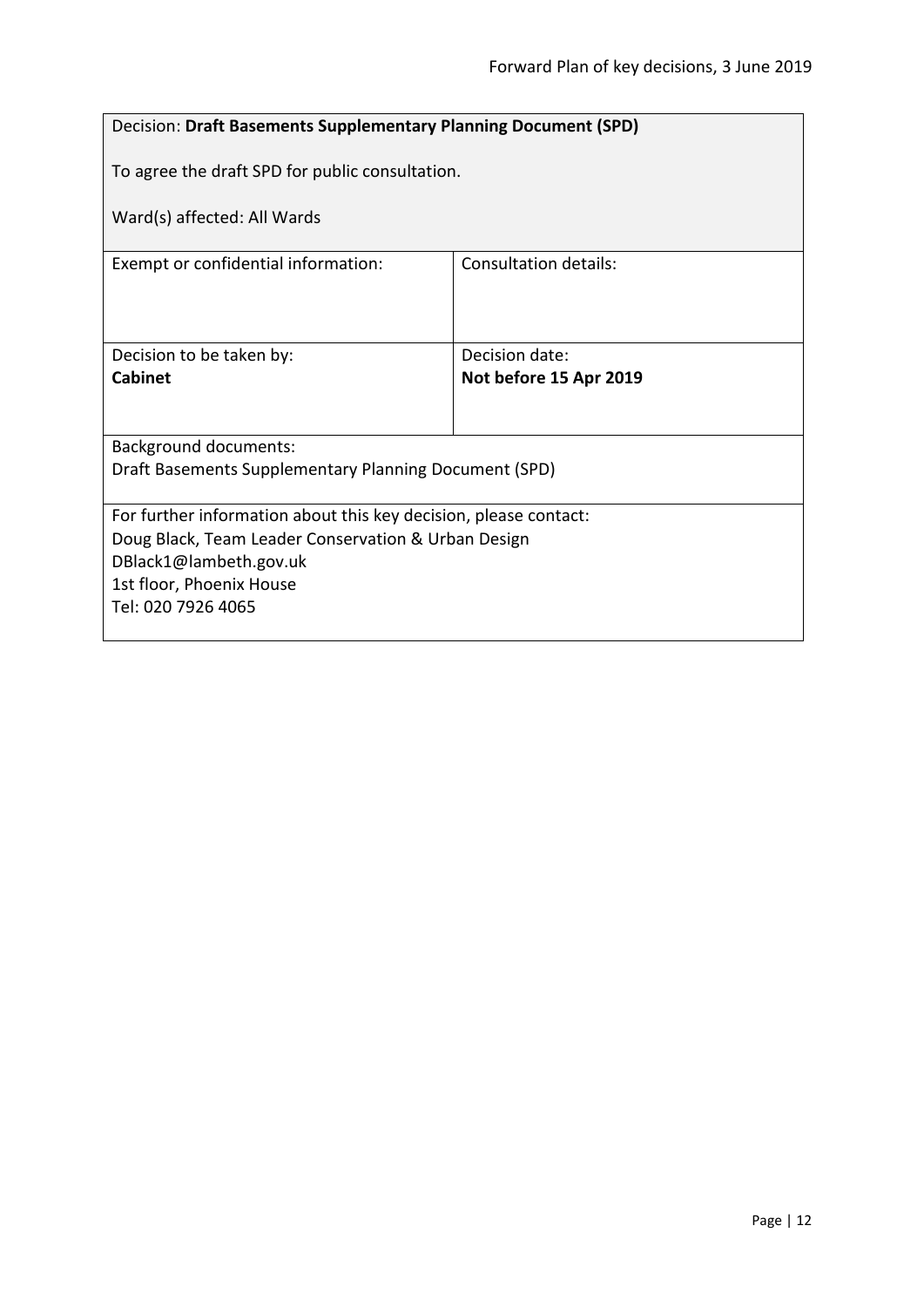<span id="page-12-0"></span>

| Decision: Draft Building Alterations and Extensions Supplementary Planning Document<br>(SPD)                                                                                                        |                                          |  |
|-----------------------------------------------------------------------------------------------------------------------------------------------------------------------------------------------------|------------------------------------------|--|
| To agree the draft SPD for public consultation.                                                                                                                                                     |                                          |  |
| Ward(s) affected: All Wards                                                                                                                                                                         |                                          |  |
| Consultation details:<br>Exempt or confidential information:                                                                                                                                        |                                          |  |
| Decision to be taken by:<br><b>Cabinet</b>                                                                                                                                                          | Decision date:<br>Not before 15 Apr 2019 |  |
| <b>Background documents:</b><br>Draft Building Alterations and Extensions Supplementary Planning Document (SPD)                                                                                     |                                          |  |
| For further information about this key decision, please contact:<br>Doug Black, Team Leader Conservation & Urban Design<br>DBlack1@lambeth.gov.uk<br>1st floor, Phoenix House<br>Tel: 020 7926 4065 |                                          |  |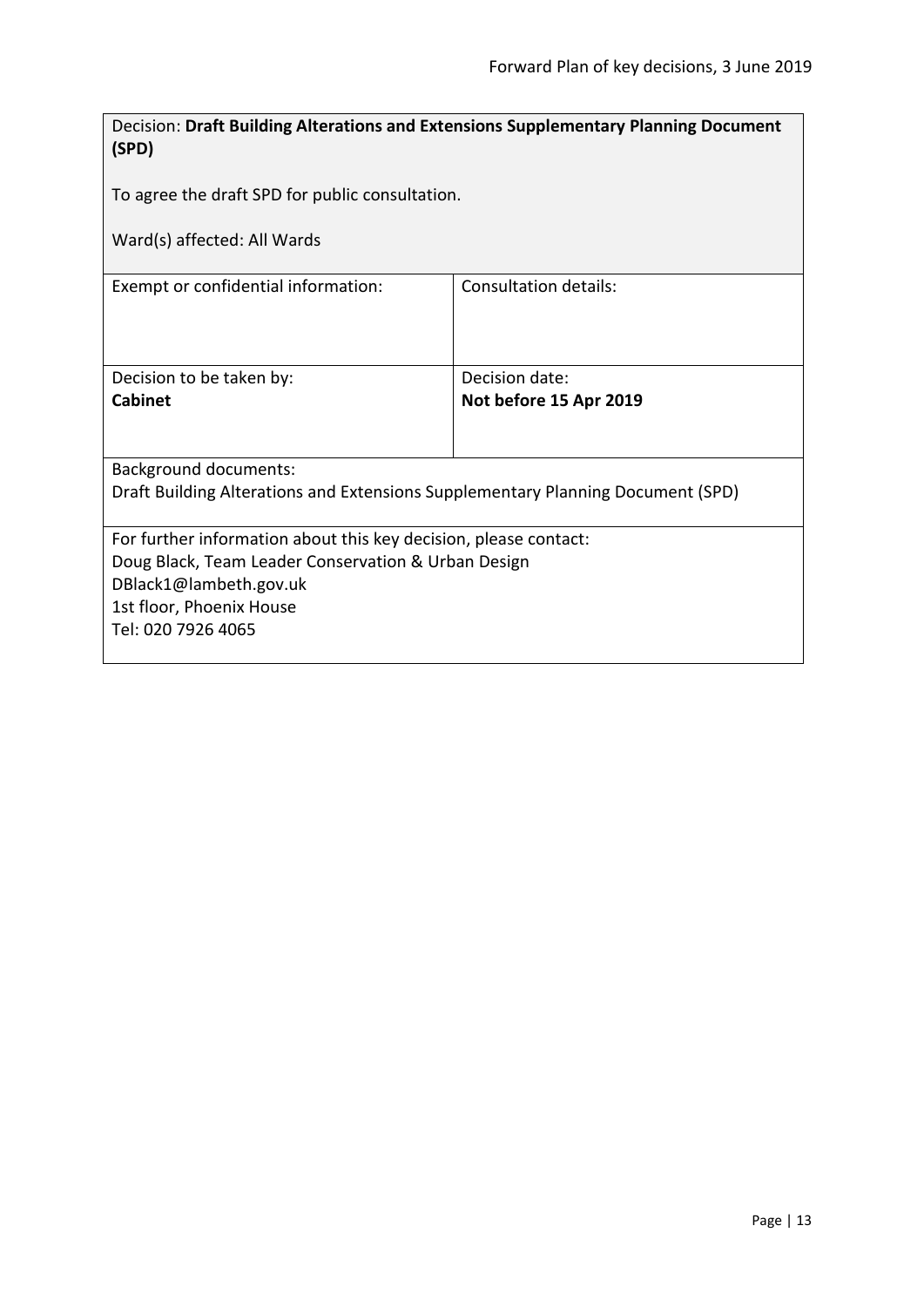<span id="page-13-0"></span>

| Decision: Lambeth Local Plan Review                                                                                                                                                                 |                                          |  |
|-----------------------------------------------------------------------------------------------------------------------------------------------------------------------------------------------------|------------------------------------------|--|
| To agree the Submission Version Draft Revised Lambeth Local Plan for pre-submission<br>publication and submission to government for examination.<br>Ward(s) affected: All Wards                     |                                          |  |
| Consultation details:<br>Exempt or confidential information:                                                                                                                                        |                                          |  |
| Decision to be taken by:<br><b>Cabinet</b>                                                                                                                                                          | Decision date:<br>Not before 15 Apr 2019 |  |
| <b>Background documents:</b><br>Lambeth Local Plan Review                                                                                                                                           |                                          |  |
| For further information about this key decision, please contact:<br>Doug Black, Team Leader Conservation & Urban Design<br>DBlack1@lambeth.gov.uk<br>1st floor, Phoenix House<br>Tel: 020 7926 4065 |                                          |  |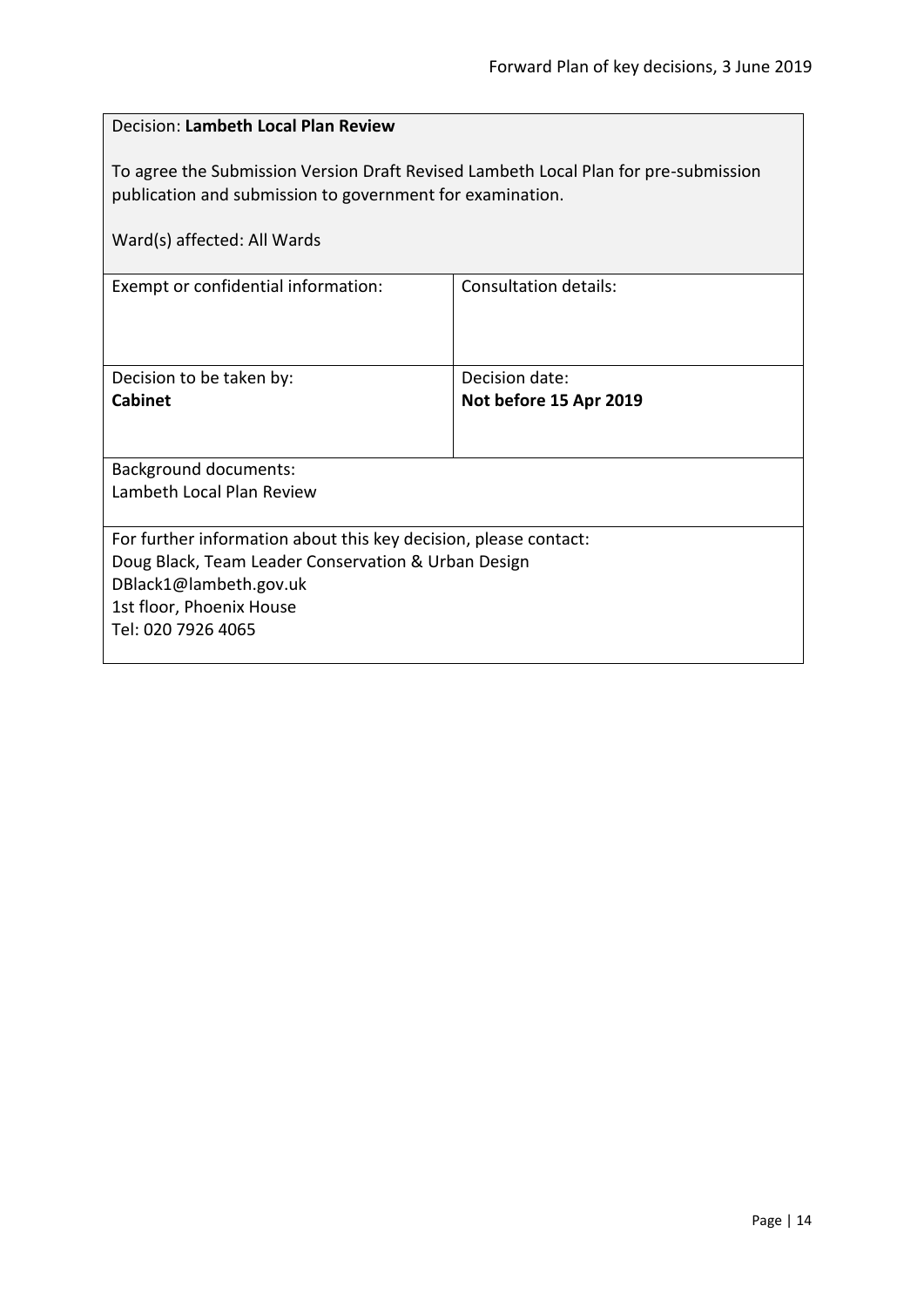<span id="page-14-0"></span>

| Decision: Draft Local Views Supplementary Planning Document (SPD)   |                        |  |
|---------------------------------------------------------------------|------------------------|--|
| To agree the draft SPD for public consultation.                     |                        |  |
| Ward(s) affected: All Wards                                         |                        |  |
| <b>Consultation details:</b><br>Exempt or confidential information: |                        |  |
|                                                                     |                        |  |
| Decision to be taken by:                                            | Decision date:         |  |
| <b>Cabinet</b>                                                      | Not before 15 Apr 2019 |  |
|                                                                     |                        |  |
| <b>Background documents:</b>                                        |                        |  |
| Draft Local Views Supplementary Planning Document (SPD)             |                        |  |
| For further information about this key decision, please contact:    |                        |  |
| Doug Black, Team Leader Conservation & Urban Design                 |                        |  |
| DBlack1@lambeth.gov.uk                                              |                        |  |
| 1st floor, Phoenix House<br>Tel: 020 7926 4065                      |                        |  |
|                                                                     |                        |  |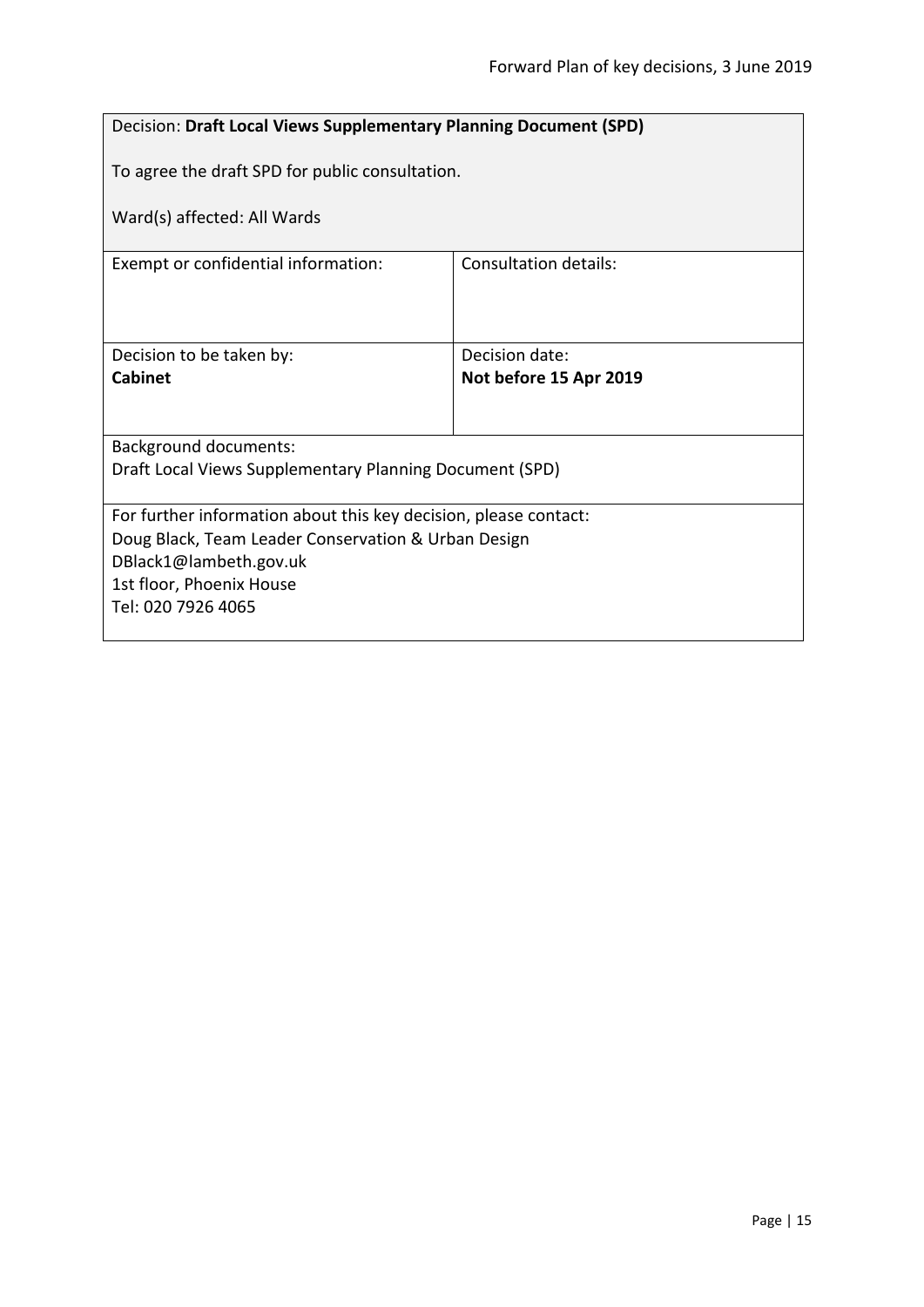<span id="page-15-0"></span>

| <b>Decision: Draft Urban Design Code Supplementary Planning Document (SPD)</b> |                        |  |
|--------------------------------------------------------------------------------|------------------------|--|
| To agree the draft SPD for public consultation.                                |                        |  |
| Ward(s) affected: All Wards                                                    |                        |  |
| Exempt or confidential information:                                            | Consultation details:  |  |
|                                                                                |                        |  |
| Decision to be taken by:<br>Cabinet                                            | Decision date:         |  |
|                                                                                | Not before 15 Apr 2019 |  |
| <b>Background documents:</b>                                                   |                        |  |
| Draft Urban Design Code Supplementary Planning Document (SPD)                  |                        |  |
| For further information about this key decision, please contact:               |                        |  |
| Doug Black, Team Leader Conservation & Urban Design<br>DBlack1@lambeth.gov.uk  |                        |  |
| 1st floor, Phoenix House                                                       |                        |  |
| Tel: 020 7926 4065                                                             |                        |  |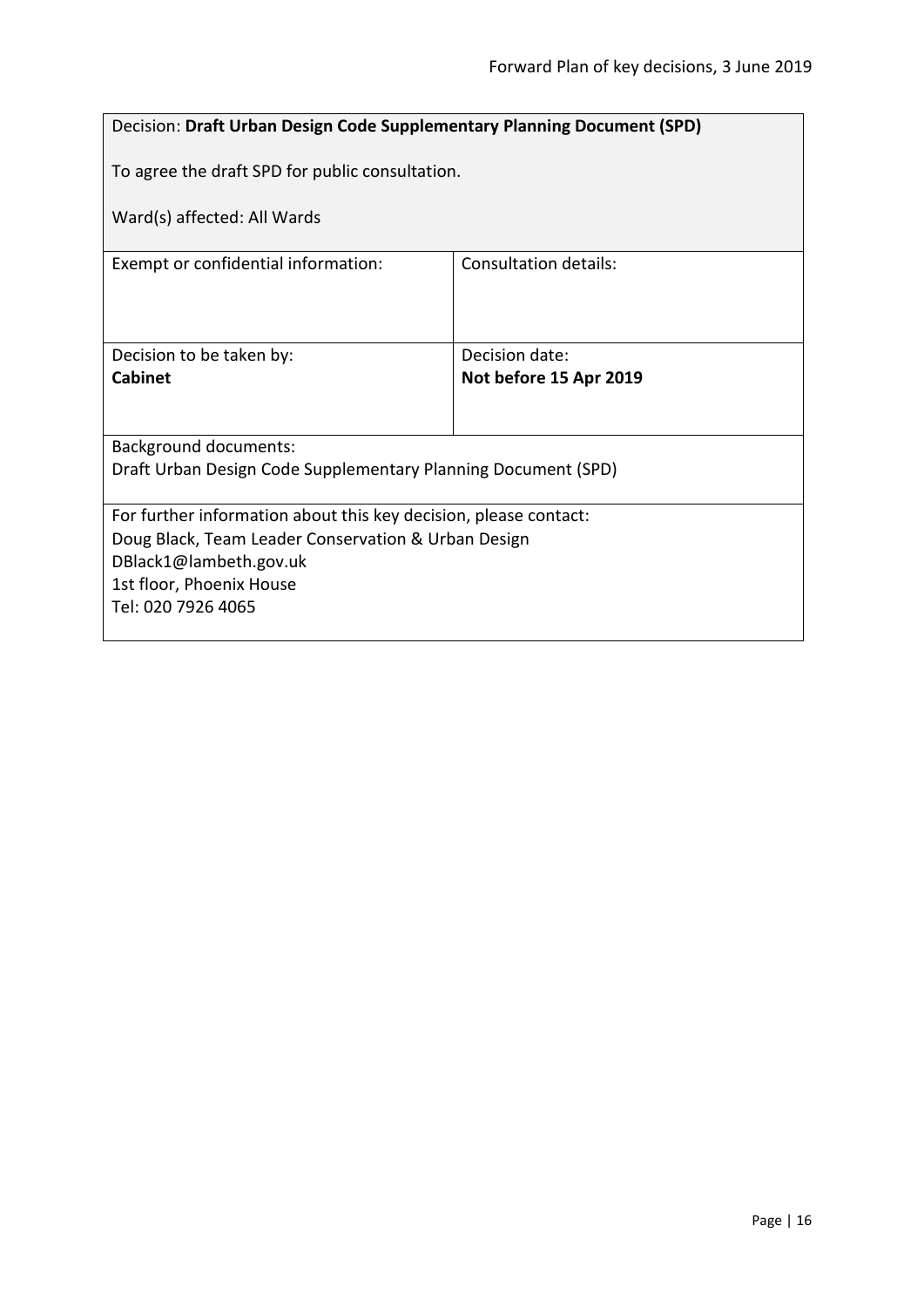<span id="page-16-0"></span>

| Decision: Agreement of new draft Gambling Policy 2019-2022 for public consultation     |                              |
|----------------------------------------------------------------------------------------|------------------------------|
| Agreement of the draft three-year Gambling Policy which will be submitted for public   |                              |
| consultation for a period of four weeks, in line with legislative requirements.        |                              |
| Consultation with key groups will be undertaken prior to the formulation of the draft. |                              |
|                                                                                        |                              |
| Ward(s) affected: All Wards                                                            |                              |
| Exempt or confidential information:                                                    | <b>Consultation details:</b> |
|                                                                                        |                              |
|                                                                                        |                              |
| Decision to be taken by:                                                               | Decision date:               |
| <b>Cabinet</b>                                                                         | Not before 17 May 2019       |
|                                                                                        |                              |
| <b>Background documents:</b>                                                           |                              |
| Agreement of new draft Gambling Policy 2019-2022 for public consultation               |                              |
| For further information about this key decision, please contact:                       |                              |
| Nicole Terrieux, Public Protection and Regulatory Service                              |                              |
| NTerrieux@lambeth.gov.uk<br>Lambeth Civic Centre, SW2 1EG                              |                              |
| Tel: 020 7926 1234                                                                     |                              |
|                                                                                        |                              |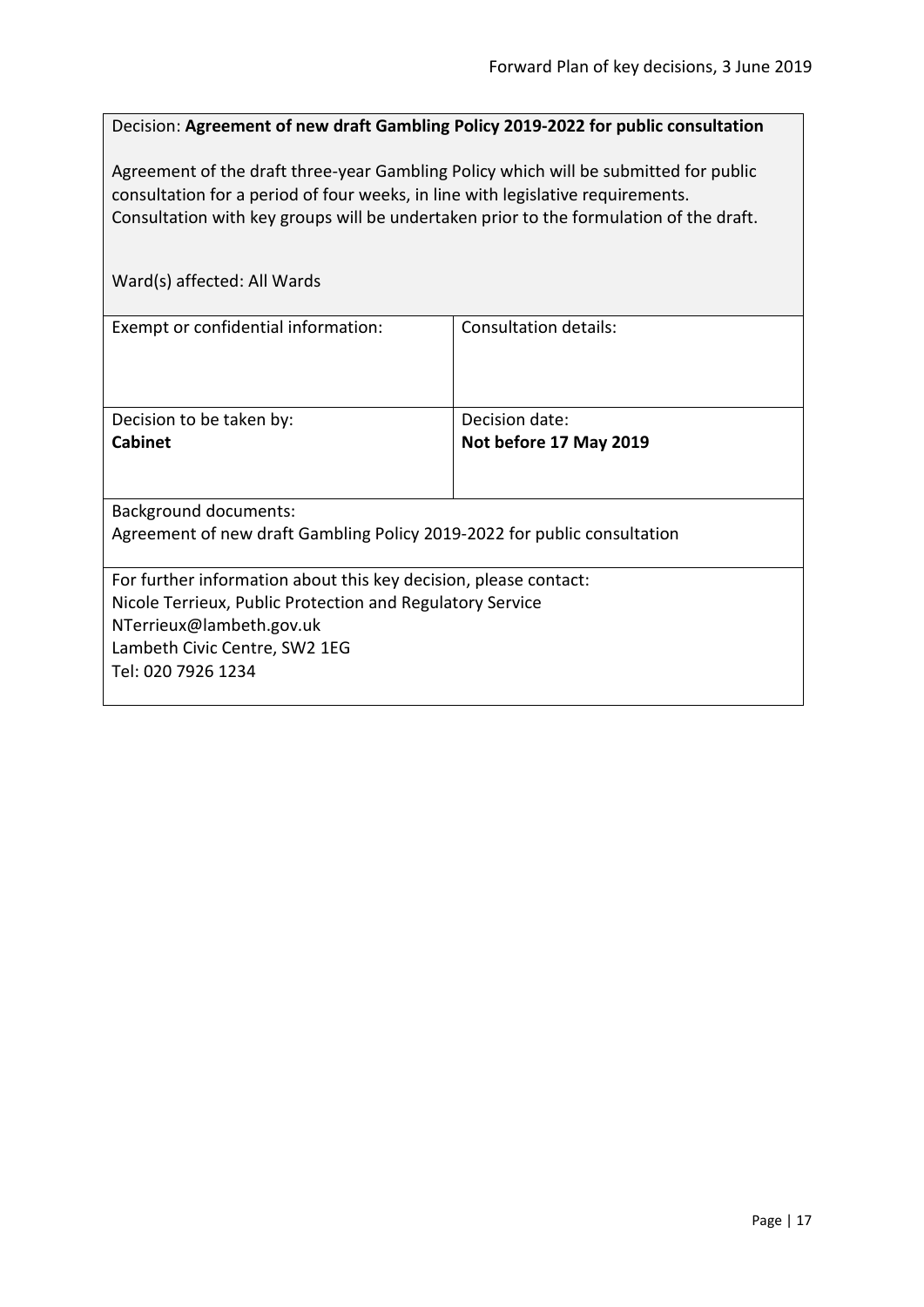#### <span id="page-17-0"></span>Decision: **July Finance Planning and Medium Term Strategy Report 2019 to 2024**

The July Financial Planning and Medium Term Strategy Report will provide an update on the economic outlook, pressures, risk areas and set out the revenue funding deficit for 2019-24 as well as the timetable for setting the Council's budget in February 2020.

| Exempt or confidential information:                                | Consultation details: |
|--------------------------------------------------------------------|-----------------------|
|                                                                    |                       |
|                                                                    |                       |
|                                                                    |                       |
| Decision to be taken by:                                           | Decision date:        |
| <b>Cabinet</b>                                                     | 22 Jul 2019           |
|                                                                    |                       |
|                                                                    |                       |
| <b>Background documents:</b>                                       |                       |
| July Finance Planning and Medium Term Strategy Report 2019 to 2024 |                       |
|                                                                    |                       |
| For further information about this key decision, please contact:   |                       |
| Hamant Bharadia, Assistant Director of Finance, HRE                |                       |
|                                                                    |                       |
| Hambrook House                                                     |                       |
| Tel: 020 7926 9153                                                 |                       |
|                                                                    |                       |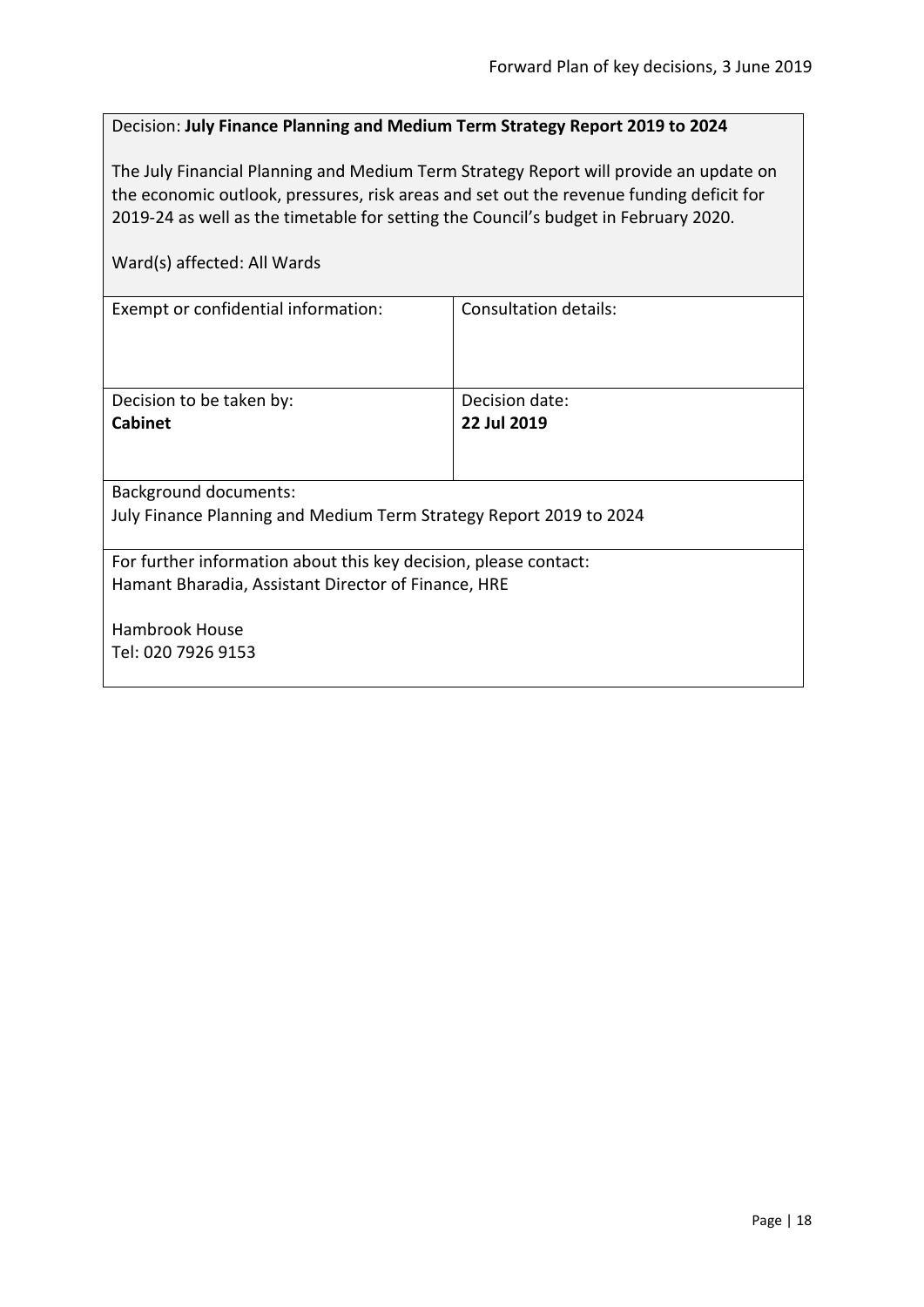<span id="page-18-0"></span>

| Decision: November Finance Planning and Medium Term Strategy Report 2019 to 2024 |
|----------------------------------------------------------------------------------|
|----------------------------------------------------------------------------------|

The November Financial Planning and Medium Term Strategy Report will provide an update on the economic outlook, pressures, risk areas and set out the revenue funding deficit for 2019-24 together with proposals to close the funding gap.

| Ward(s) affected: All Wards                                            |                       |
|------------------------------------------------------------------------|-----------------------|
| Exempt or confidential information:                                    | Consultation details: |
|                                                                        |                       |
| Decision to be taken by:                                               | Decision date:        |
| <b>Cabinet</b>                                                         | 4 Nov 2019            |
|                                                                        |                       |
| <b>Background documents:</b>                                           |                       |
| November Finance Planning and Medium Term Strategy Report 2019 to 2024 |                       |
| For further information about this key decision, please contact:       |                       |
| Hamant Bharadia, Assistant Director of Finance, HRE                    |                       |
| <b>Hambrook House</b>                                                  |                       |
| Tel: 020 7926 9153                                                     |                       |
|                                                                        |                       |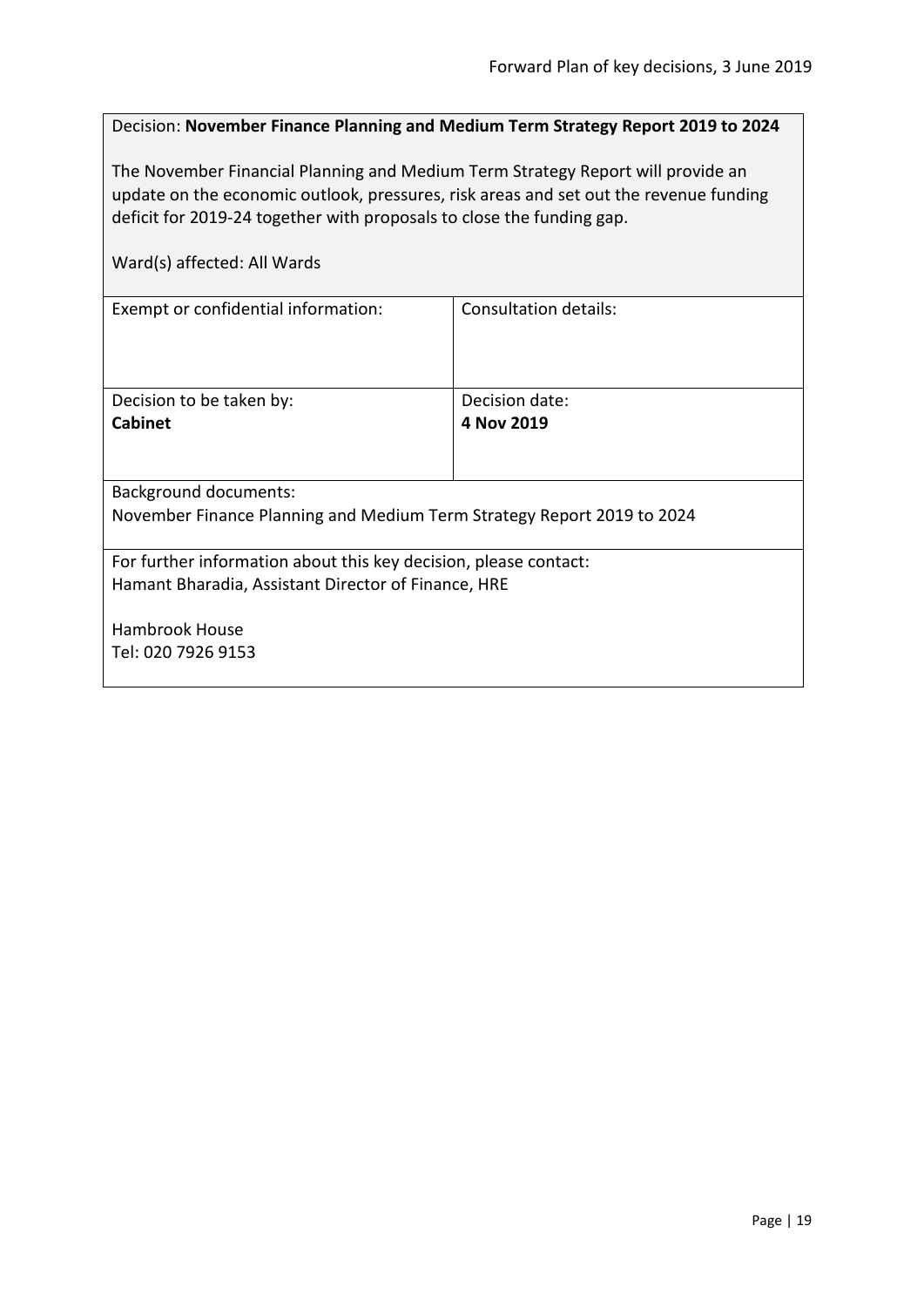<span id="page-19-0"></span>

| Decision: December Finance Planning and Medium Term Strategy Report 2019 to 2024                                                                                                                                                                  |                               |  |
|---------------------------------------------------------------------------------------------------------------------------------------------------------------------------------------------------------------------------------------------------|-------------------------------|--|
| The December Financial Planning and Medium Term Strategy Report will provide an<br>update on the economic outlook, pressures, risk areas and set out the revenue funding<br>deficit for 2019-24 together with proposals to close the funding gap. |                               |  |
| Ward(s) affected: All Wards                                                                                                                                                                                                                       |                               |  |
| Exempt or confidential information:                                                                                                                                                                                                               | <b>Consultation details:</b>  |  |
| Decision to be taken by:<br>Cabinet                                                                                                                                                                                                               | Decision date:<br>16 Dec 2019 |  |
| <b>Background documents:</b>                                                                                                                                                                                                                      |                               |  |
| December Finance Planning and Medium Term Strategy Report 2019 to 2024                                                                                                                                                                            |                               |  |
| For further information about this key decision, please contact:<br>Hamant Bharadia, Assistant Director of Finance, HRE                                                                                                                           |                               |  |
| <b>Hambrook House</b>                                                                                                                                                                                                                             |                               |  |
| Tel: 020 7926 9153                                                                                                                                                                                                                                |                               |  |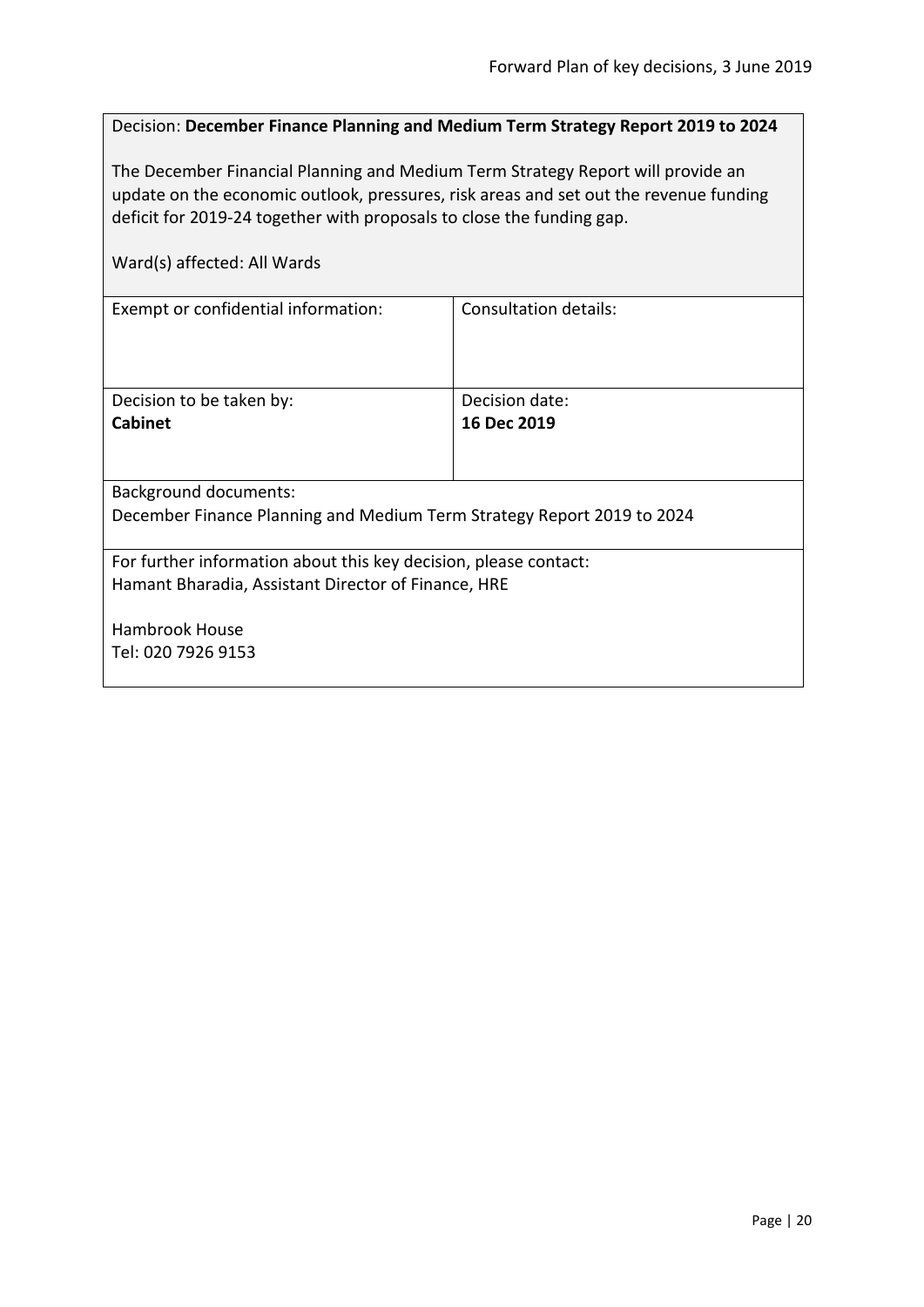#### <span id="page-20-0"></span>Decision: **Revenue and Capital Budget 2020-21**

The Revenue and Capital Budget report will set out the General Fund budget for 2020-21 and planning totals for the following four years together with a refreshed Medium Term Financial Strategy, Financial Management Strategy and Treasury Management Strategy.

| Exempt or confidential information:                                                                                     | Consultation details: |
|-------------------------------------------------------------------------------------------------------------------------|-----------------------|
|                                                                                                                         |                       |
| Decision to be taken by:                                                                                                | Decision date:        |
| <b>Cabinet</b>                                                                                                          | 3 Feb 2020            |
|                                                                                                                         |                       |
| <b>Background documents:</b>                                                                                            |                       |
| Revenue and Capital Budget 2020-21                                                                                      |                       |
| For further information about this key decision, please contact:<br>Hamant Bharadia, Assistant Director of Finance, HRE |                       |
| <b>Hambrook House</b>                                                                                                   |                       |
| Tel: 020 7926 9153                                                                                                      |                       |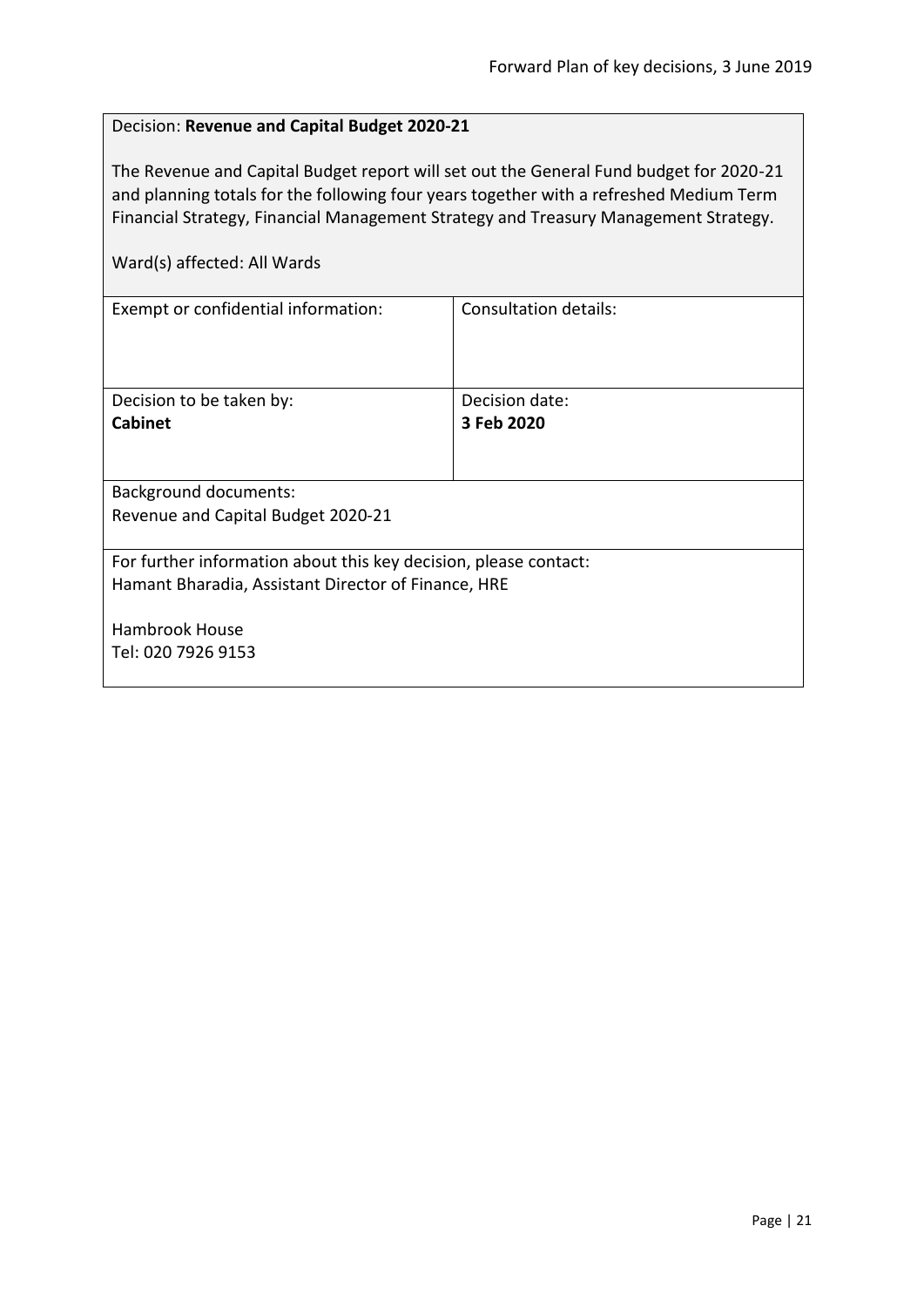<span id="page-21-0"></span>

| Decision: Capital Maintenance – Cuttle Construction Ltd Contract variation and |
|--------------------------------------------------------------------------------|
| extension                                                                      |

Variation and extension of the existing contract with Cuttle Construction Ltd to carry out further essential and urgent Capital Maintenance and Safety works to avoid potential closure of schools

| Exempt or confidential information:                              | Consultation details:  |
|------------------------------------------------------------------|------------------------|
| Decision to be taken by:                                         | Decision date:         |
|                                                                  |                        |
| Deputy Leader of the Council (Children and                       | Not before 31 Aug 2018 |
| <b>Young People)</b>                                             |                        |
|                                                                  |                        |
| <b>Background documents:</b>                                     |                        |
|                                                                  |                        |
| For further information about this key decision, please contact: |                        |
| Rachel Sharpe, Commissioning Director                            |                        |
| RSharpe@lambeth.gov.uk                                           |                        |
| Lambeth Town Hall                                                |                        |
| Tel: 020 7926 3463                                               |                        |
|                                                                  |                        |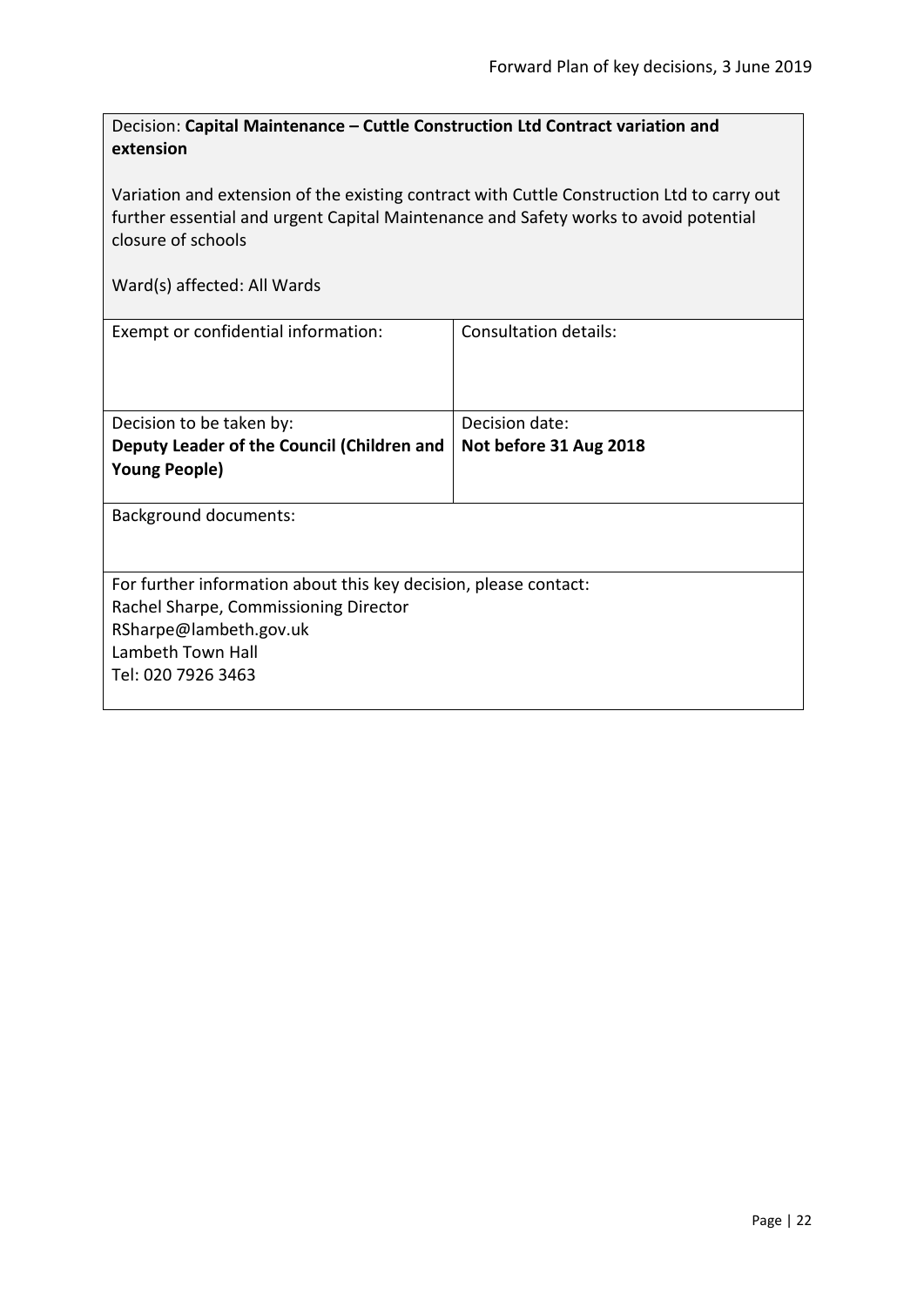<span id="page-22-0"></span>

| Decision: S106 and DIF funding for Wyvil Primary School Expansion                                                                                                            |                        |  |
|------------------------------------------------------------------------------------------------------------------------------------------------------------------------------|------------------------|--|
| Decision to allocate £1.72 million from s106 and DIF funding to complete expansion of<br>Wyvil Primary School Victorian (Site A)                                             |                        |  |
| Ward(s) affected: Oval                                                                                                                                                       |                        |  |
| Consultation details:<br>Exempt or confidential information:                                                                                                                 |                        |  |
| Decision to be taken by:                                                                                                                                                     | Decision date:         |  |
| Deputy Leader of the Council (Children and<br><b>Young People)</b>                                                                                                           | Not before 28 Jan 2019 |  |
| <b>Background documents:</b>                                                                                                                                                 |                        |  |
| For further information about this key decision, please contact:<br>Saboor Nasar, Senior Project Manager, Schools and Communities Capital Programme<br>SNasar@lambeth.gov.uk |                        |  |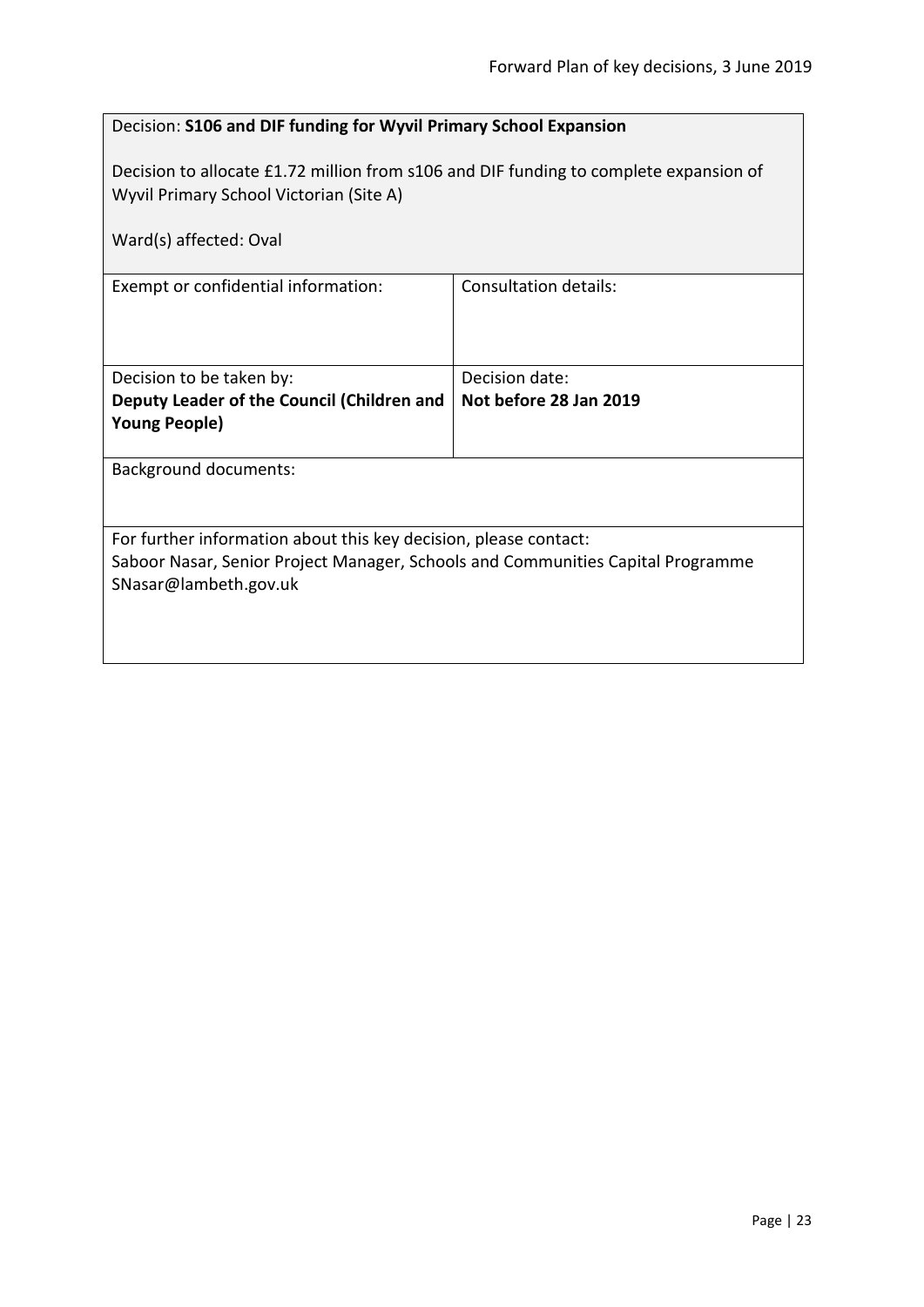<span id="page-23-0"></span>

| Decision: Award of Contract for the Construction of Sudbourne Primary School 1.5 Form<br><b>Entry (FE) Extension</b>                                                              |                              |  |
|-----------------------------------------------------------------------------------------------------------------------------------------------------------------------------------|------------------------------|--|
| Confirmation of contractor appointment for the construction of 1.5 FE extension of<br>Sudbourne Primary School.<br>Ward(s) affected:                                              |                              |  |
| Exempt or confidential information:                                                                                                                                               | <b>Consultation details:</b> |  |
| Decision to be taken by:                                                                                                                                                          | Decision date:               |  |
| Deputy Leader of the Council (Children and<br><b>Young People)</b>                                                                                                                | Not before 19 Mar 2019       |  |
| <b>Background documents:</b>                                                                                                                                                      |                              |  |
| For further information about this key decision, please contact:<br>Gary Meeds, Project Manager<br>GMeeds@lambeth.gov.uk<br>Lambeth Town Hall, Brixton Hill<br>Tel: 020 7926 2544 |                              |  |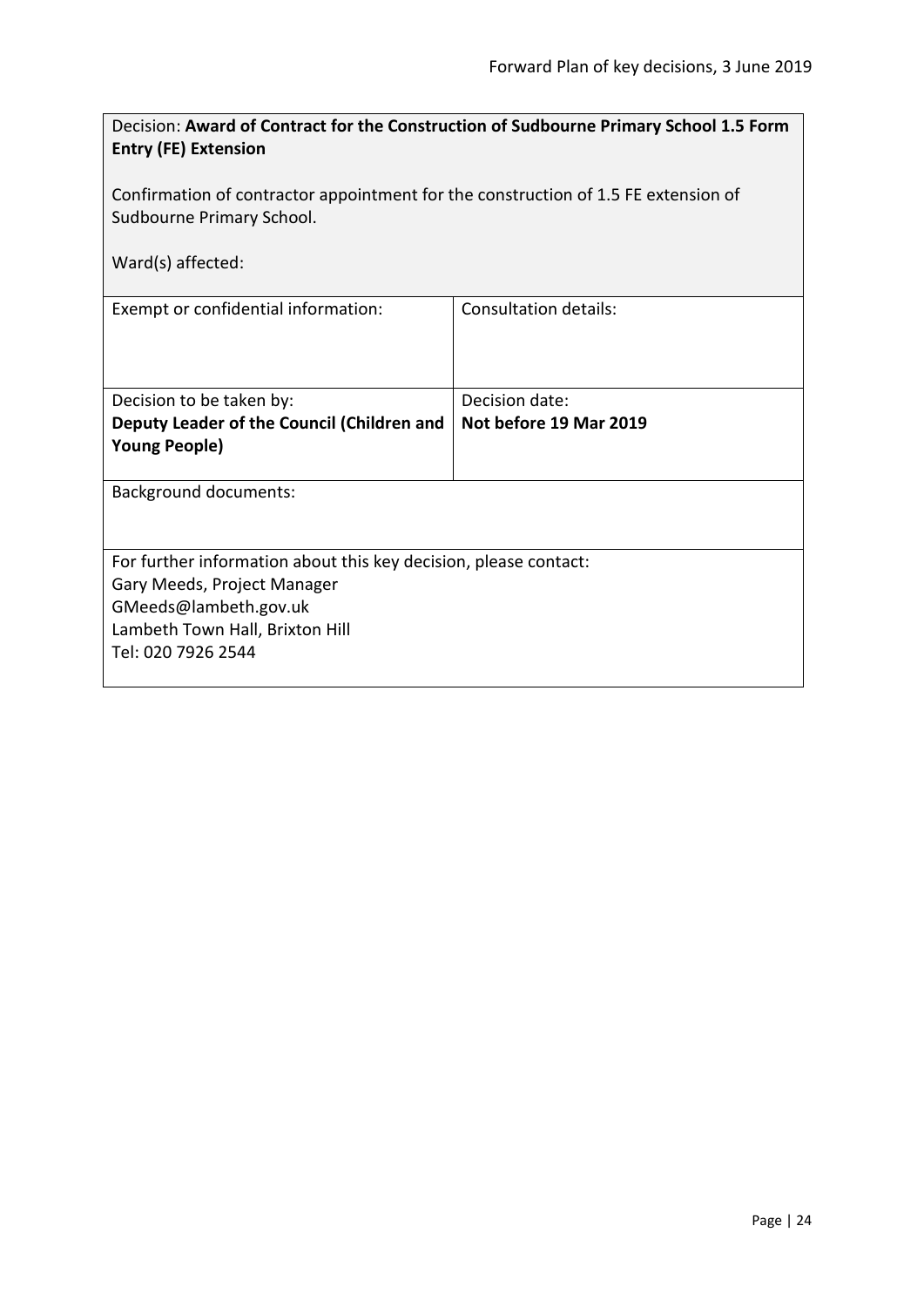<span id="page-24-0"></span>Decision: **Children's Independent Fostering Agency (IFA) Framework Contract Extension 2019/20**

This is to extend the children's IFA Provider Framework, for a second time, for a period of 12 months (1st April 2019 to 31st March 2020). The total cost of the extension is estimated at £2,835,000 (7 providers at an annual estimated spend of £405,000 each).

| Exempt or confidential information:                              | Consultation details:  |
|------------------------------------------------------------------|------------------------|
| Decision to be taken by:                                         | Decision date:         |
| Deputy Leader of the Council (Children and                       | Not before 19 Mar 2019 |
| <b>Young People)</b>                                             |                        |
| Background documents:                                            |                        |
| For further information about this key decision, please contact: |                        |
| Roneeta Campbell-Butler, Lead Commissioner, Children's Services  |                        |
| rcampbell-butler@lambeth.gov.uk                                  |                        |
| 205 Stockwell Road, London, SW9 9SL                              |                        |
| Tel: 020 7926 2905                                               |                        |
|                                                                  |                        |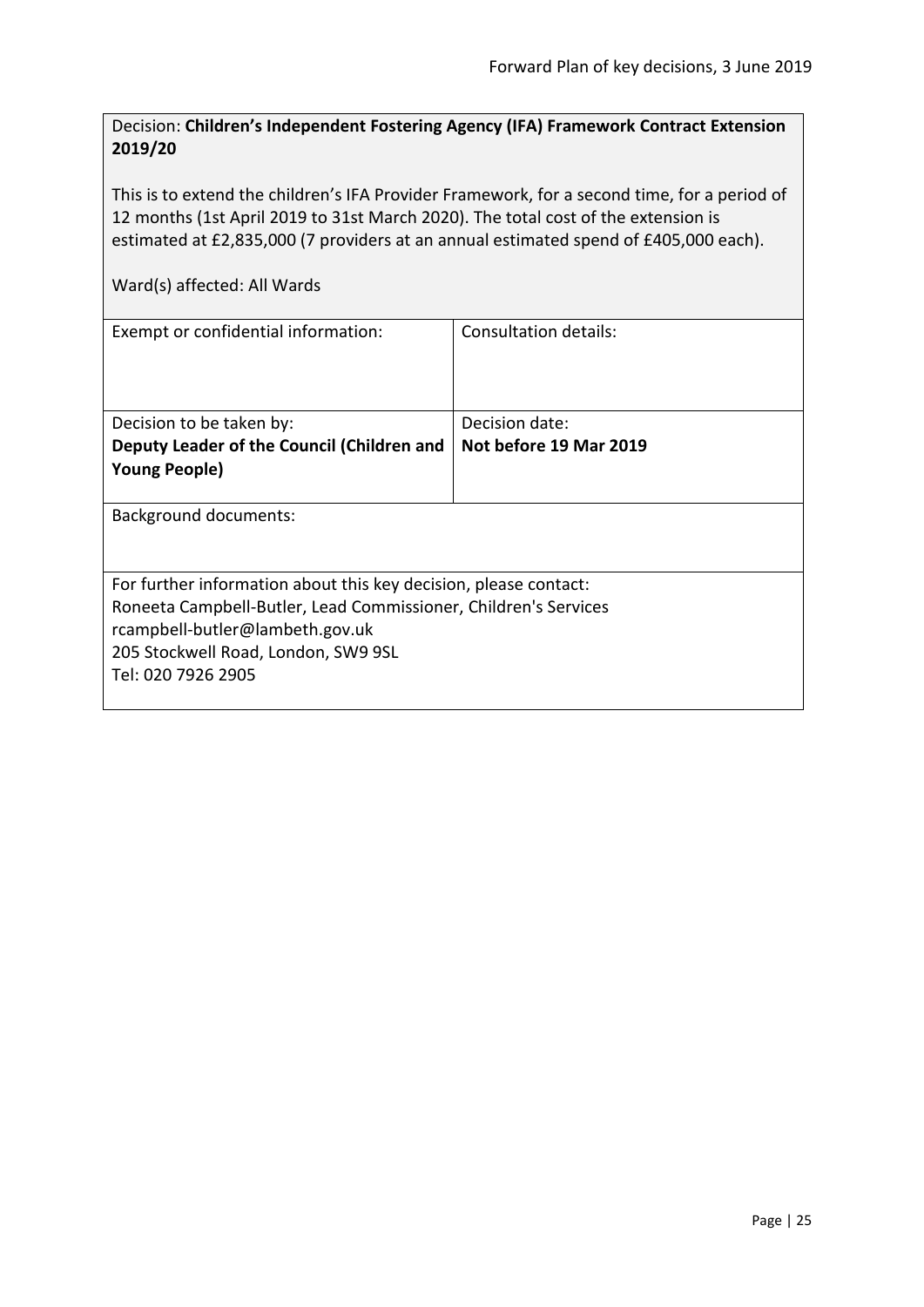#### <span id="page-25-0"></span>Decision: **Short Breaks for Disabled Children and Young People in Lambeth**

A new short breaks offer or a three and a half year term, with an option to extend twice for one year (1+1), effective from 01 October 2019.

| Ward(s) affected:                                                      |                              |
|------------------------------------------------------------------------|------------------------------|
| Exempt or confidential information:                                    | <b>Consultation details:</b> |
| Decision to be taken by:                                               | Decision date:               |
| Deputy Leader of the Council (Children and                             | Not before 15 Apr 2019       |
| <b>Young People)</b>                                                   |                              |
| Background documents:                                                  |                              |
| For further information about this key decision, please contact:       |                              |
| Adrian Bentley, Democratic Services Officer                            |                              |
| ABentley@lambeth.gov.uk<br>3rd Floor Phoenix House, 10 Wandsworth Road |                              |
| Tel: 020 7926 7162                                                     |                              |
|                                                                        |                              |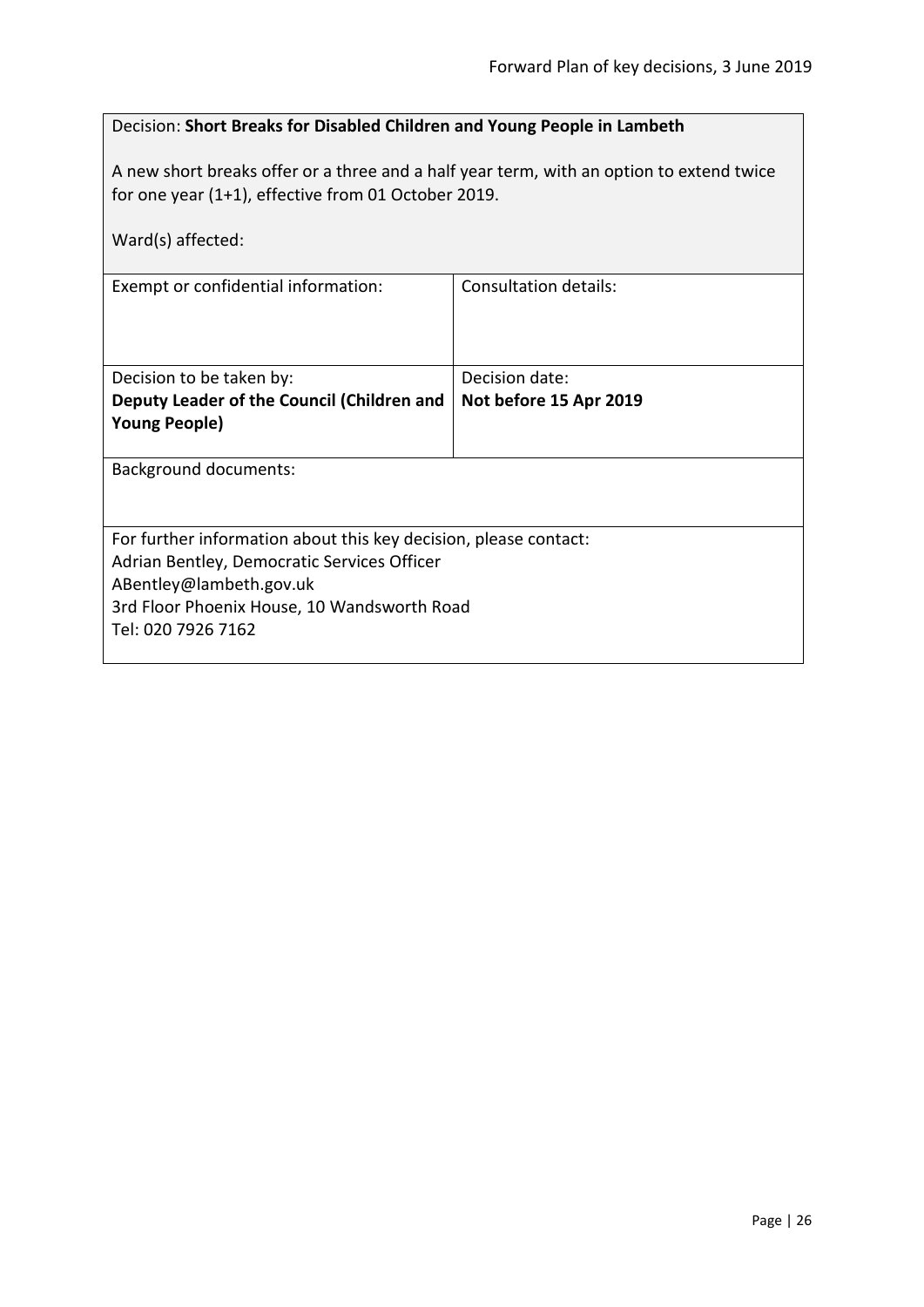<span id="page-26-0"></span>

| Decision: School Improvement Advisors                                                                                                                                                                                                                                  |                       |  |
|------------------------------------------------------------------------------------------------------------------------------------------------------------------------------------------------------------------------------------------------------------------------|-----------------------|--|
| Decision to set up an approved list of School Improvement Advisors to provide advice,<br>support and challenge to Lambeth Schools and other educational provisions in early<br>years, primary, secondary, special and post 16 settings.<br>Ward(s) affected: All Wards |                       |  |
| <b>Consultation details:</b><br>Exempt or confidential information:                                                                                                                                                                                                    |                       |  |
|                                                                                                                                                                                                                                                                        |                       |  |
| Decision to be taken by:                                                                                                                                                                                                                                               | Decision date:        |  |
| Deputy Leader of the Council (Children and                                                                                                                                                                                                                             | Not before 5 Jun 2019 |  |
| <b>Young People)</b>                                                                                                                                                                                                                                                   |                       |  |
| <b>Background documents:</b>                                                                                                                                                                                                                                           |                       |  |
|                                                                                                                                                                                                                                                                        |                       |  |
| For further information about this key decision, please contact:                                                                                                                                                                                                       |                       |  |
| <b>Babatunde Omotosho</b>                                                                                                                                                                                                                                              |                       |  |
|                                                                                                                                                                                                                                                                        |                       |  |
|                                                                                                                                                                                                                                                                        |                       |  |
|                                                                                                                                                                                                                                                                        |                       |  |
|                                                                                                                                                                                                                                                                        |                       |  |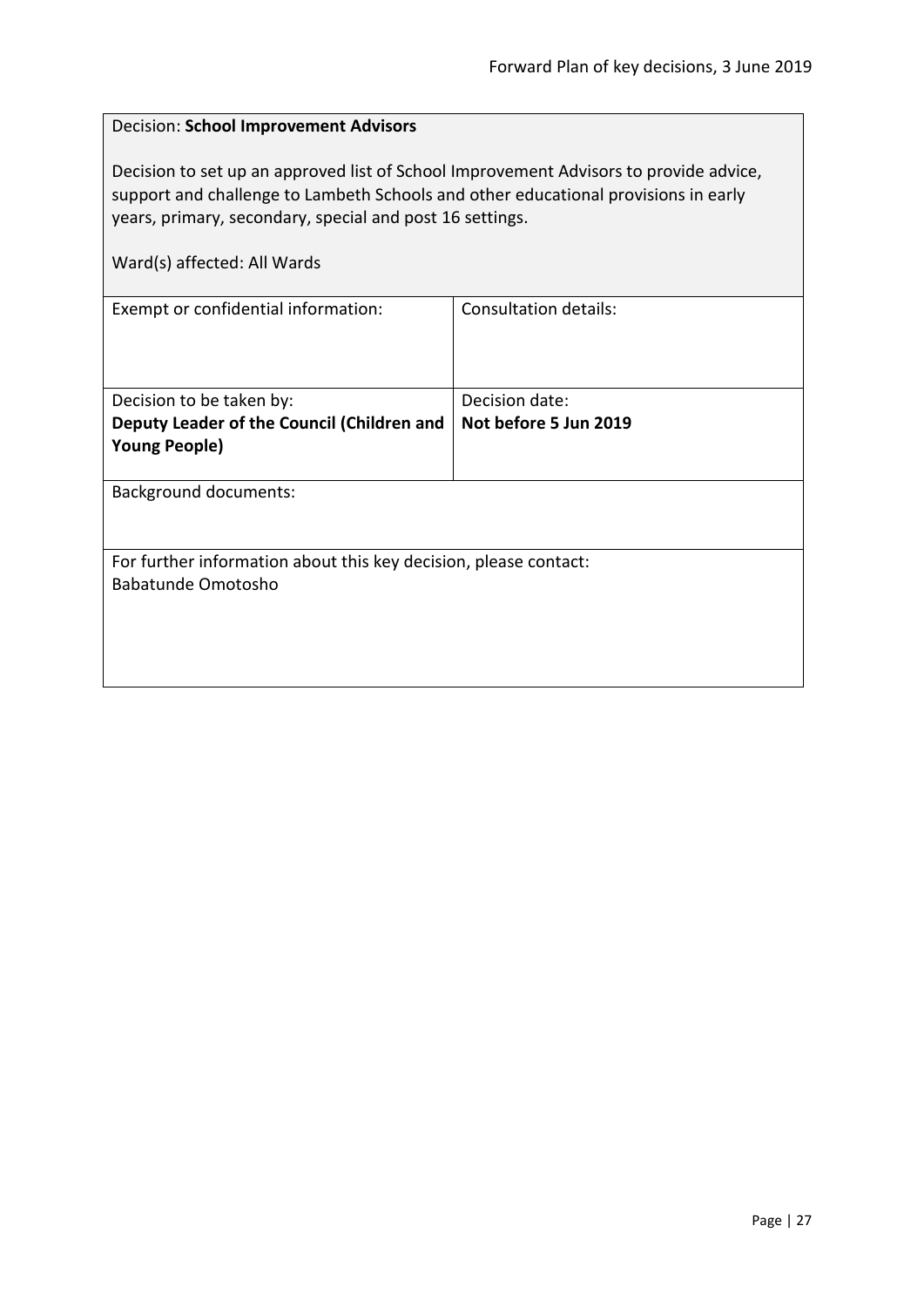<span id="page-27-0"></span>

| Decision: New contract and commissioning arrangements for Youth Services                                                                                                                                                                                             |                              |  |
|----------------------------------------------------------------------------------------------------------------------------------------------------------------------------------------------------------------------------------------------------------------------|------------------------------|--|
| A decision is sought to change the current model for commissioning youth services in<br>Lambeth as of September 30th 2019 and implement the new commissioning<br>arrangements and services in line with Lambeth priorities and local direction.<br>Ward(s) affected: |                              |  |
| Exempt or confidential information:                                                                                                                                                                                                                                  | <b>Consultation details:</b> |  |
|                                                                                                                                                                                                                                                                      |                              |  |
| Decision to be taken by:                                                                                                                                                                                                                                             | Decision date:               |  |
| Deputy Leader of the Council (Children and<br>Not before 2 Jul 2019                                                                                                                                                                                                  |                              |  |
| <b>Young People)</b>                                                                                                                                                                                                                                                 |                              |  |
| <b>Background documents:</b>                                                                                                                                                                                                                                         |                              |  |
|                                                                                                                                                                                                                                                                      |                              |  |
| For further information about this key decision, please contact:                                                                                                                                                                                                     |                              |  |
| Paul Davies, Strategic Commissioning Officer                                                                                                                                                                                                                         |                              |  |
| PDavies5@lambeth.gov.uk                                                                                                                                                                                                                                              |                              |  |
| Tel: 07720 827496                                                                                                                                                                                                                                                    |                              |  |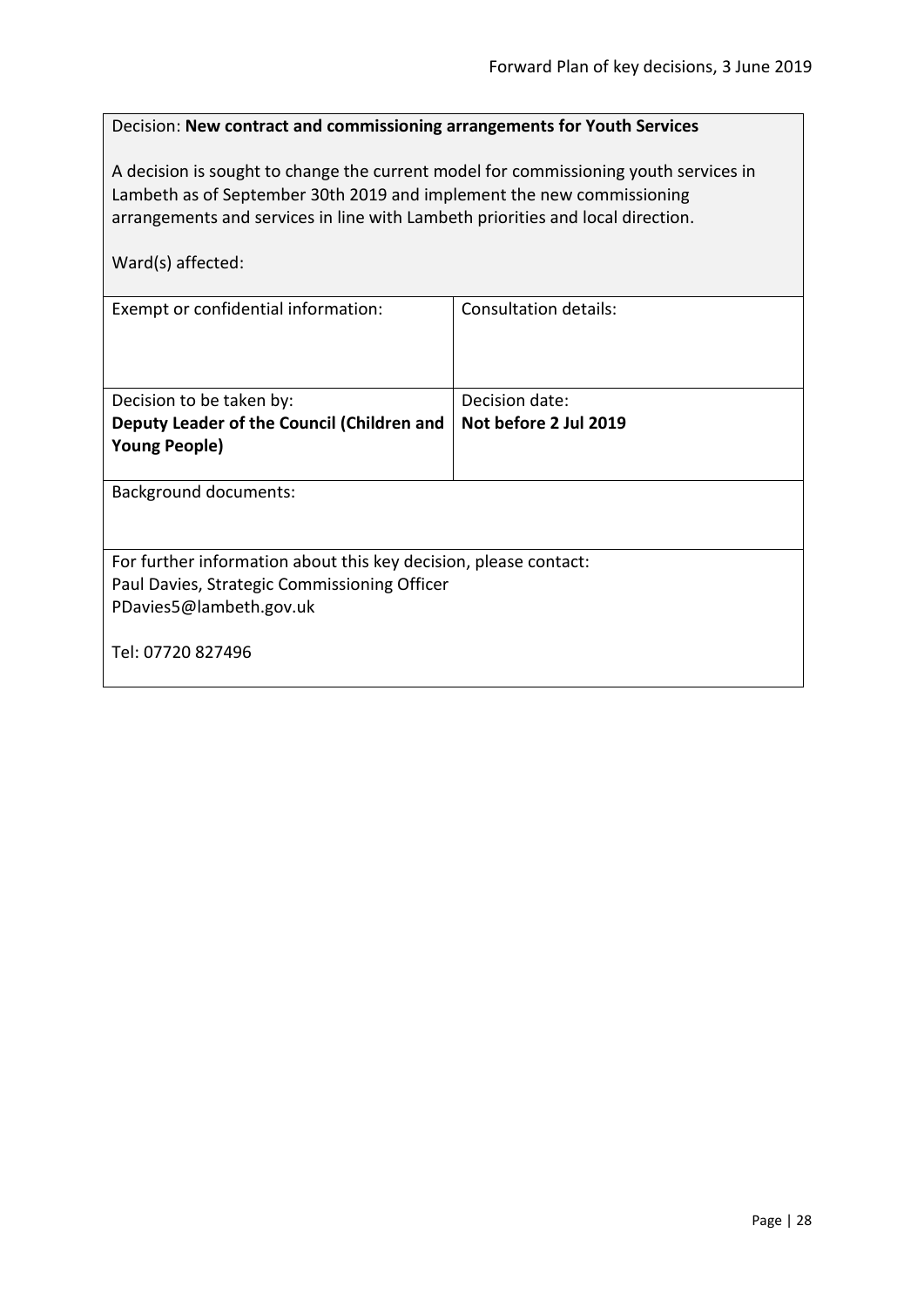#### <span id="page-28-0"></span>Decision: **Controlled Parking Zone Expansion Investment Programme 2018-2022**

This report seeks approval to a five-year investment programme that proposes introducing controlled parking in the south of the Borough at an estimated cost of £1,767,000.

Ward(s) affected: Streatham Hill; Streatham South; St Leonards; Thurlow Park

| Exempt or confidential information:                              | Consultation details:  |
|------------------------------------------------------------------|------------------------|
|                                                                  |                        |
|                                                                  |                        |
|                                                                  |                        |
|                                                                  |                        |
| Decision to be taken by:                                         | Decision date:         |
| <b>Deputy Leader of the Council</b>                              | Not before 20 Nov 2018 |
| (Environment and Clean Air)                                      |                        |
|                                                                  |                        |
| <b>Background documents:</b>                                     |                        |
|                                                                  |                        |
|                                                                  |                        |
|                                                                  |                        |
| For further information about this key decision, please contact: |                        |
| Russell Trewartha, Neighbourhood Capital Programmes & Highways   |                        |
| rtrewartha@lambeth.gov.uk                                        |                        |
|                                                                  |                        |
|                                                                  |                        |
|                                                                  |                        |
|                                                                  |                        |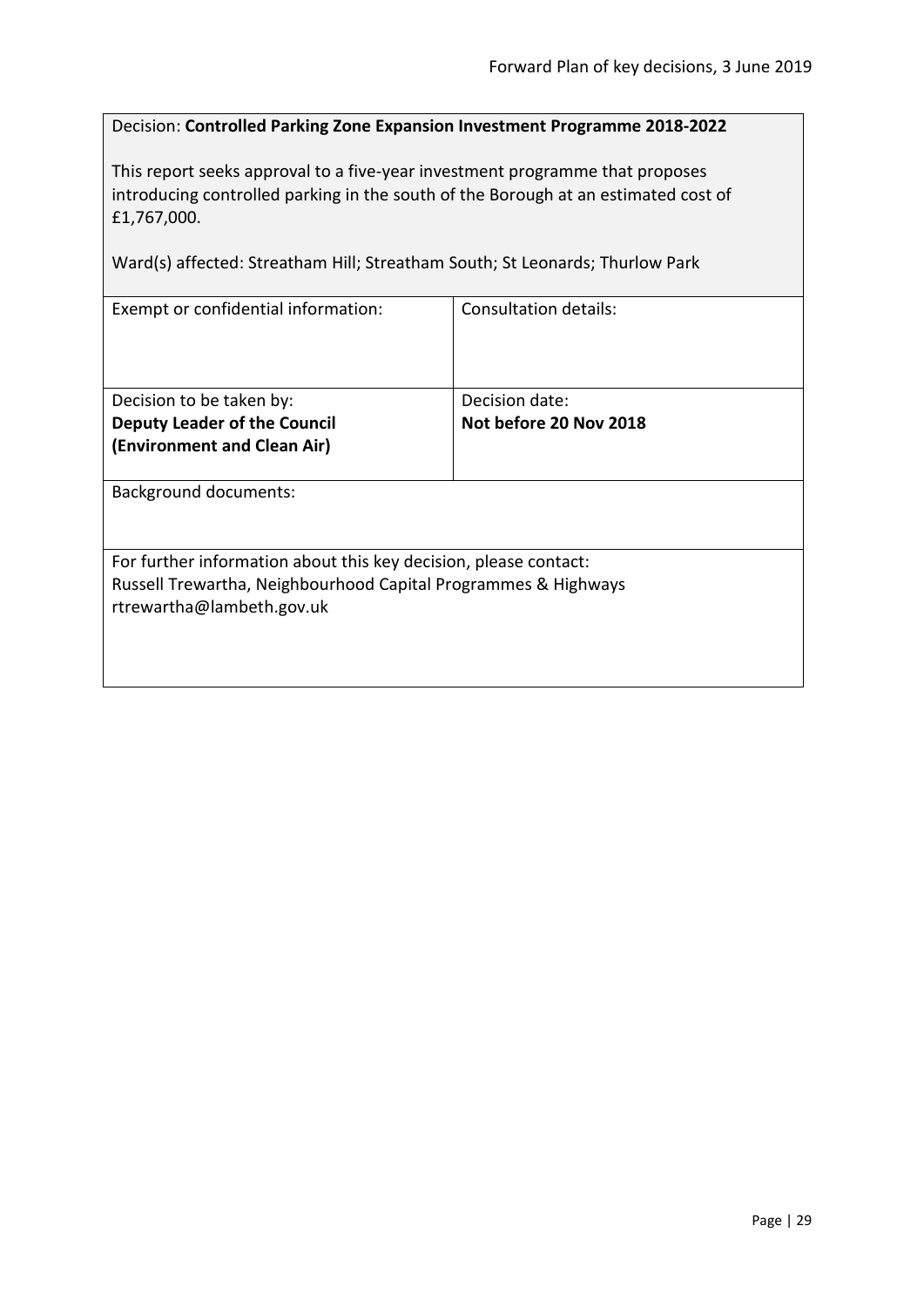<span id="page-29-0"></span>

| Decision: Scheme Approval for delivery of the Electric Vehicle Charging Strategy                                               |                        |
|--------------------------------------------------------------------------------------------------------------------------------|------------------------|
| Approval to deliver Electric Vehicle Infrastructure to meet Council commitments to Air<br><b>Quality and Transport polices</b> |                        |
| Ward(s) affected: All Wards                                                                                                    |                        |
| Exempt or confidential information:                                                                                            | Consultation details:  |
| Decision to be taken by:                                                                                                       | Decision date:         |
| <b>Deputy Leader of the Council</b><br>(Environment and Clean Air)                                                             | Not before 28 Jan 2019 |
|                                                                                                                                |                        |
| <b>Background documents:</b>                                                                                                   |                        |
| For further information about this key decision, please contact:                                                               |                        |
| Dan Thomas, Programme Manager (Parks & Special Projects)<br>dthomas4@lambeth.gov.uk                                            |                        |
|                                                                                                                                |                        |
|                                                                                                                                |                        |
|                                                                                                                                |                        |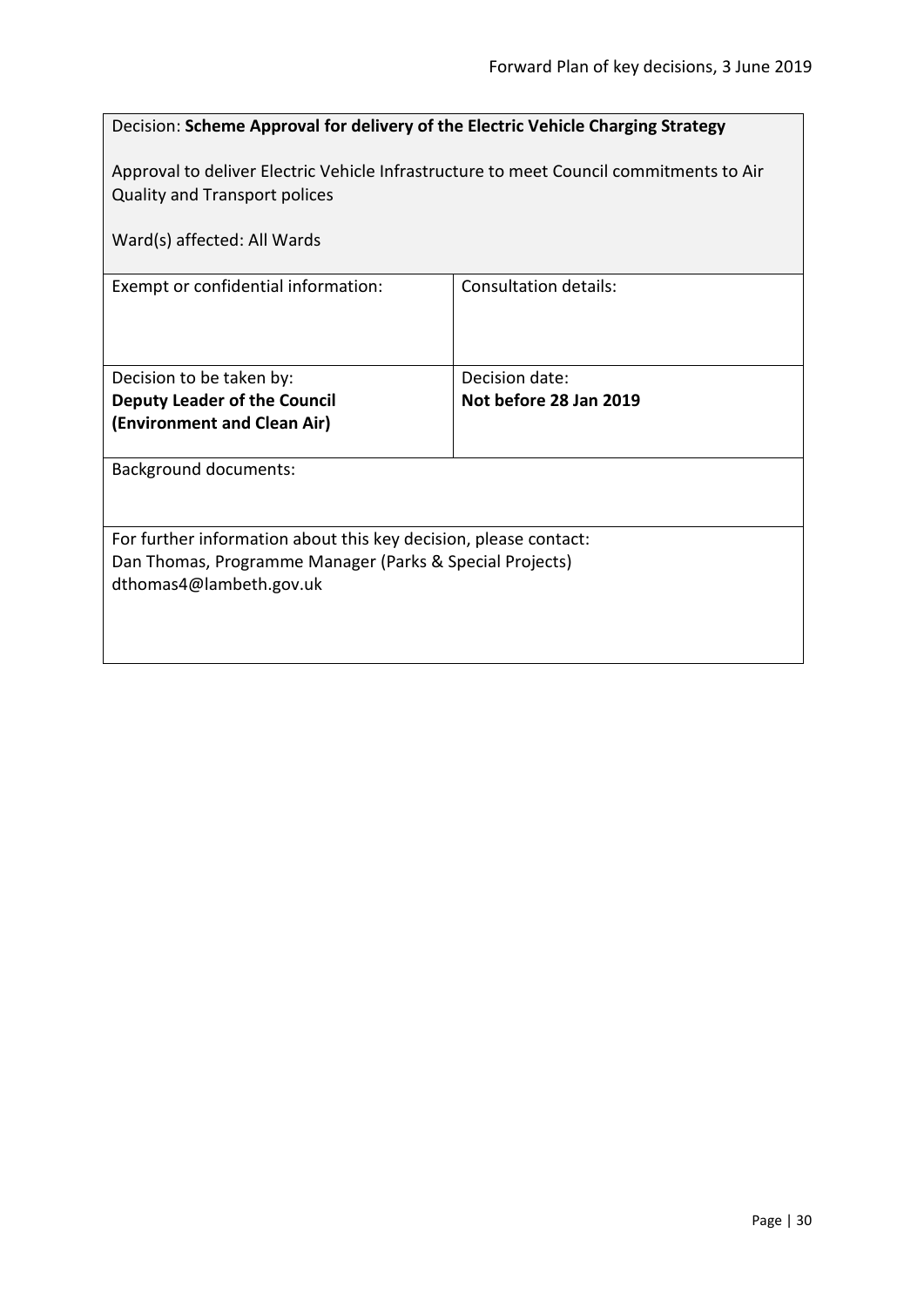### <span id="page-30-0"></span>Decision: **Electric Vehicle Charging Points – Rapid Charging**

Approve a decision to enter into a supply and concession contract for rapid charge points for electric vehicles through a Transport for London framework

This procurement aligns with several of the Council's key strategies, notably the Air Quality Action Plan and the Council's Transport Strategy which target reduction in fossil fuel use and the move to cleaner technologies

| Exempt or confidential information:                                                                                                           | <b>Consultation details:</b>  |
|-----------------------------------------------------------------------------------------------------------------------------------------------|-------------------------------|
| Decision to be taken by:<br><b>Deputy Leader of the Council</b><br>(Environment and Clean Air)                                                | Decision date:<br>10 Jun 2019 |
| <b>Background documents:</b>                                                                                                                  |                               |
| For further information about this key decision, please contact:<br>Aisha Bello, Project Manager, Capital Programmes<br>ABello@lambeth.gov.uk |                               |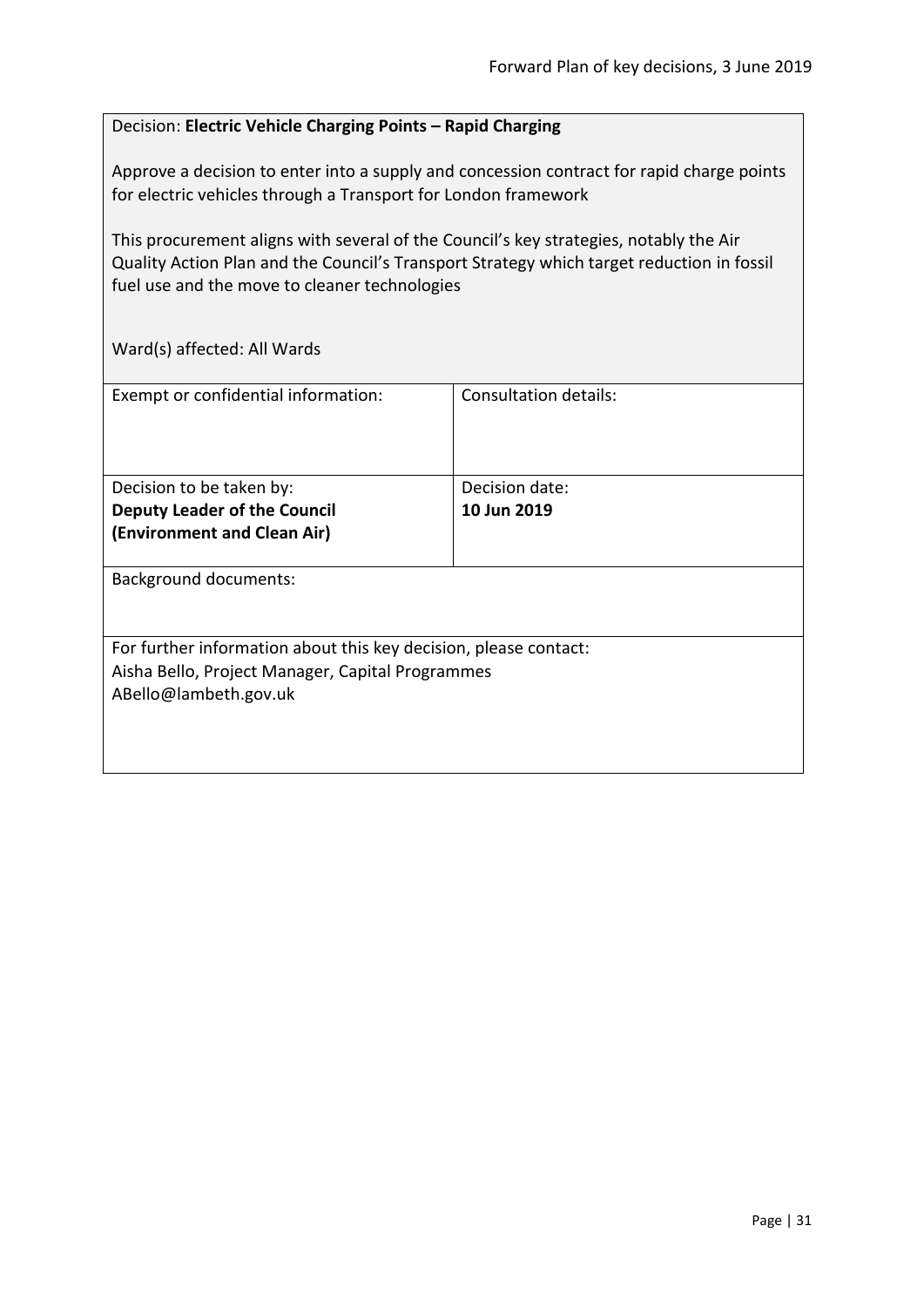<span id="page-31-0"></span>

| Decision: Lambeth Transport Strategy                                  |                       |  |
|-----------------------------------------------------------------------|-----------------------|--|
| Approval of Lambeth Transport Strategy and Implementation Plan.       |                       |  |
| Ward(s) affected: All Wards                                           |                       |  |
| Exempt or confidential information:                                   | Consultation details: |  |
|                                                                       |                       |  |
| Decision to be taken by:                                              | Decision date:        |  |
| <b>Deputy Leader of the Council</b>                                   | Not before 9 Apr 2019 |  |
| (Environment and Clean Air)                                           |                       |  |
| <b>Background documents:</b>                                          |                       |  |
|                                                                       |                       |  |
| For further information about this key decision, please contact:      |                       |  |
| Simon Phillips, Transport Manager - Planning, Transport & Development |                       |  |
| SPhillips2@lambeth.gov.uk                                             |                       |  |
|                                                                       |                       |  |
|                                                                       |                       |  |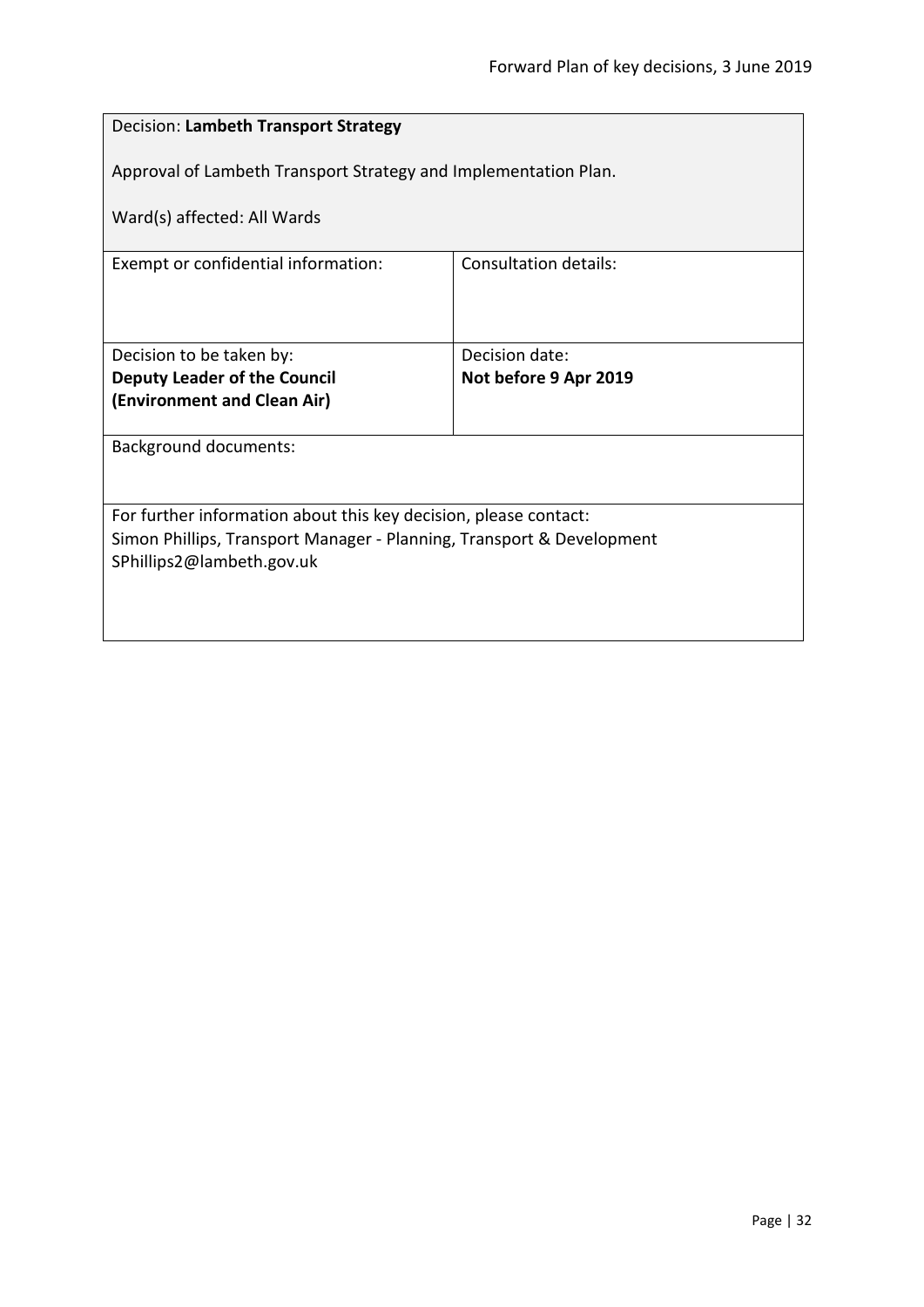#### <span id="page-32-0"></span>Decision: **Highways Improvement Programme 2019-22**

To approve the use of £7.5million Strategic CIL and S106 funding for the Highways Improvement Programme in 2019/20 to continue to deliver essential planned maintenance to Lambeth's highway asset.

To agree the 2019/20 Highways Improvement Programme.

To agree a capital pipeline investment provision of £15m in Lambeth's highway asset over 2020/21 and 2021/22, which is forecast to be sufficient to maintain its current rate of dilapidation.

| Exempt or confidential information:                              | Consultation details:  |
|------------------------------------------------------------------|------------------------|
|                                                                  |                        |
|                                                                  |                        |
|                                                                  |                        |
|                                                                  |                        |
| Decision to be taken by:                                         | Decision date:         |
| <b>Deputy Leader of the Council</b>                              | Not before 17 May 2019 |
| (Environment and Clean Air)                                      |                        |
|                                                                  |                        |
| <b>Background documents:</b>                                     |                        |
|                                                                  |                        |
|                                                                  |                        |
|                                                                  |                        |
| For further information about this key decision, please contact: |                        |
| Theresa Greene, Environment Project Manager                      |                        |
| tgreene@lambeth.gov.uk                                           |                        |
|                                                                  |                        |
|                                                                  |                        |
|                                                                  |                        |
|                                                                  |                        |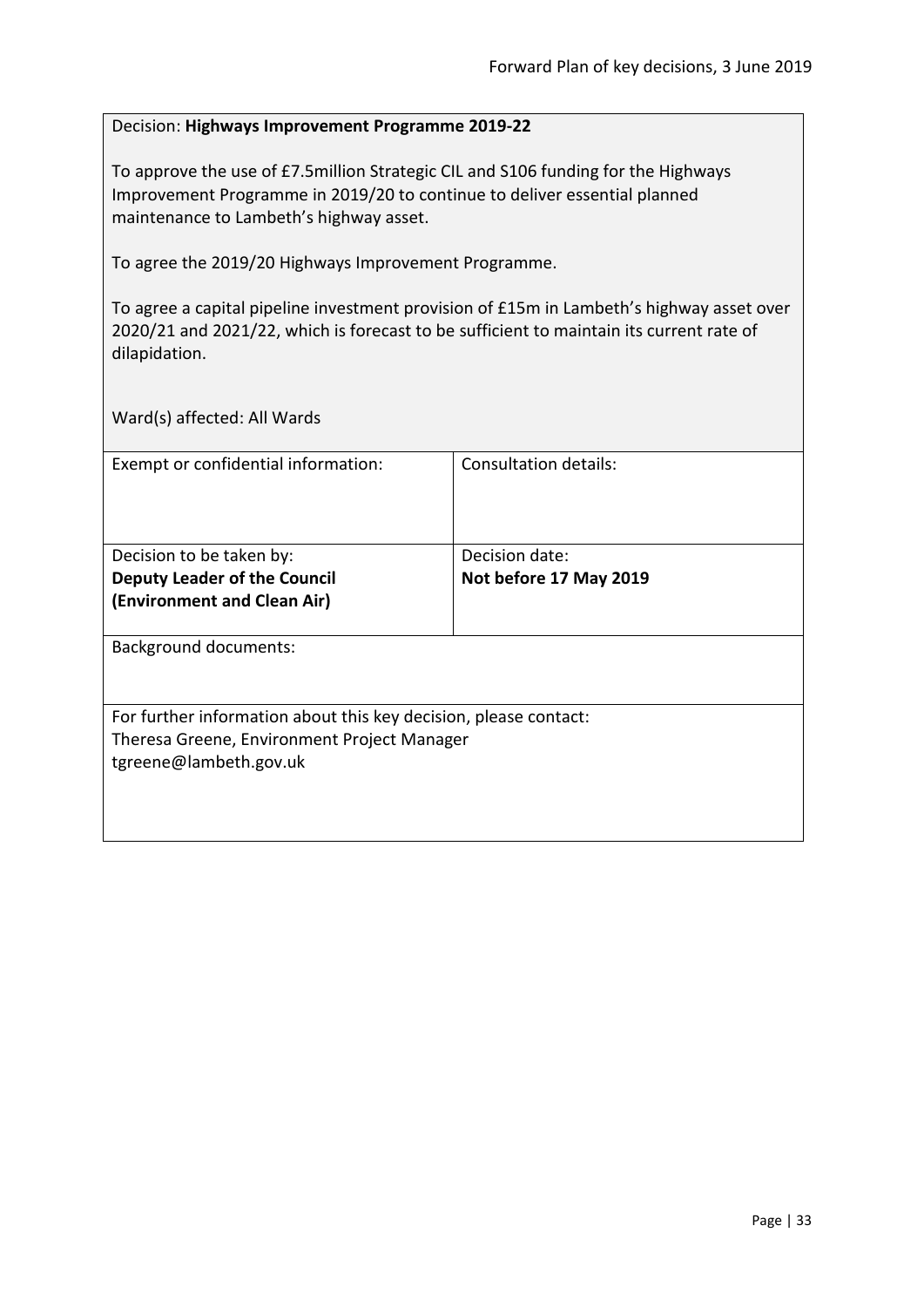#### <span id="page-33-0"></span>Decision: **RE:FIT Energy Efficiency Programme for Schools**

The Mayor of London has developed an initiative to assist London schools to retrofit their existing buildings with energy saving measures, thereby reducing carbon emissions and achieving substantial cost savings. The programme is targeting at least 200 London schools, including maintained schools, eligible academy trusts and independent schools charitable trusts, to enable significant financial investment to improve energy efficiency whilst also improving the environment for pupils and staff.

The RE:FIT programme provides a commercial model for public bodies to implement energy efficiency and building integrated improvements to their buildings achieving substantial guaranteed energy savings and reducing carbon emissions.

Surveys have been undertaken at Lambeth schools and energy efficiency measures have been identified to the value of £927,975. It is proposed that the council takes out an interest free loan from Salix to fund these works. The guaranteed savings that schools make from incurring lower energy costs will be used to pay back the loan with no net cost to the schools or to the council.

| Exempt or confidential information:                                                                                     | <b>Consultation details:</b>            |
|-------------------------------------------------------------------------------------------------------------------------|-----------------------------------------|
| Decision to be taken by:<br><b>Deputy Leader of the Council</b><br>(Environment and Clean Air)                          | Decision date:<br>Not before 2 Jul 2019 |
| <b>Background documents:</b>                                                                                            |                                         |
| For further information about this key decision, please contact:<br><b>Matthew Browning</b><br>mbrowning@lambeth.gov.uk |                                         |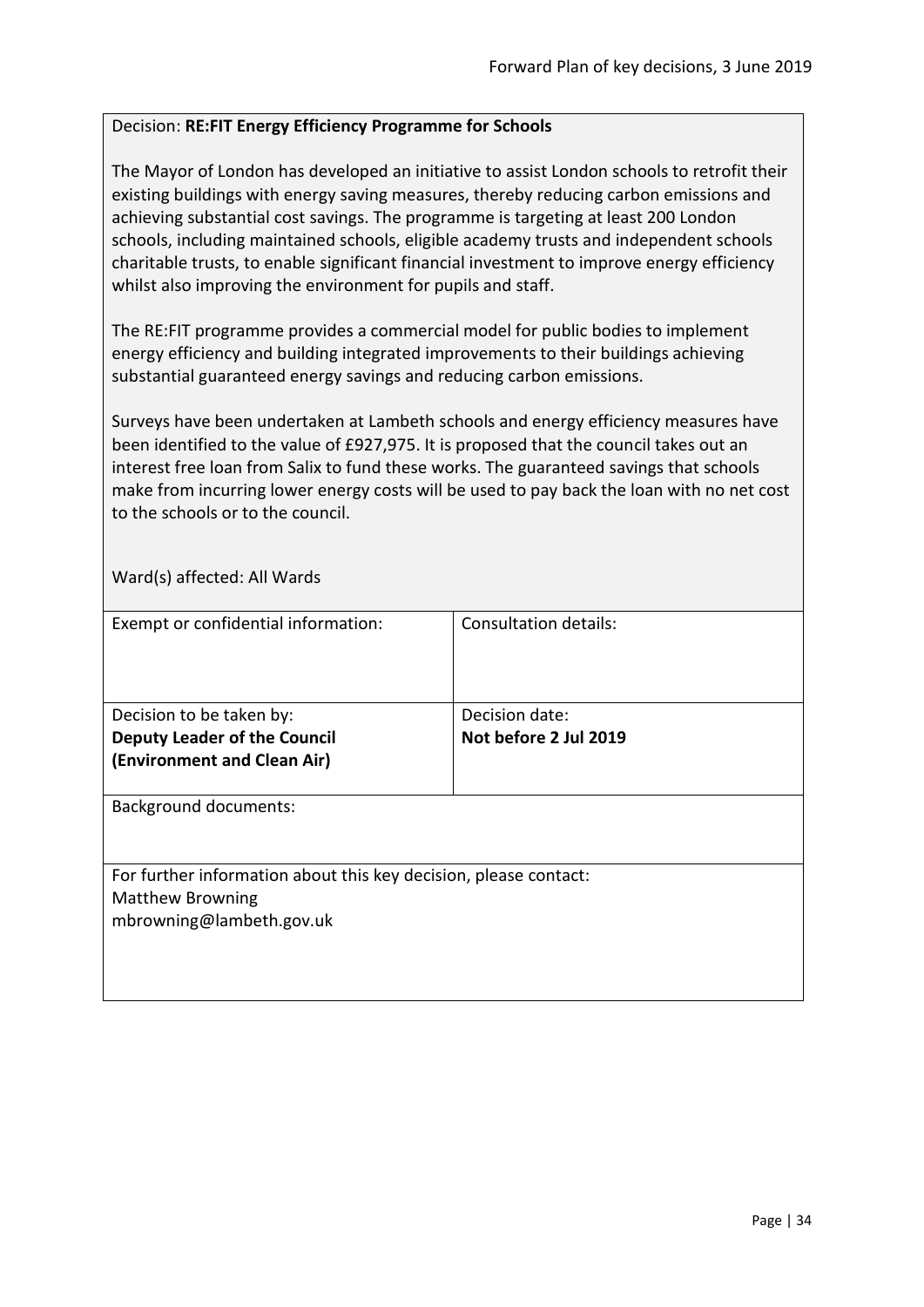$\overline{\phantom{0}}$ 

<span id="page-34-0"></span>

| <b>Decision: One Oracle Contract Extension</b>                                                                                                                                                                       |                        |
|----------------------------------------------------------------------------------------------------------------------------------------------------------------------------------------------------------------------|------------------------|
| To extend the existing One Oracle support arrangements by a further 2 years. This is<br>necessary to ensure that the Council can maintain its obligations of Paying people, Paying<br>suppliers and Collecting Debt. |                        |
| Ward(s) affected: All Wards                                                                                                                                                                                          |                        |
| Exempt or confidential information:                                                                                                                                                                                  | Consultation details:  |
| Decision to be taken by:                                                                                                                                                                                             | Decision date:         |
| <b>Cabinet Member for Finance and</b>                                                                                                                                                                                | Not before 31 Mar 2016 |
| Performance                                                                                                                                                                                                          |                        |
| <b>Background documents:</b>                                                                                                                                                                                         |                        |
| For further information about this key decision, please contact:<br>Jason Martin, Programme Manager, Business Transformation<br>JMartin@lambeth.gov.uk<br>Olive Morris House - 2nd Floor<br>Tel: 020 7926 6244       |                        |

 $\mathbf{r}$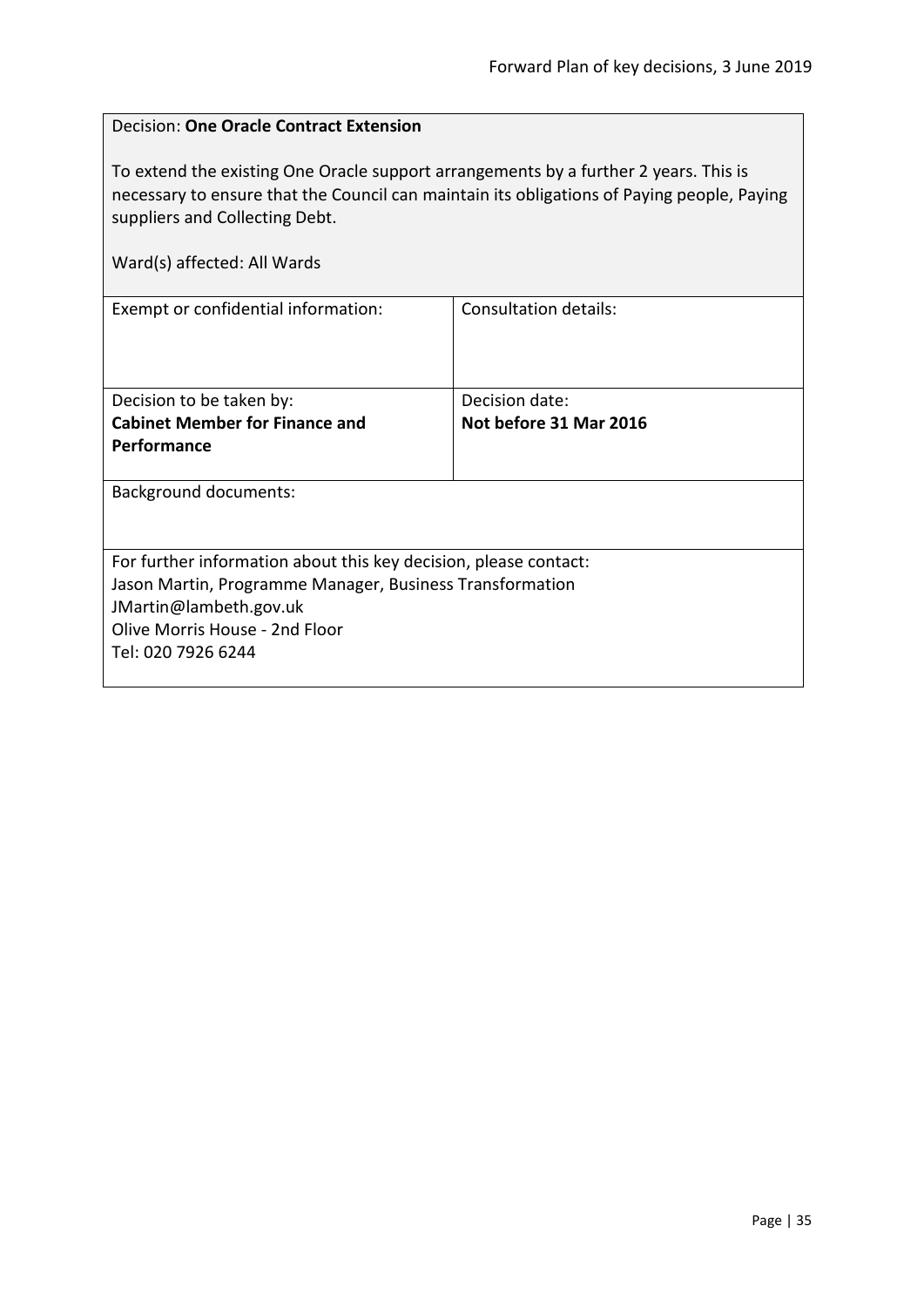<span id="page-35-0"></span>

| Decision: Upper Norwood Joint Library                                        |                                          |  |
|------------------------------------------------------------------------------|------------------------------------------|--|
| To grant a 25 year lease to Upper Norwood Library Trust at a peppercorn rent |                                          |  |
| Ward(s) affected: Gipsy Hill                                                 |                                          |  |
| Exempt or confidential information:                                          | <b>Consultation details:</b>             |  |
|                                                                              |                                          |  |
| Decision to be taken by:<br><b>Cabinet Member for Finance and</b>            | Decision date:<br>Not before 17 Jul 2017 |  |
| Performance                                                                  |                                          |  |
|                                                                              |                                          |  |
| <b>Background documents:</b>                                                 |                                          |  |
|                                                                              |                                          |  |
| For further information about this key decision, please contact:             |                                          |  |
| Yvonne Hardy, Assistant Head - Directorates, Valuation and Strategic Assets  |                                          |  |
| yhardy@lambeth.gov.uk                                                        |                                          |  |
| Tel: 0207 926 2984                                                           |                                          |  |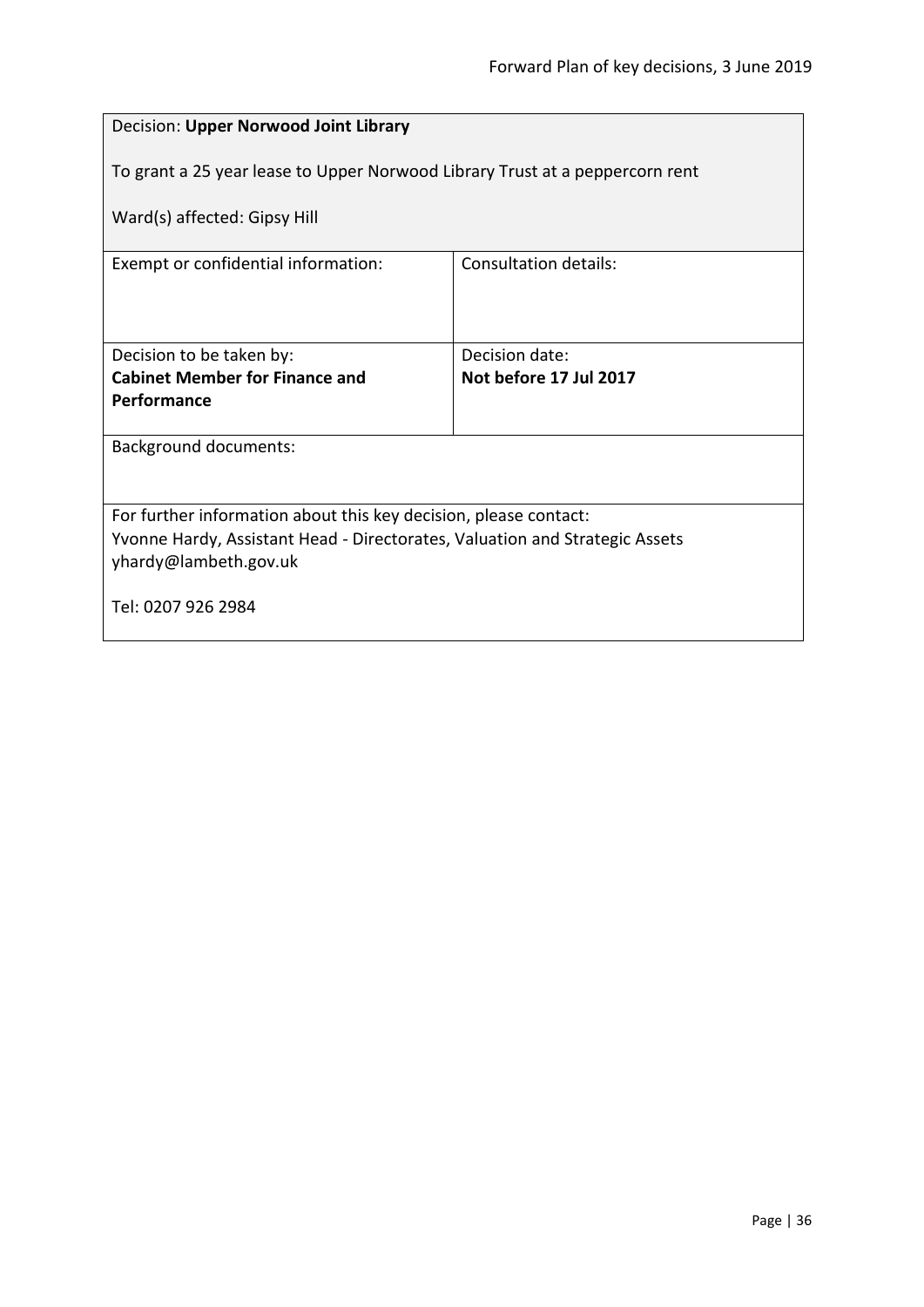#### Decision: **Server, Storage and Associated Services Contract**

To award new contract for Server, Storage and Associated Services for Lambeth. The Council has an existing investment programme for upgrading server and storage hardware. The key outcome will be to derive value and create a route to market and to support new Lambeth initiatives such as Organisational redesign and move to new Town hall/Civic Suite.

| Exempt or confidential information:<br>Part exempt<br>Information relating to the financial or<br>business affairs of any particular person<br>(including the authority holding that<br>information) | Consultation details:  |  |
|------------------------------------------------------------------------------------------------------------------------------------------------------------------------------------------------------|------------------------|--|
| Decision to be taken by:                                                                                                                                                                             | Decision date:         |  |
| <b>Cabinet Member for Finance and</b>                                                                                                                                                                | Not before 24 Jul 2017 |  |
| <b>Performance</b>                                                                                                                                                                                   |                        |  |
| <b>Background documents:</b>                                                                                                                                                                         |                        |  |
| For further information about this key decision, please contact:<br>Neeraj Mittra, Senior ICT Officer Contract Management, Business Transformation<br>NMittra@lambeth.gov.uk                         |                        |  |
| Tel: 020 7926 9274                                                                                                                                                                                   |                        |  |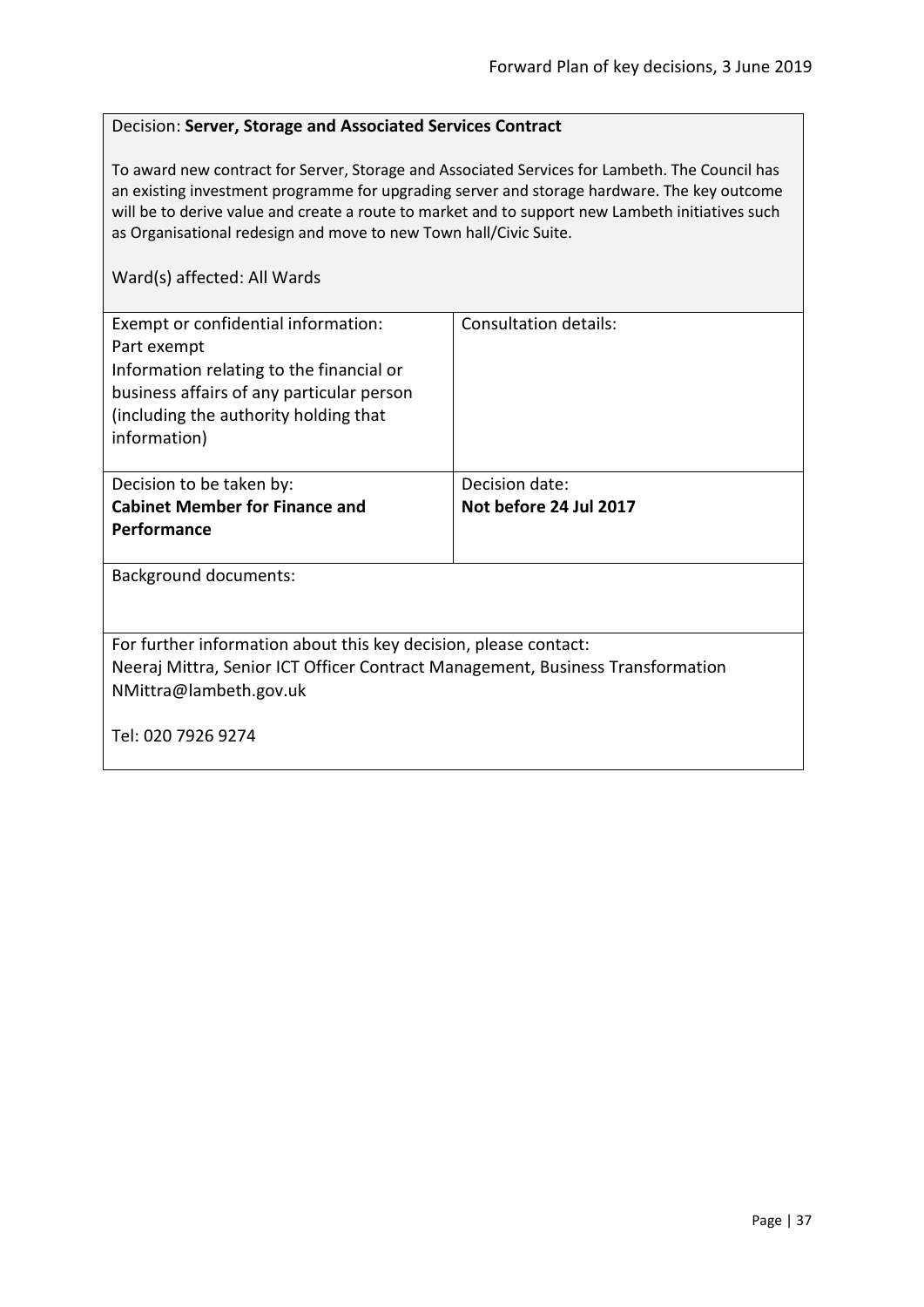Decision: **Temporary Accommodation - Modular Construction on Council Owned Hostel Sites**

To approve investment of £3,000,000 for the construction of Temporary Accommodation modular type units on two council owned hostel sites for the purpose of providing temporary accommodation to homeless households.

Ward(s) affected: Streatham South; Gipsy Hill

| Exempt or confidential information:                                                                                                                  | <b>Consultation details:</b> |  |
|------------------------------------------------------------------------------------------------------------------------------------------------------|------------------------------|--|
| Decision to be taken by:                                                                                                                             | Decision date:               |  |
| <b>Cabinet Member for Finance and</b>                                                                                                                | Not before 31 Jul 2017       |  |
| <b>Performance</b>                                                                                                                                   |                              |  |
| <b>Background documents:</b>                                                                                                                         |                              |  |
| For further information about this key decision, please contact:<br>Mandy Green, Assistant Director, Homes and Communities<br>mgreen3@lambeth.gov.uk |                              |  |
| Tel: 02079267020                                                                                                                                     |                              |  |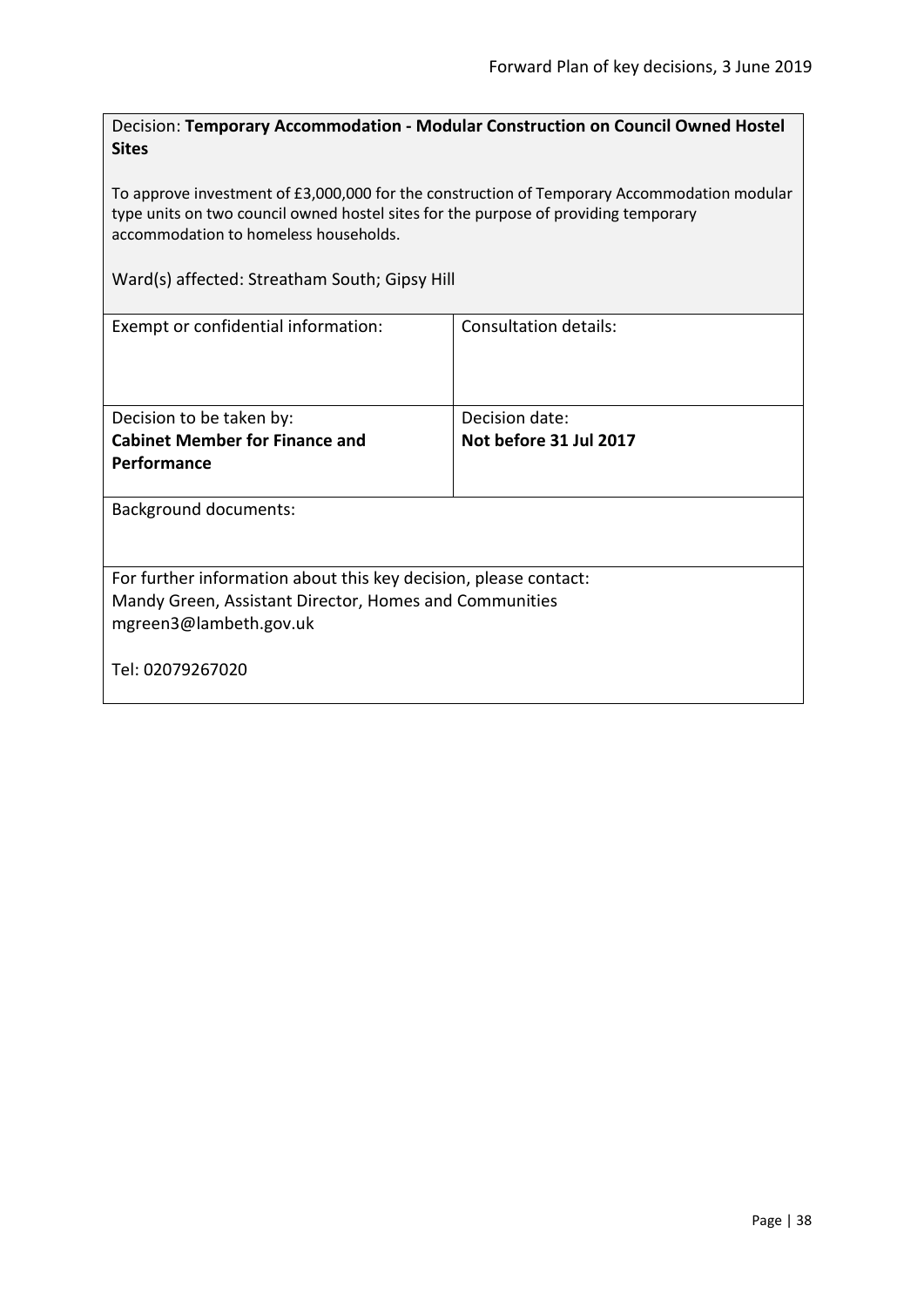Decision: **Implementation of enforcement in respect of 'Letting Agents & Property Management Businesses – Duty of Letting Agents to Publicise Fees' and associated fines regime**

Authorisation from Cabinet (or from the relevant Cabinet Member under the Delegated Decision process) is required for:

• The implementation and enforcement of non-compliance with the relevant legislation under the Consumer Rights Act 2015 as it applies to 'Letting Agents & Property Management Businesses – Duty of Letting Agents to Publicise Fees', including the issuing of penalties/ fines;

• The delegation of this responsibility to the Director of Environment, with day to day enforcement undertaken by officers in the Trading Standards team in accordance with the existing authorisations in the Council's constitution;

• The setting of the monetary penalty for non-compliance at the statutory maximum of £5,000;

• Agreement that the Director of Environment can reduce the level of monetary penalty to be imposed at his discretion in a case where representations are received, if there are extenuating or good reasons for doing so;

• Agreement that the Director of Environment can delegate the day to day responsibility for determining the level of monetary penalty to the Consumer Protection Manager in cases where representations are received in respect of non-compliance with the Order if there are extenuating or good reasons for doing so;

• Amendment to the in-year and subsequent years' fees and charges regime in the Council's Budget and Policy Framework

The Council has a legal duty to enforce the requirements of Chapter 3, Part 3 of the Consumer Rights Act 2015.

| Exempt or confidential information:                              | Consultation details:  |
|------------------------------------------------------------------|------------------------|
| Decision to be taken by:                                         | Decision date:         |
| <b>Cabinet Member for Finance and</b>                            | Not before 22 Oct 2018 |
| <b>Performance</b>                                               |                        |
| Background documents:                                            |                        |
| For further information about this key decision, please contact: |                        |
| Nicole Terrieux, Public Protection and Regulatory Service        |                        |
| NTerrieux@lambeth.gov.uk                                         |                        |
| Lambeth Civic Centre, SW2 1EG                                    |                        |
| Tel: 020 7926 1234                                               |                        |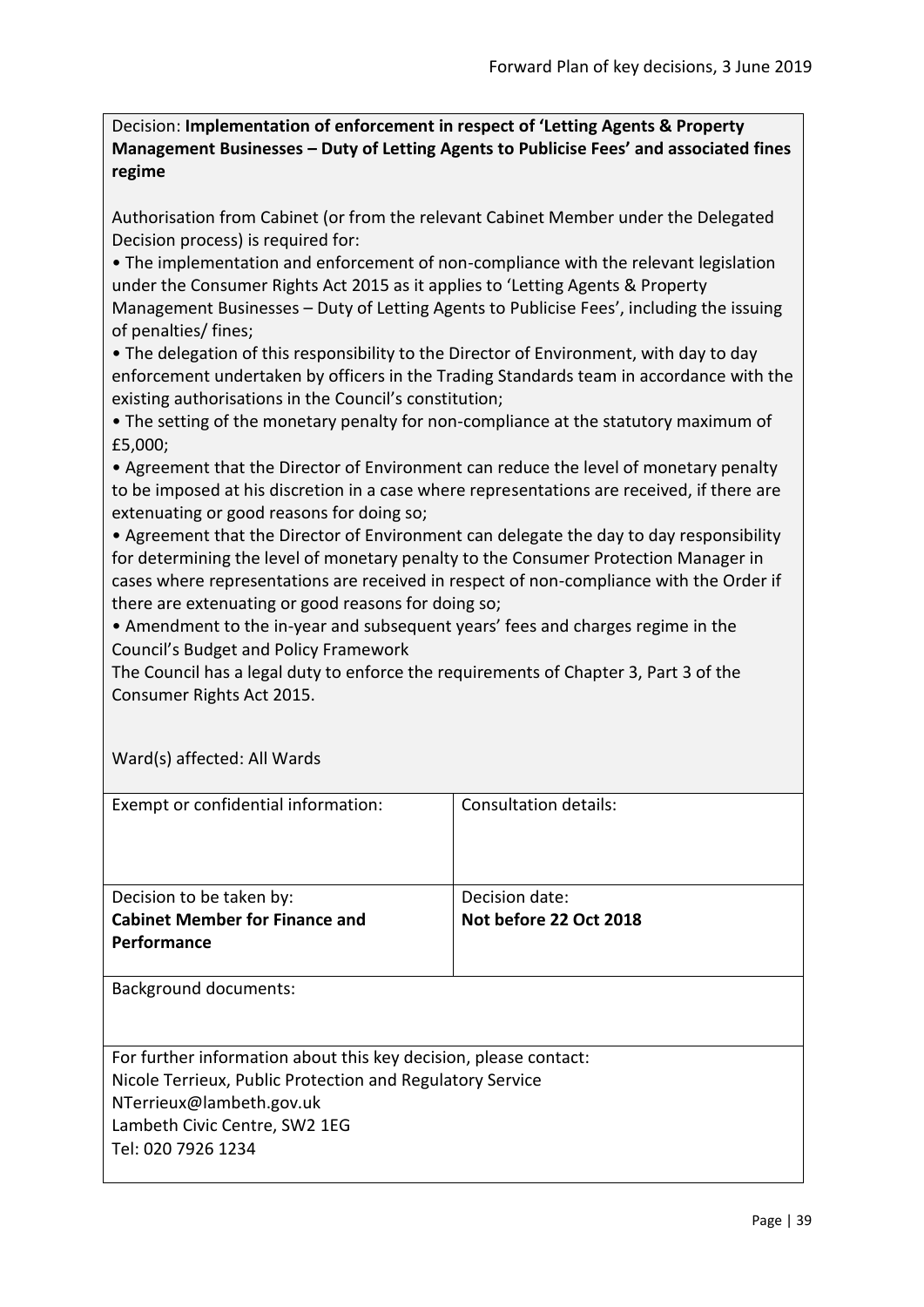Decision: **Implementation of enforcement in respect of 'The Redress Schemes for Lettings Agency Work and Property Management Work (Requirement to Belong to a Scheme etc.) (England) Order 2014' and associated fines regime**

Authorisation from Cabinet (or from the relevant Cabinet Member under the Delegated Decision process) is required for:

• The implementation and enforcement of non-compliance with: 'The Redress Schemes for Lettings Agency Work and Property Management Work (Requirement to Belong to a Scheme etc.) (England) Order 2014';

• The delegation of this responsibility to the Director of Environment, with day to day enforcement undertaken by officers in the Trading Standards team in accordance with the existing authorisations in the Council's constitution;

• The setting of the monetary penalty for non-compliance at the statutory maximum of £5,000;

• Agreement that the Director of Environment can reduce the level of monetary penalty to be imposed at his discretion in a case where representations are received,

• To authorise the Director of Environment to delegate the day to day responsibility for determining the level of monetary penalty to the Consumer Protection Manager in cases where representations are received in respect of non-compliance with the Order if there are extenuating or good reasons for doing so;

• Agreement that a 50% discount is introduced for early payment of any penalty notice issued in respect of the order;

• Amendment to the in-year and subsequent years' fees and charges regime in the Council's Budget and Policy Framework

The Council has a legal duty to enforce the requirements of Chapter 3, Parts 6 and 7 of the Consumer Rights Act 2015.

| Exempt or confidential information:                              | Consultation details:  |
|------------------------------------------------------------------|------------------------|
| Decision to be taken by:                                         | Decision date:         |
| <b>Cabinet Member for Finance and</b>                            | Not before 22 Oct 2018 |
| <b>Performance</b>                                               |                        |
| <b>Background documents:</b>                                     |                        |
| For further information about this key decision, please contact: |                        |
| Nicole Terrieux, Public Protection and Regulatory Service        |                        |
| NTerrieux@lambeth.gov.uk                                         |                        |
| Lambeth Civic Centre, SW2 1EG                                    |                        |
| Tel: 020 7926 1234                                               |                        |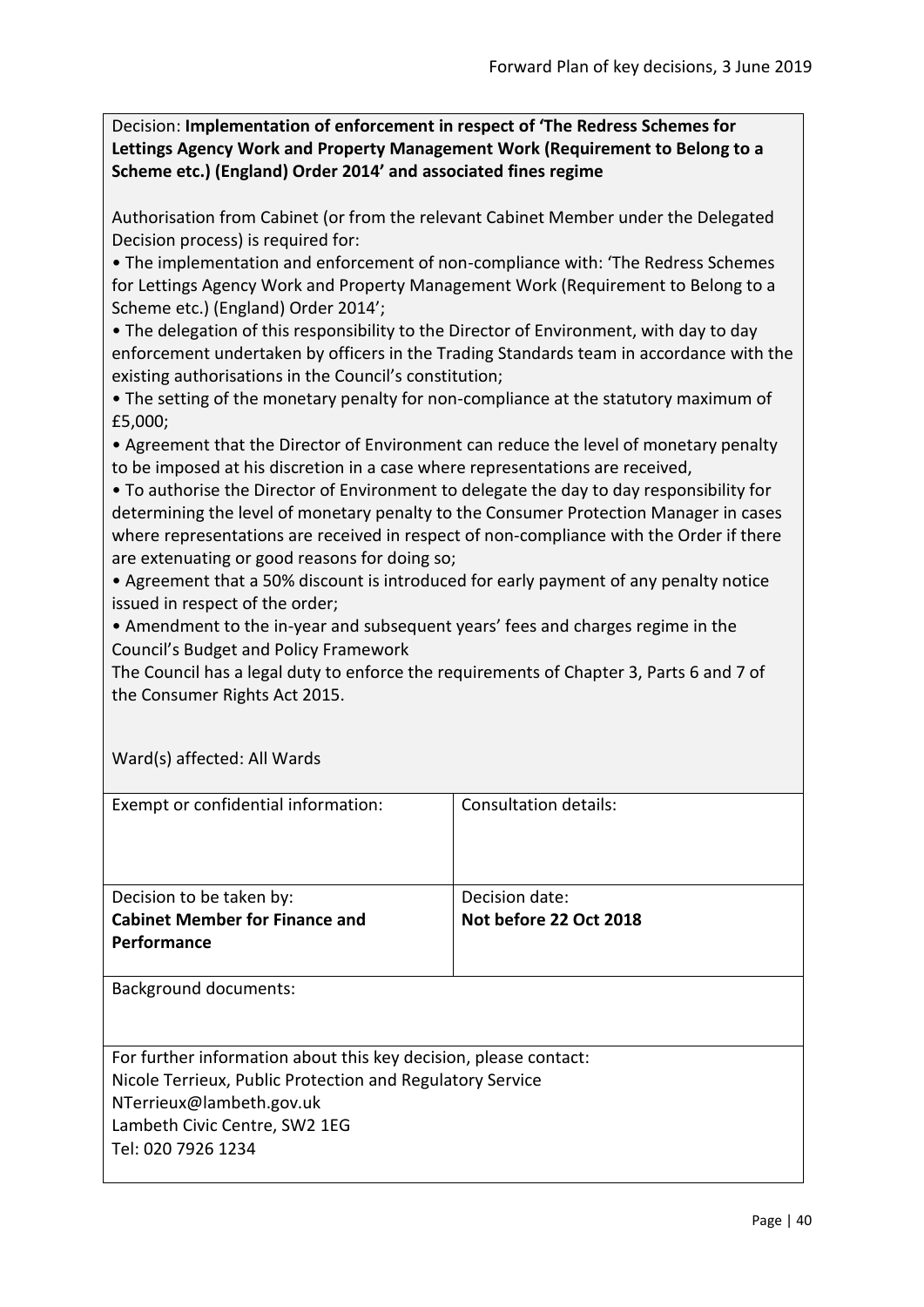| and Regulatory Services: 2018-19 and subsequent years<br>Ward(s) affected: All Wards<br>Consultation details:<br>Exempt or confidential information:<br>Decision to be taken by:<br>Decision date:<br><b>Cabinet Member for Finance and</b><br>Not before 29 Oct 2018<br>Performance |  |  |
|--------------------------------------------------------------------------------------------------------------------------------------------------------------------------------------------------------------------------------------------------------------------------------------|--|--|
|                                                                                                                                                                                                                                                                                      |  |  |
|                                                                                                                                                                                                                                                                                      |  |  |
|                                                                                                                                                                                                                                                                                      |  |  |
|                                                                                                                                                                                                                                                                                      |  |  |
|                                                                                                                                                                                                                                                                                      |  |  |
|                                                                                                                                                                                                                                                                                      |  |  |
|                                                                                                                                                                                                                                                                                      |  |  |
|                                                                                                                                                                                                                                                                                      |  |  |
|                                                                                                                                                                                                                                                                                      |  |  |
|                                                                                                                                                                                                                                                                                      |  |  |
|                                                                                                                                                                                                                                                                                      |  |  |
| <b>Background documents:</b>                                                                                                                                                                                                                                                         |  |  |
|                                                                                                                                                                                                                                                                                      |  |  |
|                                                                                                                                                                                                                                                                                      |  |  |
| For further information about this key decision, please contact:                                                                                                                                                                                                                     |  |  |
| Nicole Terrieux, Public Protection and Regulatory Service                                                                                                                                                                                                                            |  |  |
| NTerrieux@lambeth.gov.uk<br>Lambeth Civic Centre, SW2 1EG                                                                                                                                                                                                                            |  |  |
| Tel: 020 7926 1234                                                                                                                                                                                                                                                                   |  |  |
|                                                                                                                                                                                                                                                                                      |  |  |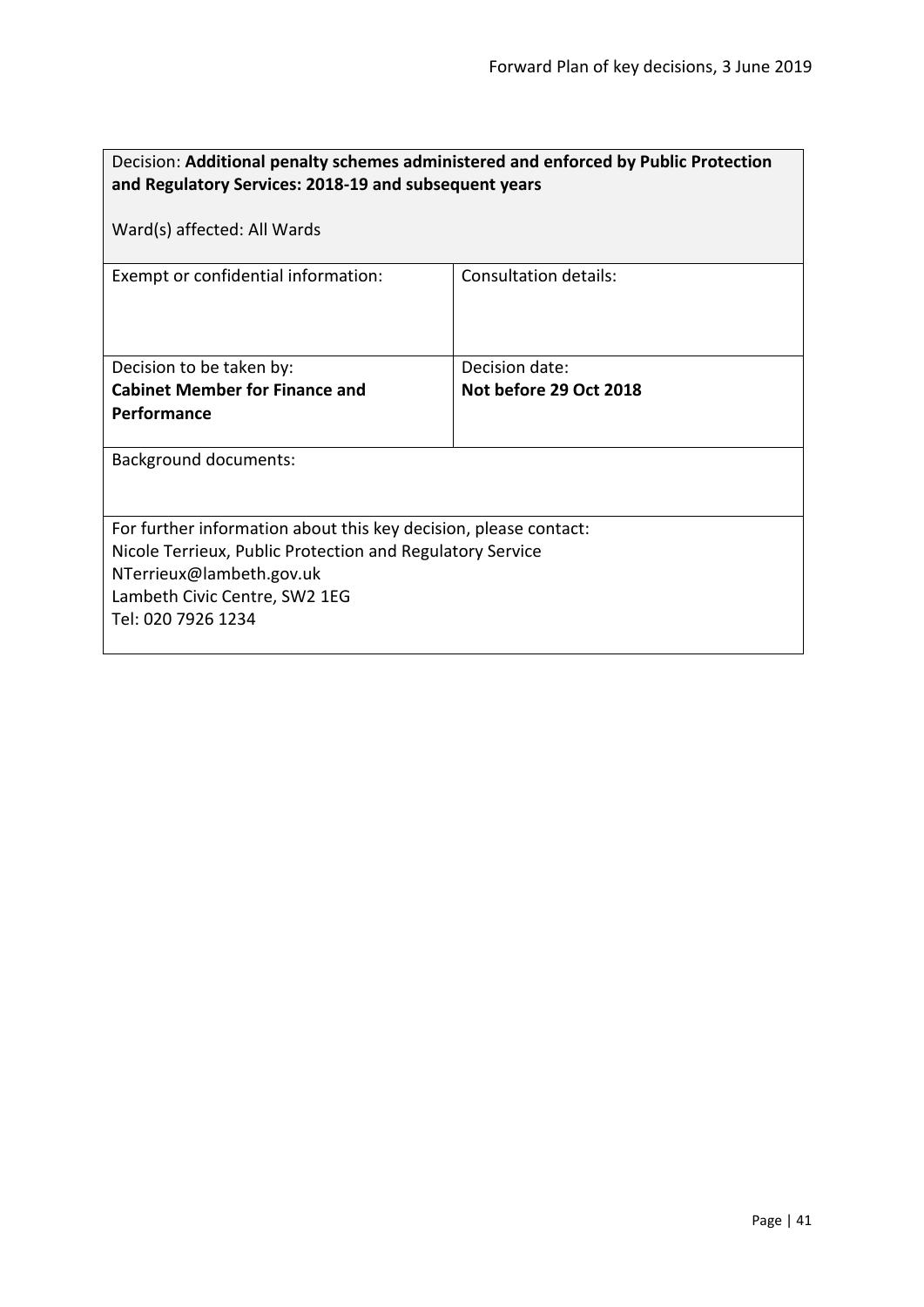# Decision: **Land Acquisition in the Camberwell Area**

Agree funding for the acquisition of a building in the Camberwell Area. The acquisition is critical to providing continuity of service and cost savings to the General Fund. The final terms of the deal are to be delegated to the Director of Finance & Property and the Head of Strategic Assets, in consultation with the relevant Cabinet Members.

Ward(s) affected: Herne Hill

| Exempt or confidential information:                              | Consultation details:  |  |
|------------------------------------------------------------------|------------------------|--|
|                                                                  |                        |  |
|                                                                  |                        |  |
|                                                                  |                        |  |
| Decision to be taken by:                                         | Decision date:         |  |
| <b>Cabinet Member for Finance and</b>                            | Not before 26 Feb 2019 |  |
| Performance                                                      |                        |  |
|                                                                  |                        |  |
| <b>Background documents:</b>                                     |                        |  |
|                                                                  |                        |  |
|                                                                  |                        |  |
| For further information about this key decision, please contact: |                        |  |
| Sophie Linton, Head of Valuation and Strategic Property Services |                        |  |
| SLinton@lambeth.gov.uk                                           |                        |  |
| 2nd Floor, Olive Morris House                                    |                        |  |
| Tel: 020 7926 6954                                               |                        |  |
|                                                                  |                        |  |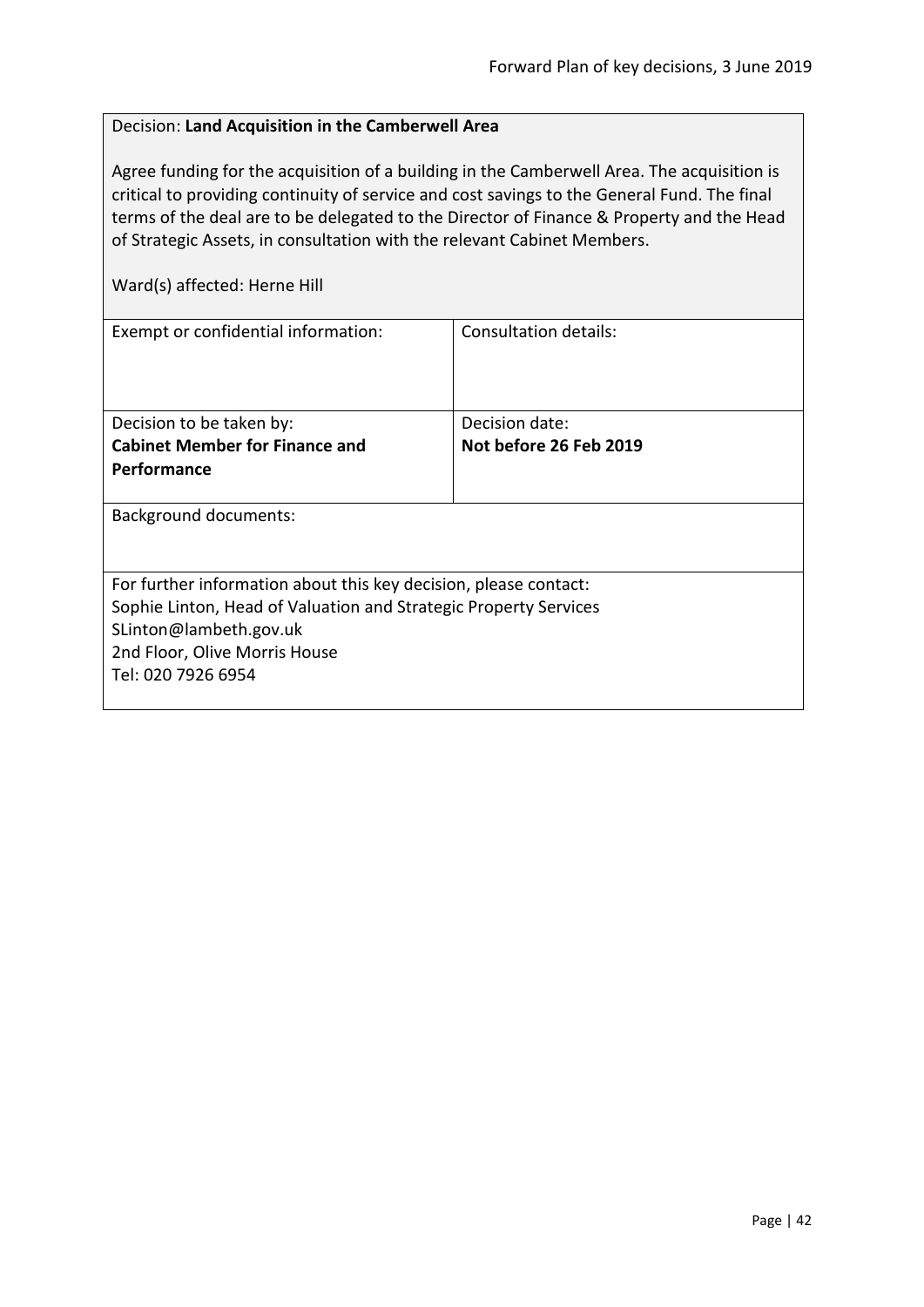# Decision: **Proposed long term letting of Phoenix House to a commercial entity**

To approve the proposed transaction, which remains subject to contract and Cabinet Member decision, for the letting of up to 20 years to an occupier of Phoenix.

| Ward(s) affected: Prince's                                       |                       |
|------------------------------------------------------------------|-----------------------|
| Exempt or confidential information:                              | Consultation details: |
| Decision to be taken by:                                         | Decision date:        |
| <b>Cabinet Member for Finance and</b>                            | Not before 5 Jun 2019 |
| Performance                                                      |                       |
| <b>Background documents:</b>                                     |                       |
| For further information about this key decision, please contact: |                       |
| Sophie Linton, Head of Valuation and Strategic Property Services |                       |
| SLinton@lambeth.gov.uk                                           |                       |
| 2nd Floor, Olive Morris House<br>Tel: 020 7926 6954              |                       |
|                                                                  |                       |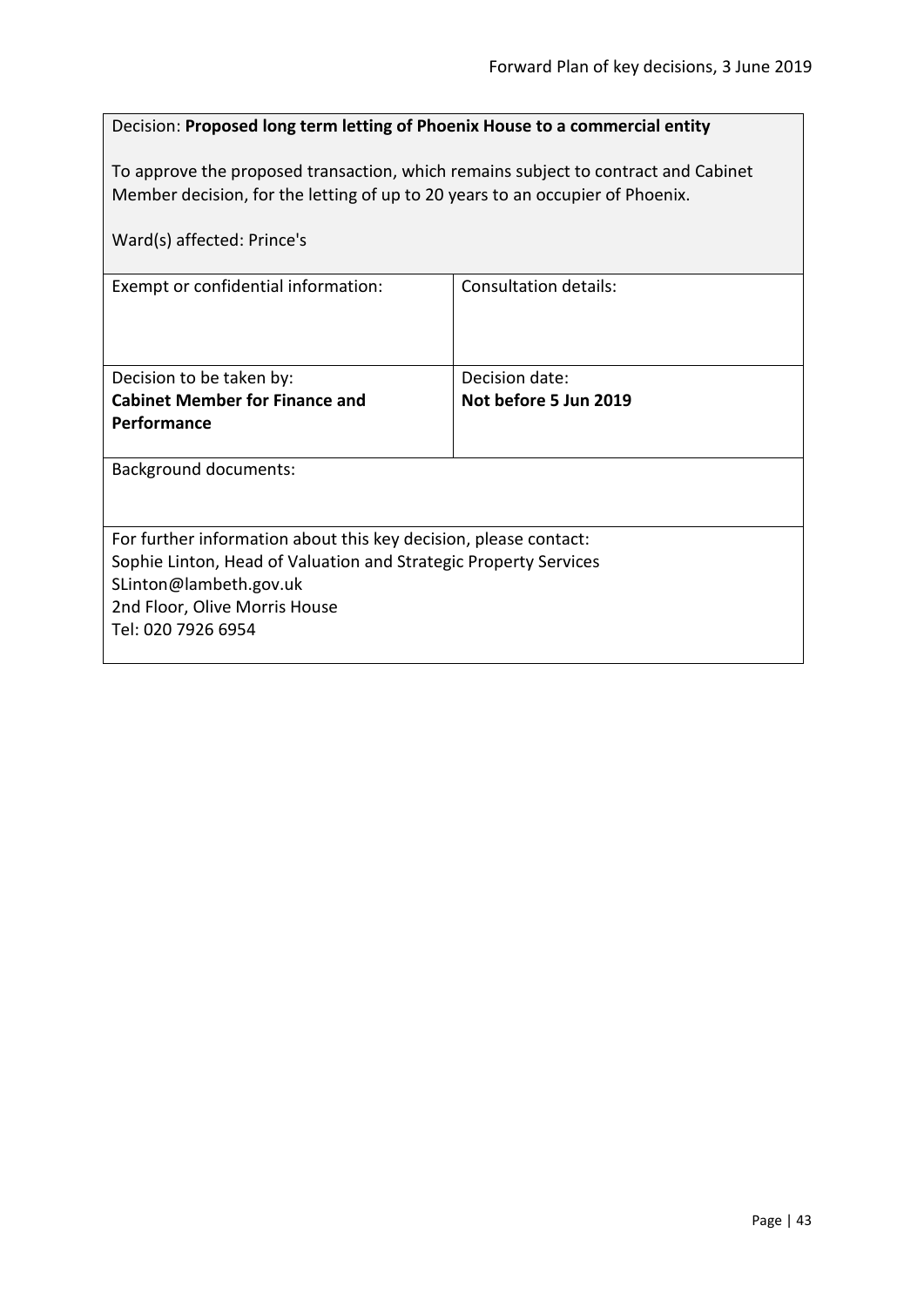| Decision: London Counter Fraud Hub                                                                                                                               |                              |  |
|------------------------------------------------------------------------------------------------------------------------------------------------------------------|------------------------------|--|
| To procure the services of the London Counter Fraud Hub which allows the sharing of<br>data across London in order to find fraud.<br>Ward(s) affected: All Wards |                              |  |
|                                                                                                                                                                  |                              |  |
| Exempt or confidential information:                                                                                                                              | <b>Consultation details:</b> |  |
|                                                                                                                                                                  |                              |  |
| Decision to be taken by:                                                                                                                                         | Decision date:               |  |
| <b>Cabinet Member for Finance and</b>                                                                                                                            | Not before 2 Jul 2019        |  |
| Performance                                                                                                                                                      |                              |  |
| <b>Background documents:</b>                                                                                                                                     |                              |  |
|                                                                                                                                                                  |                              |  |
| For further information about this key decision, please contact:                                                                                                 |                              |  |
| Michael O'Reilly                                                                                                                                                 |                              |  |
| moreilly2@lambeth.gov.uk                                                                                                                                         |                              |  |
|                                                                                                                                                                  |                              |  |
|                                                                                                                                                                  |                              |  |
|                                                                                                                                                                  |                              |  |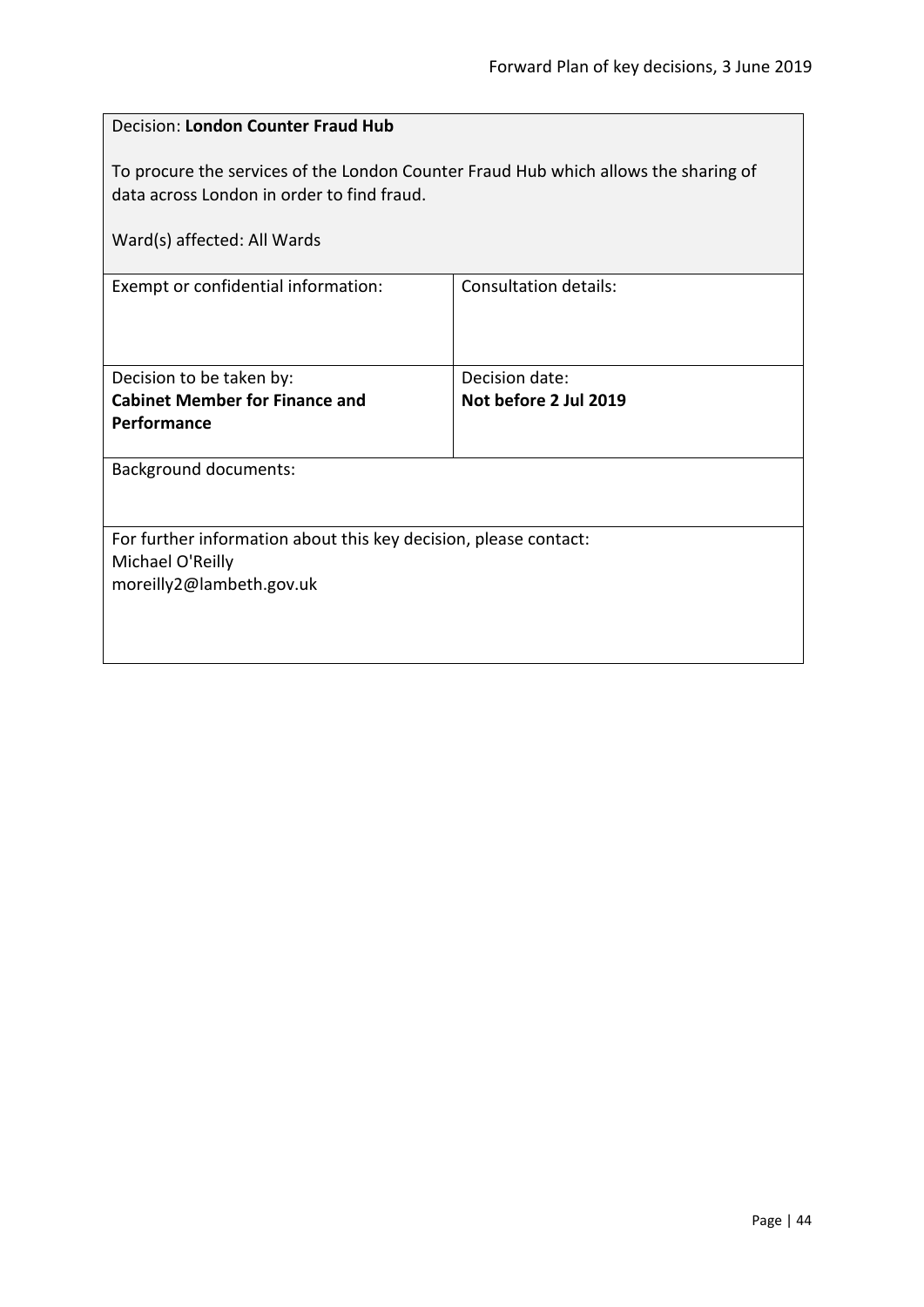| Decision: Year 2 of ICT Services five-year infrastructure investment strategy |  |
|-------------------------------------------------------------------------------|--|
|-------------------------------------------------------------------------------|--|

Proposed investment of £1.502m for Year 2 of ICT five year capital investment strategy (2018-2023) to refresh systems, security and equipment as they reach end of life and migrate from existing contracts.

| Ward(s) affected: All Wards                                                                                    |                                         |  |
|----------------------------------------------------------------------------------------------------------------|-----------------------------------------|--|
| Exempt or confidential information:                                                                            | Consultation details:                   |  |
| Decision to be taken by:<br><b>Cabinet Member for Finance and</b><br>Performance                               | Decision date:<br>Not before 2 Jul 2019 |  |
| <b>Background documents:</b>                                                                                   |                                         |  |
| For further information about this key decision, please contact:<br>Garry Jamieson<br>GJamieson@lambeth.gov.uk |                                         |  |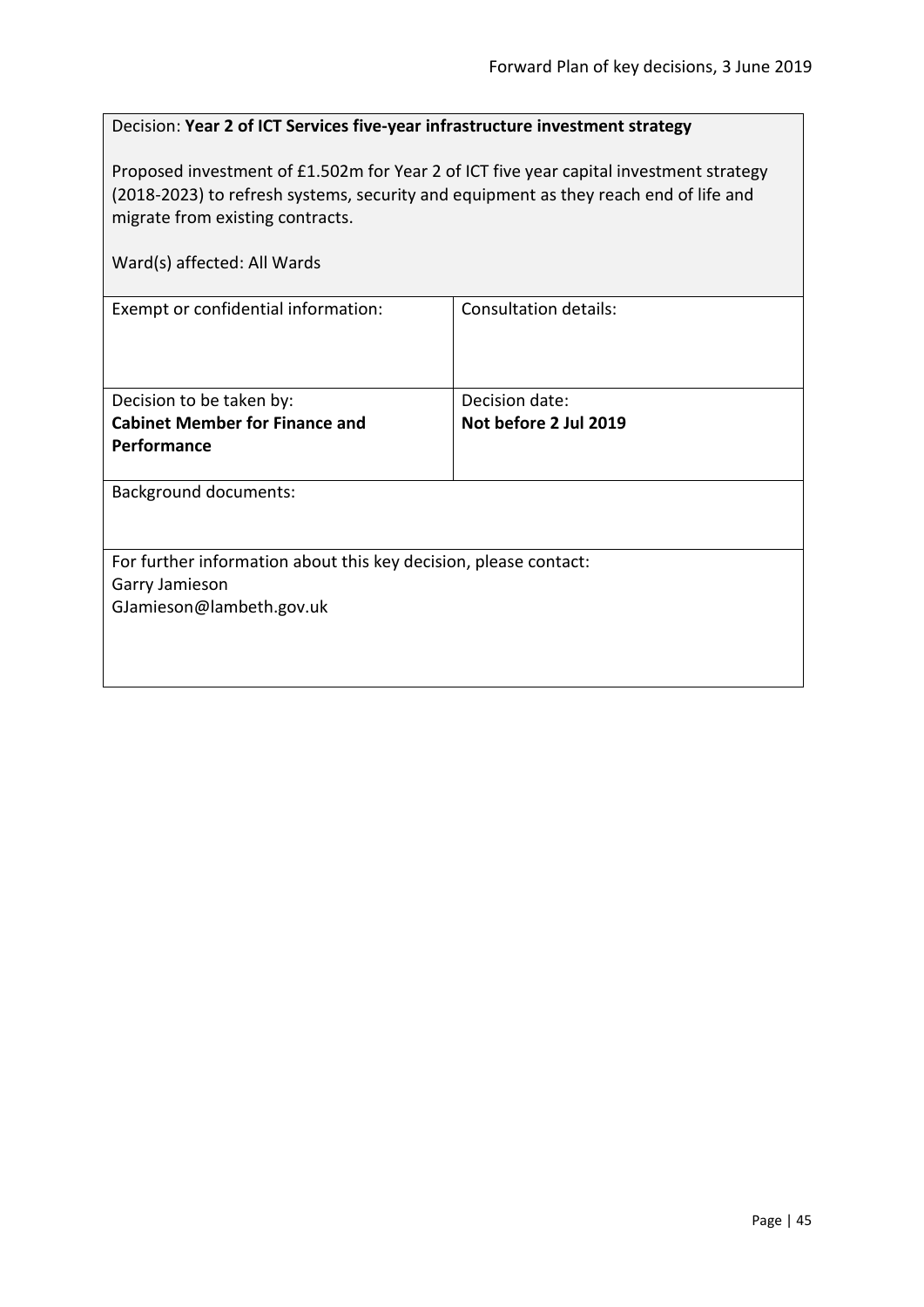|                                                                                                       | Decision: The Nine Elms Vauxhall Development Business Case |  |
|-------------------------------------------------------------------------------------------------------|------------------------------------------------------------|--|
| The approval of £1.986m from s106/Community Infrastructure Levy in Nine Elms Vauxhall<br>for 2017/18. |                                                            |  |
| Ward(s) affected: Stockwell; Oval                                                                     |                                                            |  |
| <b>Consultation details:</b><br>Exempt or confidential information:                                   |                                                            |  |
|                                                                                                       |                                                            |  |
| Decision to be taken by:                                                                              | Decision date:                                             |  |
| <b>Cabinet Member for Health and Adult</b><br>Not before 12 Dec 2016                                  |                                                            |  |
| <b>Social Care</b>                                                                                    |                                                            |  |
| <b>Background documents:</b>                                                                          |                                                            |  |
|                                                                                                       |                                                            |  |
| For further information about this key decision, please contact:                                      |                                                            |  |
| Moira McGrath, Director of Strategy and Commissioning Adults                                          |                                                            |  |
| moira.mcgrath@nhs.net                                                                                 |                                                            |  |
| Tel: 0203 049 4481                                                                                    |                                                            |  |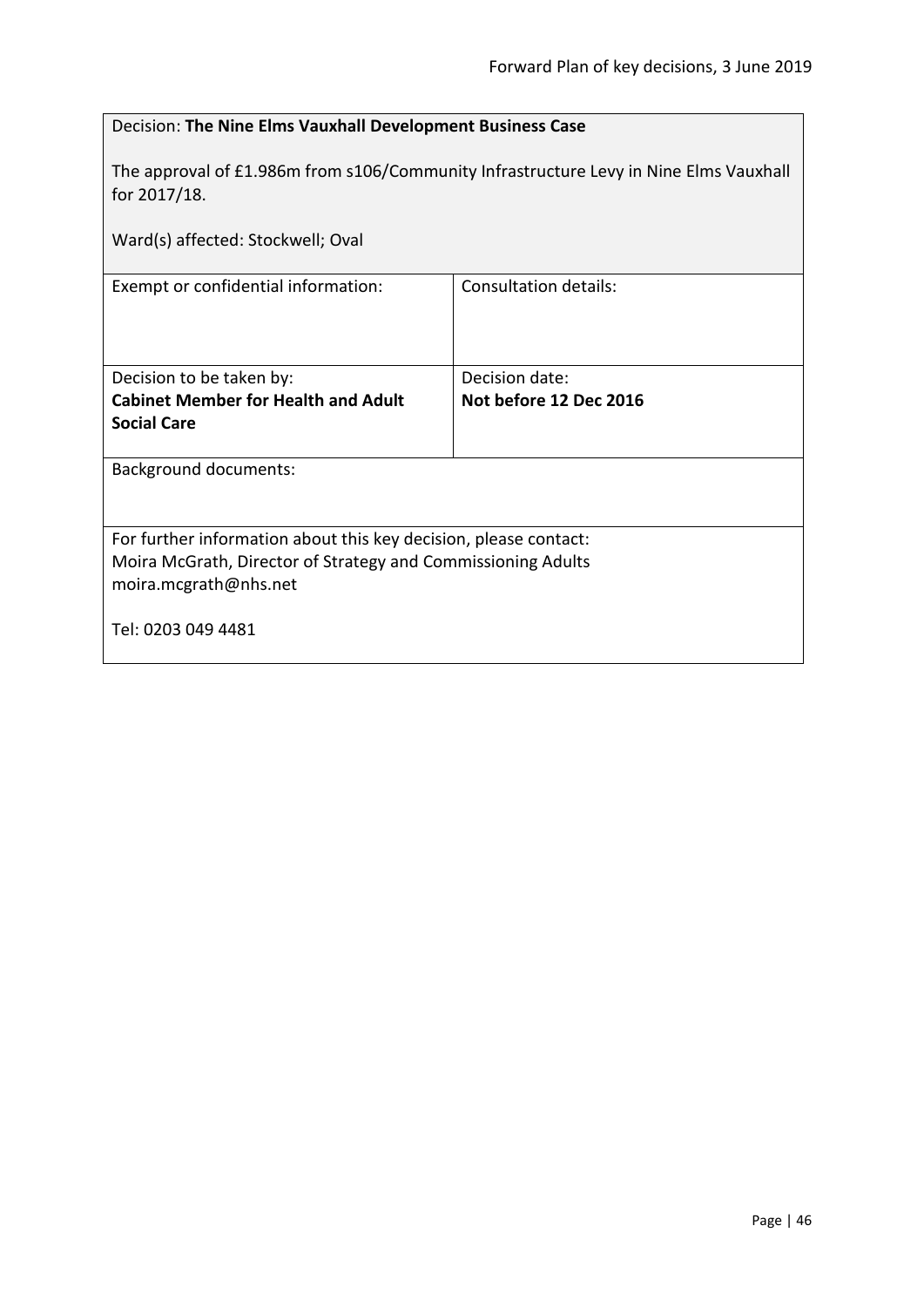## Decision: **Gateway Mental Health Support Service**

This proposed decision is for a one-year block contract with one-year extension option to be awarded to Look Ahead Housing and Support Ltd. The contract award will be made under waiver. Look Ahead have submitted proposals to develop a mental health supported housing service which will offer support to people with complex needs.

This provision will be developed to support move on from Lambeth rehabilitation wards and residential care homes as part of the Integrated Personalised Support Alliance (IPSA) initiative

| Exempt or confidential information:                              | Consultation details:  |
|------------------------------------------------------------------|------------------------|
| Decision to be taken by:                                         | Decision date:         |
| <b>Cabinet Member for Health and Adult</b>                       | Not before 22 Aug 2016 |
|                                                                  |                        |
| <b>Social Care</b>                                               |                        |
|                                                                  |                        |
| <b>Background documents:</b>                                     |                        |
|                                                                  |                        |
|                                                                  |                        |
| For further information about this key decision, please contact: |                        |
|                                                                  |                        |
| Moira McGrath, Director of Strategy and Commissioning Adults     |                        |
| moira.mcgrath@nhs.net                                            |                        |
|                                                                  |                        |
| Tel: 0203 049 4481                                               |                        |
|                                                                  |                        |
|                                                                  |                        |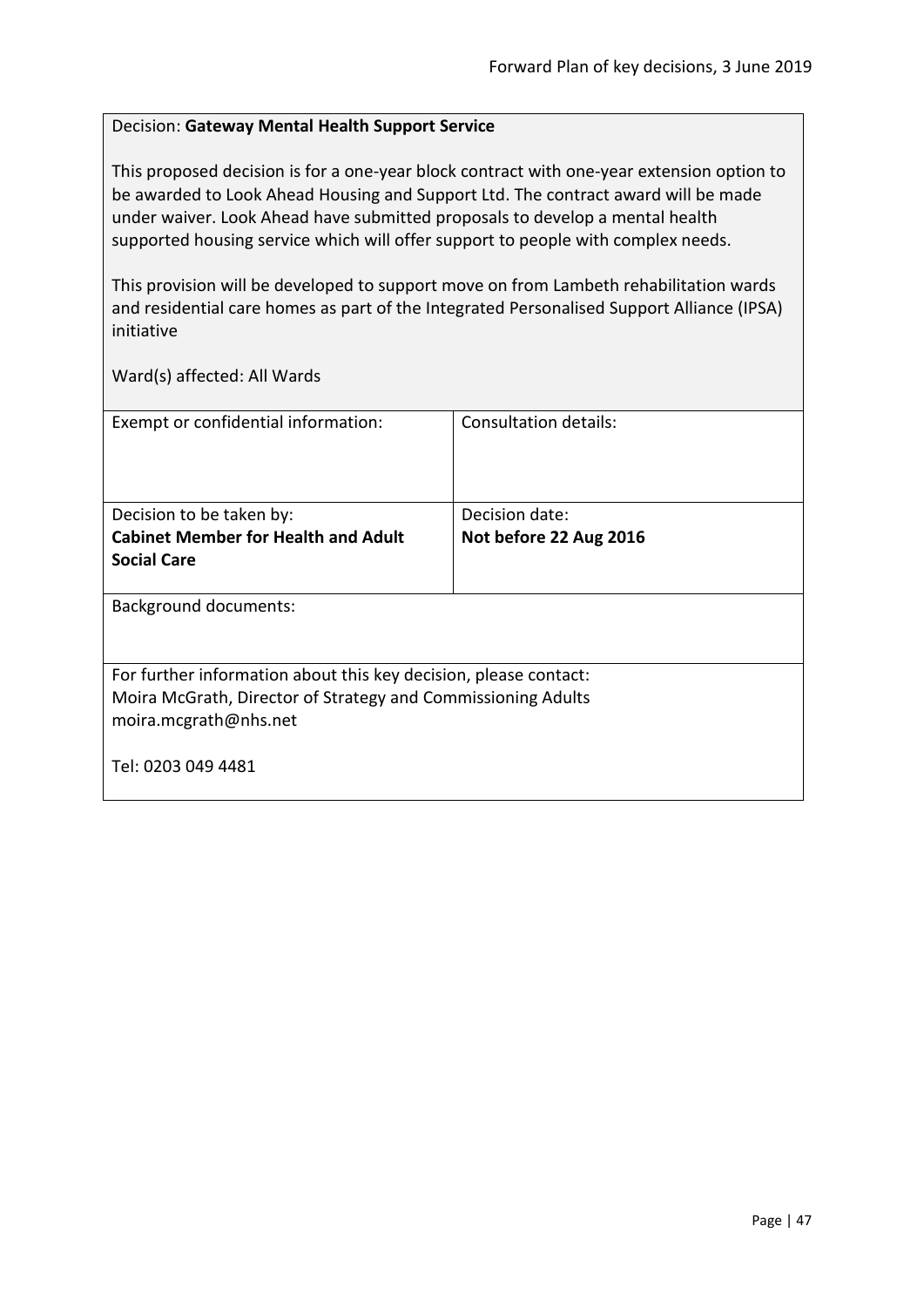| Decision: Latch House offender service                                                                                                                                                                          |                        |  |
|-----------------------------------------------------------------------------------------------------------------------------------------------------------------------------------------------------------------|------------------------|--|
| This decision will enable the Council to undertake a competitive tendering process to<br>award the contract to provide the Latch House offender service from April 2018 onwards.<br>Ward(s) affected: All Wards |                        |  |
| Exempt or confidential information:                                                                                                                                                                             | Consultation details:  |  |
|                                                                                                                                                                                                                 |                        |  |
| Decision to be taken by:                                                                                                                                                                                        | Decision date:         |  |
| <b>Cabinet Member for Health and Adult</b>                                                                                                                                                                      | Not before 12 Feb 2018 |  |
| <b>Social Care</b>                                                                                                                                                                                              |                        |  |
| <b>Background documents:</b>                                                                                                                                                                                    |                        |  |
|                                                                                                                                                                                                                 |                        |  |
| For further information about this key decision, please contact:                                                                                                                                                |                        |  |
| Mandy Green, Assistant Director, Homes and Communities                                                                                                                                                          |                        |  |
| mgreen3@lambeth.gov.uk                                                                                                                                                                                          |                        |  |
| Tel: 02079267020                                                                                                                                                                                                |                        |  |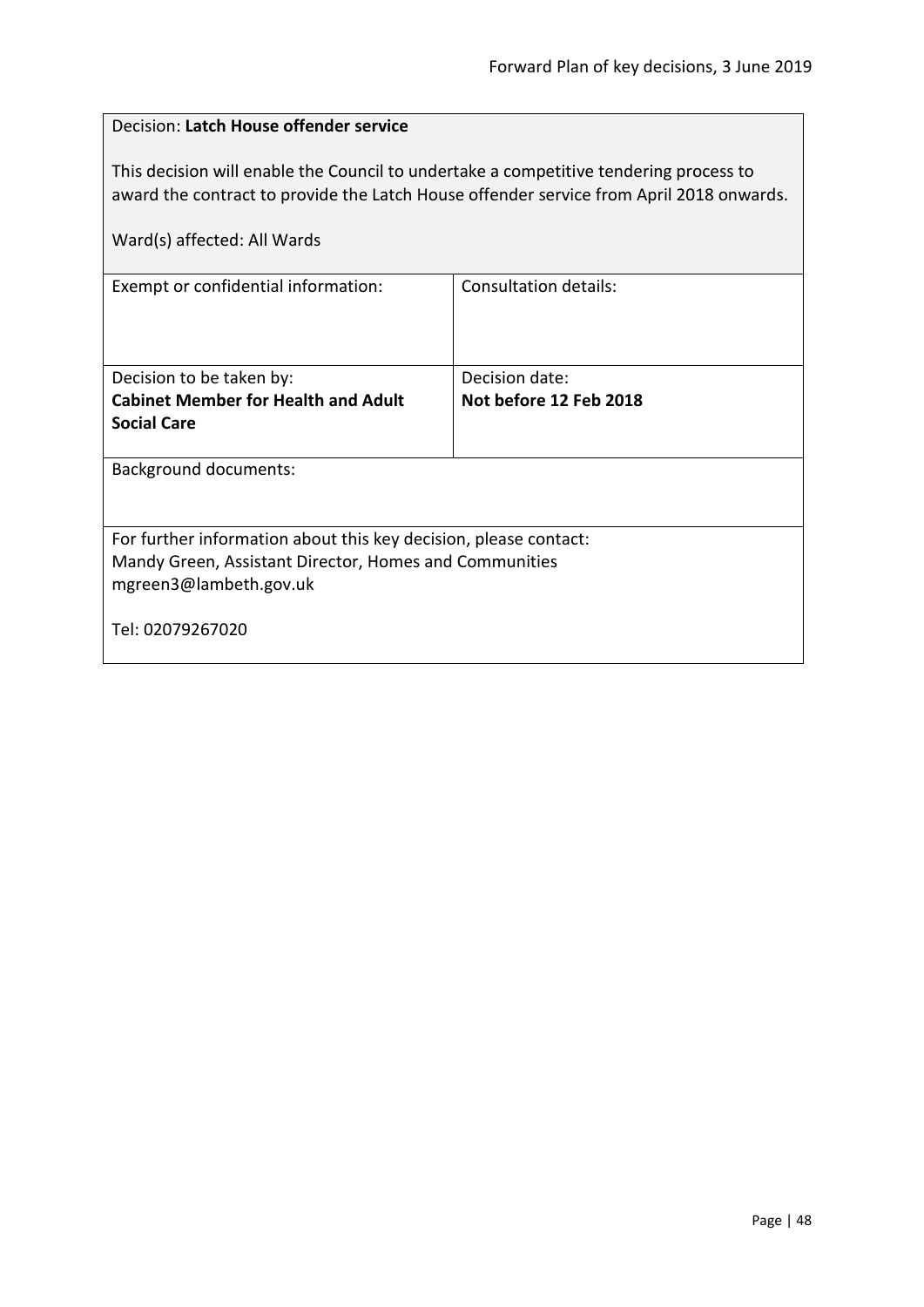Decision: **s75 partnership agreement with NHS Lambeth Clinical Commissioning Group**

Councils and Clinical Commissioning Groups are required under s75 of the NHS Act 2006 to have formal agreements in place that set out how they share resources and commission services. The proposed agreement will support integrated commissioning arrangements and the Living Well Network Alliance and will run from July 2018 to March 2025

| Exempt or confidential information:                              | Consultation details:  |  |
|------------------------------------------------------------------|------------------------|--|
| Decision to be taken by:                                         | Decision date:         |  |
| <b>Cabinet Member for Health and Adult</b>                       | Not before 11 Jun 2018 |  |
| <b>Social Care</b>                                               |                        |  |
| <b>Background documents:</b>                                     |                        |  |
| For further information about this key decision, please contact: |                        |  |
| Moira McGrath, Director of Strategy and Commissioning Adults     |                        |  |
| moira.mcgrath@nhs.net                                            |                        |  |
| Tel: 0203 049 4481                                               |                        |  |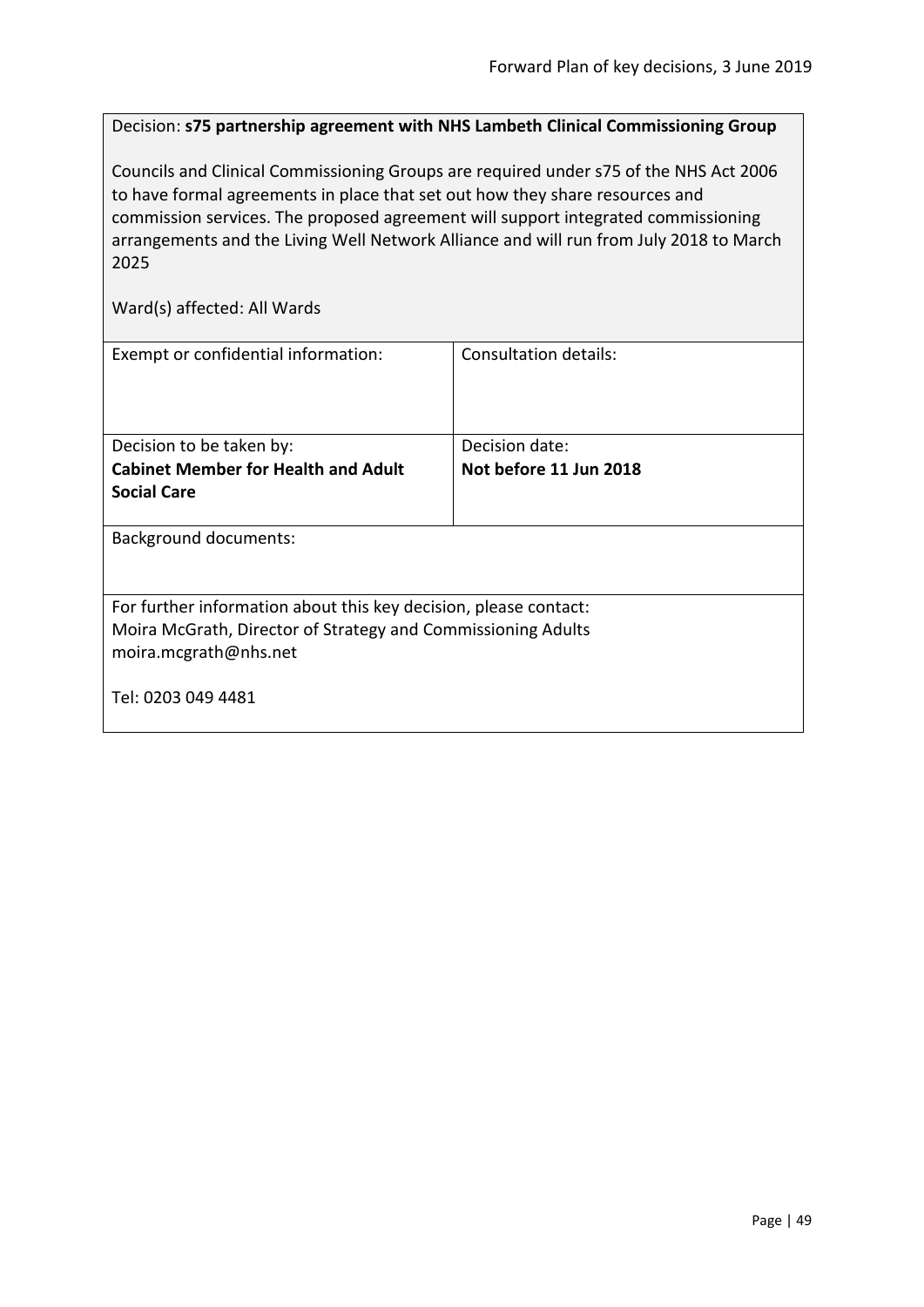Decision: **Careline24 Procurement of a new call handling, Supply, Installation and Maintenance service.**

Contract award for the provision of emergency call alarm call handling services Commissioning a new call monitoring and handling offer to be delivered by an external provider. This will enable us to upgrade from our current system which is outdated and not fit for future purpose. The provider will have the skills, experience and confidence to deal with as many alarm calls over the phone, thereby reducing the amount of home visits and referrals to emergency services.

This will contribute to our aim of a modernised, re-focussed and more cost efficient community alarm service for Lambeth residents.

Ward(s) affected: All Wards Exempt or confidential information: Consultation details: Decision to be taken by: **Cabinet Member for Health and Adult Social Care** Decision date: **Not before 5 Jan 2019** Background documents: For further information about this key decision, please contact: David Worrall, Senior Commissioning Manager, Health and Wellbeing dworrall@lambeth.gov.uk Phoenix House Tel: 020 7926 9978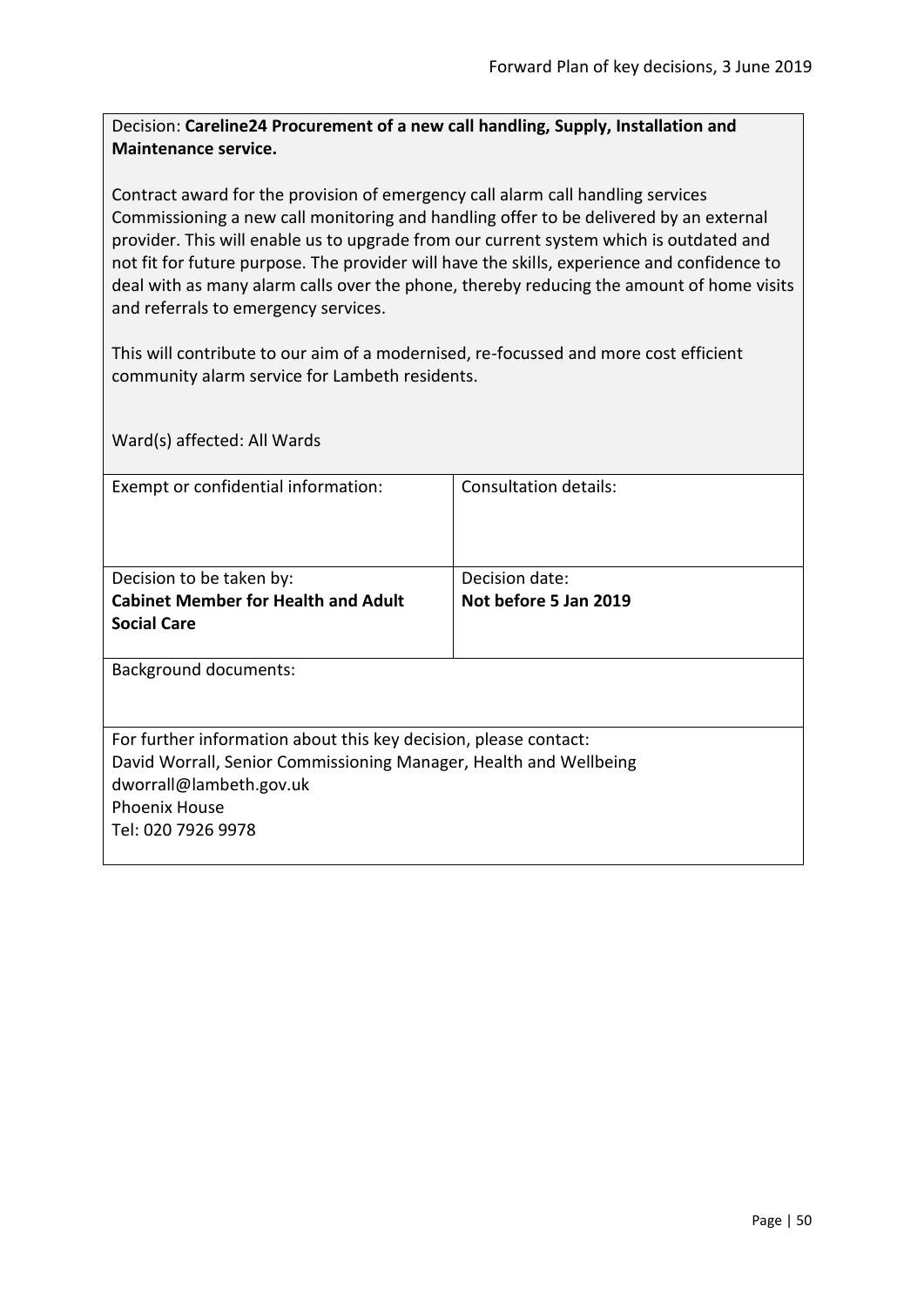### Decision: **Condom distribution service**

Extension sought for 1 year to allow the continuation of the successful condom distribution before re-procurement next year and alignment of service with the refreshed LSL Sexual Health Strategy (to be launched in 2019). This 1-year extension was agreed within the original contract terms.

The service is jointly funded by Lambeth with Lewisham and Southwark councils; both have indicated they wish to continue with this contract while terms allow.

| Exempt or confidential information:                              | Consultation details:  |
|------------------------------------------------------------------|------------------------|
|                                                                  | Decision date:         |
| Decision to be taken by:                                         |                        |
| <b>Cabinet Member for Health and Adult</b>                       | Not before 11 Feb 2019 |
| <b>Social Care</b>                                               |                        |
|                                                                  |                        |
| Background documents:                                            |                        |
| For further information about this key decision, please contact: |                        |
| Natasha Hobbs, Senior Commissioner - Sexual Health               |                        |
| nhobbs@lambeth.gov.uk                                            |                        |
| 5th Floor, Civic Centre                                          |                        |
| Tel: 020 7926 8584                                               |                        |
|                                                                  |                        |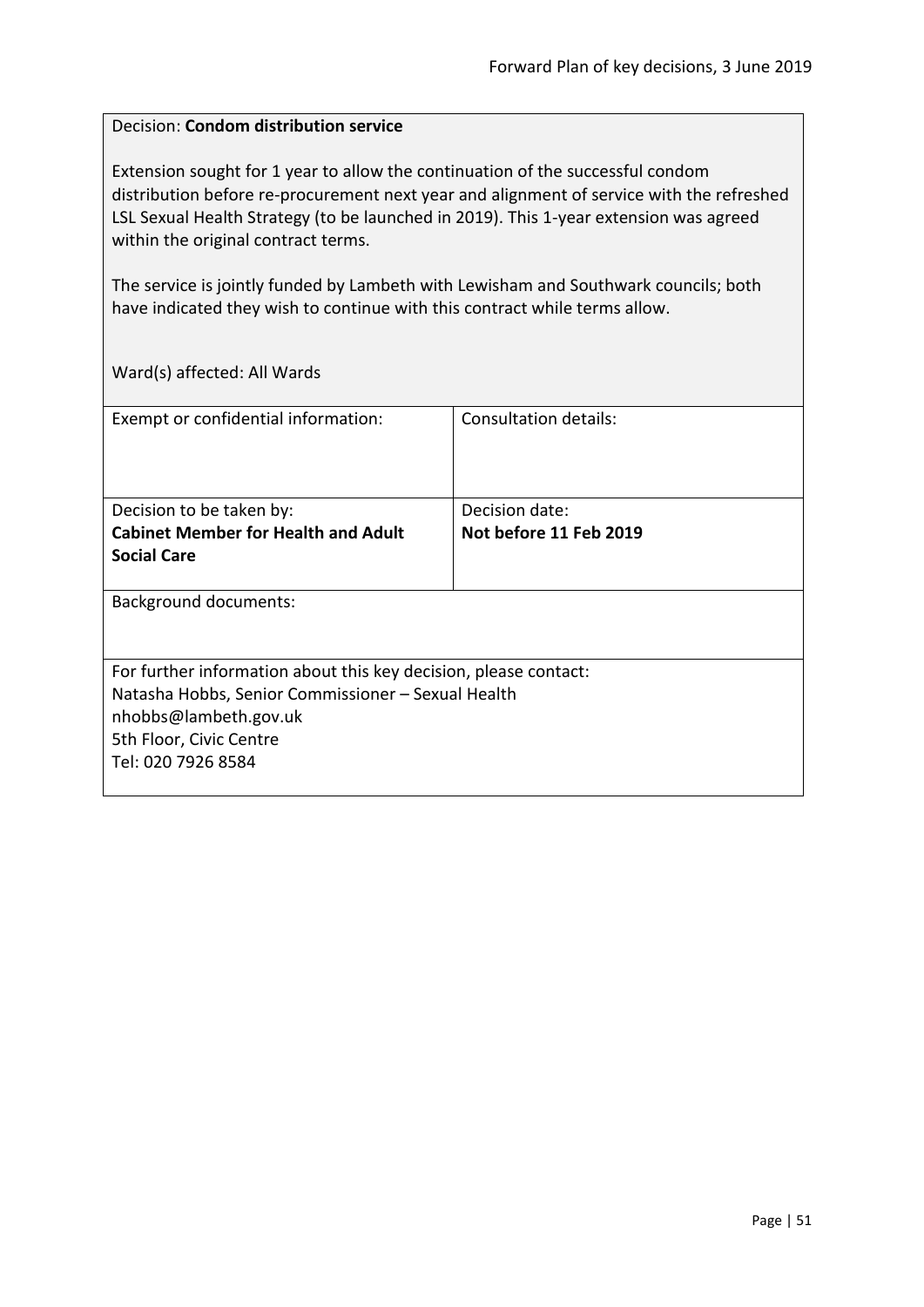# Decision: **Direct award of care, support and housing management alliance contract for Coburg Crescent resource centre**

The report requests that Cabinet Members approve a direct award to a group of providers in Lambeth to provide the care, support and housing management services for Coburg Crescent resource centre in an alliance contracting arrangement. This will help safeguard the success of the alliance, enable the alliance to coproduce the service specification and allow time for the alliance to deliver the recurrent revenue savings of £300k identified for 2020/21.

| Exempt or confidential information:                              | Consultation details: |
|------------------------------------------------------------------|-----------------------|
| Decision to be taken by:                                         | Decision date:        |
| <b>Cabinet Member for Health and Adult</b>                       | Not before 7 May 2019 |
|                                                                  |                       |
| <b>Social Care</b>                                               |                       |
|                                                                  |                       |
| Background documents:                                            |                       |
|                                                                  |                       |
| For further information about this key decision, please contact: |                       |
| Georgie Jones-Conaghan, Strategic Commissioning Manager          |                       |
| gjonesconaghan@lambeth.gov.uk                                    |                       |
|                                                                  |                       |
| Phoenix House, London, SW8 2LL                                   |                       |
| Tel: 020 7926 4684                                               |                       |
|                                                                  |                       |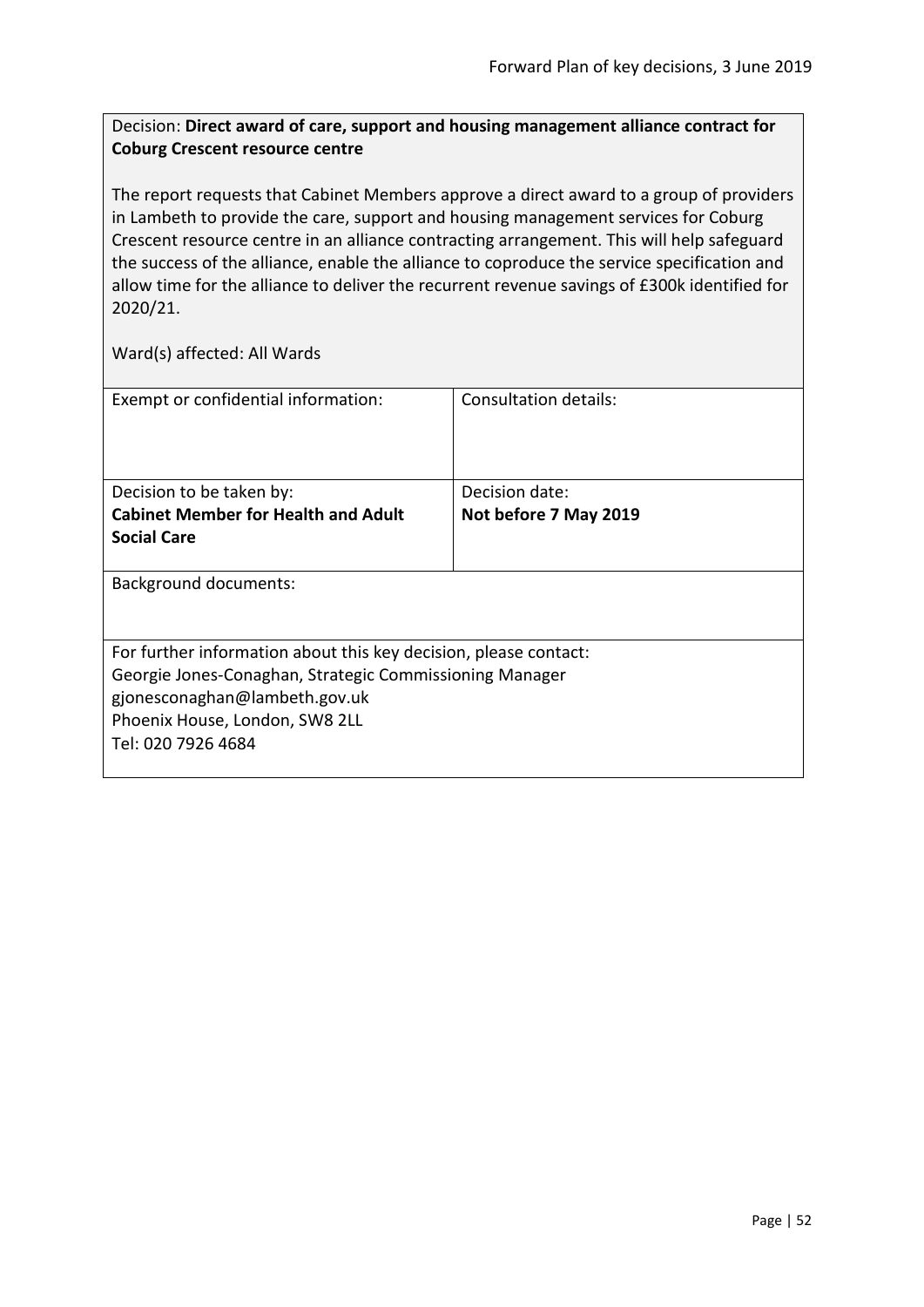| Decision: Variation to framework contract for London-wide sexual health testing e-<br>service                                                              |                        |  |
|------------------------------------------------------------------------------------------------------------------------------------------------------------|------------------------|--|
| Cabinet member delegated decision to expand access to the e-service by approximately<br>£215,000 a year to better meet demand for testing services.        |                        |  |
| Ward(s) affected: All Wards                                                                                                                                |                        |  |
| Exempt or confidential information:                                                                                                                        | Consultation details:  |  |
| Decision to be taken by:                                                                                                                                   | Decision date:         |  |
| <b>Cabinet Member for Health and Adult</b><br><b>Social Care</b>                                                                                           | Not before 28 May 2019 |  |
| <b>Background documents:</b>                                                                                                                               |                        |  |
| For further information about this key decision, please contact:<br>Jennifer Reiter, Senior Commissioning Officer, Sexual Health<br>jreiter@lambeth.gov.uk |                        |  |
| 3rd Floor, Phoenix House, 10 Wandsworth Road, London, SW8 2LL<br>Tel: 020 7926 2587                                                                        |                        |  |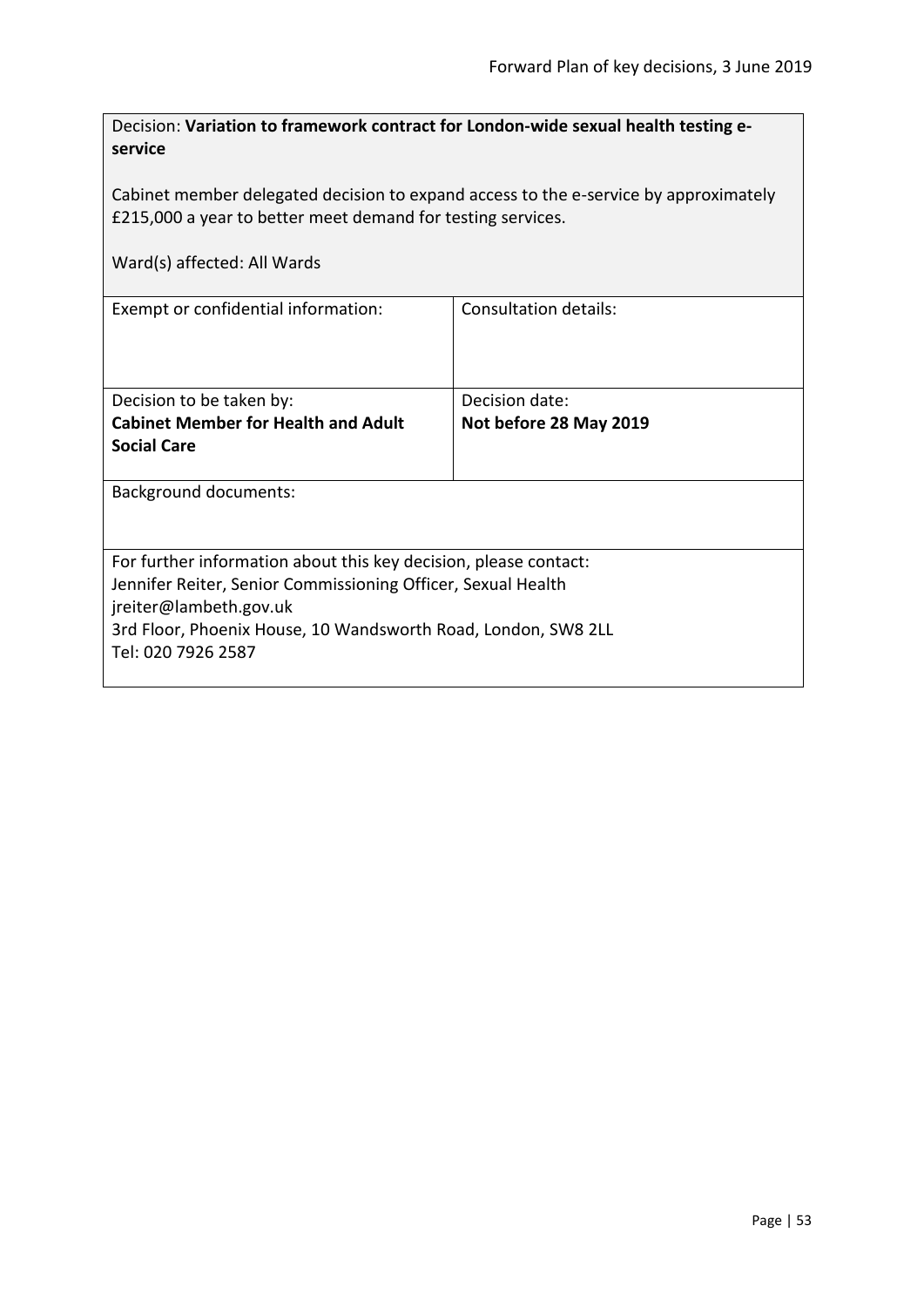| Decision: Redevelopment of 114 - 118 Lower Marsh                                                                                                                                                                                          |                        |  |
|-------------------------------------------------------------------------------------------------------------------------------------------------------------------------------------------------------------------------------------------|------------------------|--|
| to agreed that the Council owned site at $114 - 118$ Lower Marsh be redeveloped as a<br>mixed use retail and office led scheme.<br>Ward(s) affected: Bishop's                                                                             |                        |  |
| Exempt or confidential information:                                                                                                                                                                                                       | Consultation details:  |  |
|                                                                                                                                                                                                                                           |                        |  |
| Decision to be taken by:                                                                                                                                                                                                                  | Decision date:         |  |
| <b>Cabinet Member for Planning, Investment</b><br>and New Homes                                                                                                                                                                           | Not before 26 Sep 2017 |  |
| <b>Background documents:</b>                                                                                                                                                                                                              |                        |  |
| For further information about this key decision, please contact:<br>Sandra Roebuck, Acting Strategic Director of Neighbourhoods and Growth<br>SRoebuck@lambeth.gov.uk<br>Blue Star House, London Borough of Lambeth<br>Tel: 020 7926 2594 |                        |  |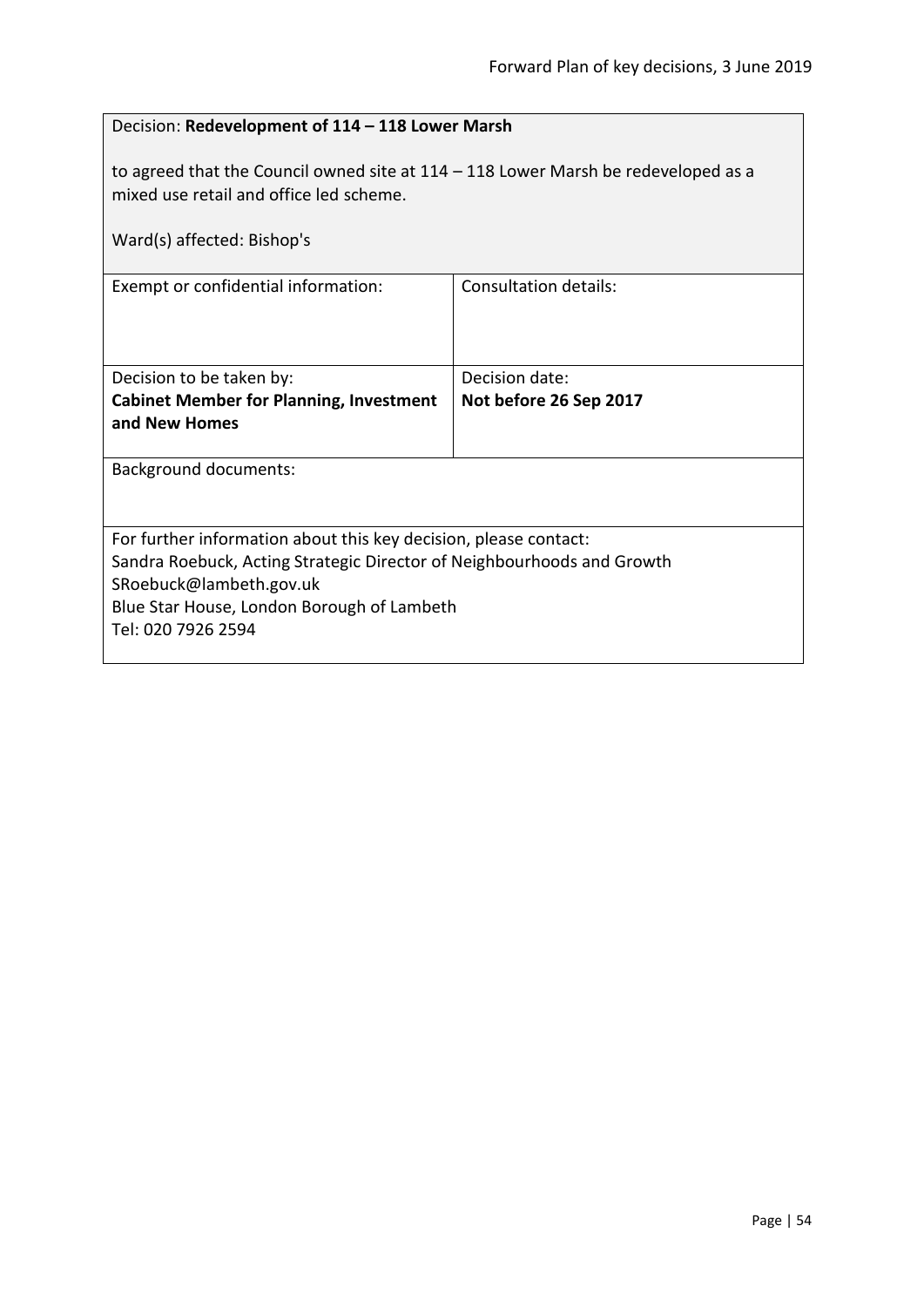## Decision: **Conversion of Brixton Recreation Centre storage space to work space**

To approve the reuse and letting of the storage space at Brixton Recreation Centre (off Beehive Place) and delegate authority to the Head of Strategic Property & Valuation Services to enter into an Agreement to Lease in the best interest of the council, subject to planning and listed building being grant for change of use and physical alterations.

Ward(s) affected: Coldharbour

| Exempt or confidential information:                              | Consultation details: |  |
|------------------------------------------------------------------|-----------------------|--|
|                                                                  |                       |  |
|                                                                  |                       |  |
|                                                                  |                       |  |
| Decision to be taken by:                                         | Decision date:        |  |
|                                                                  |                       |  |
| <b>Cabinet Member for Planning, Investment</b>                   | Not before 9 Oct 2017 |  |
| and New Homes                                                    |                       |  |
|                                                                  |                       |  |
| <b>Background documents:</b>                                     |                       |  |
|                                                                  |                       |  |
|                                                                  |                       |  |
| For further information about this key decision, please contact: |                       |  |
| Tom Bridgman                                                     |                       |  |
|                                                                  |                       |  |
| tbridgman@lambeth.gov.uk                                         |                       |  |
|                                                                  |                       |  |
|                                                                  |                       |  |
|                                                                  |                       |  |
|                                                                  |                       |  |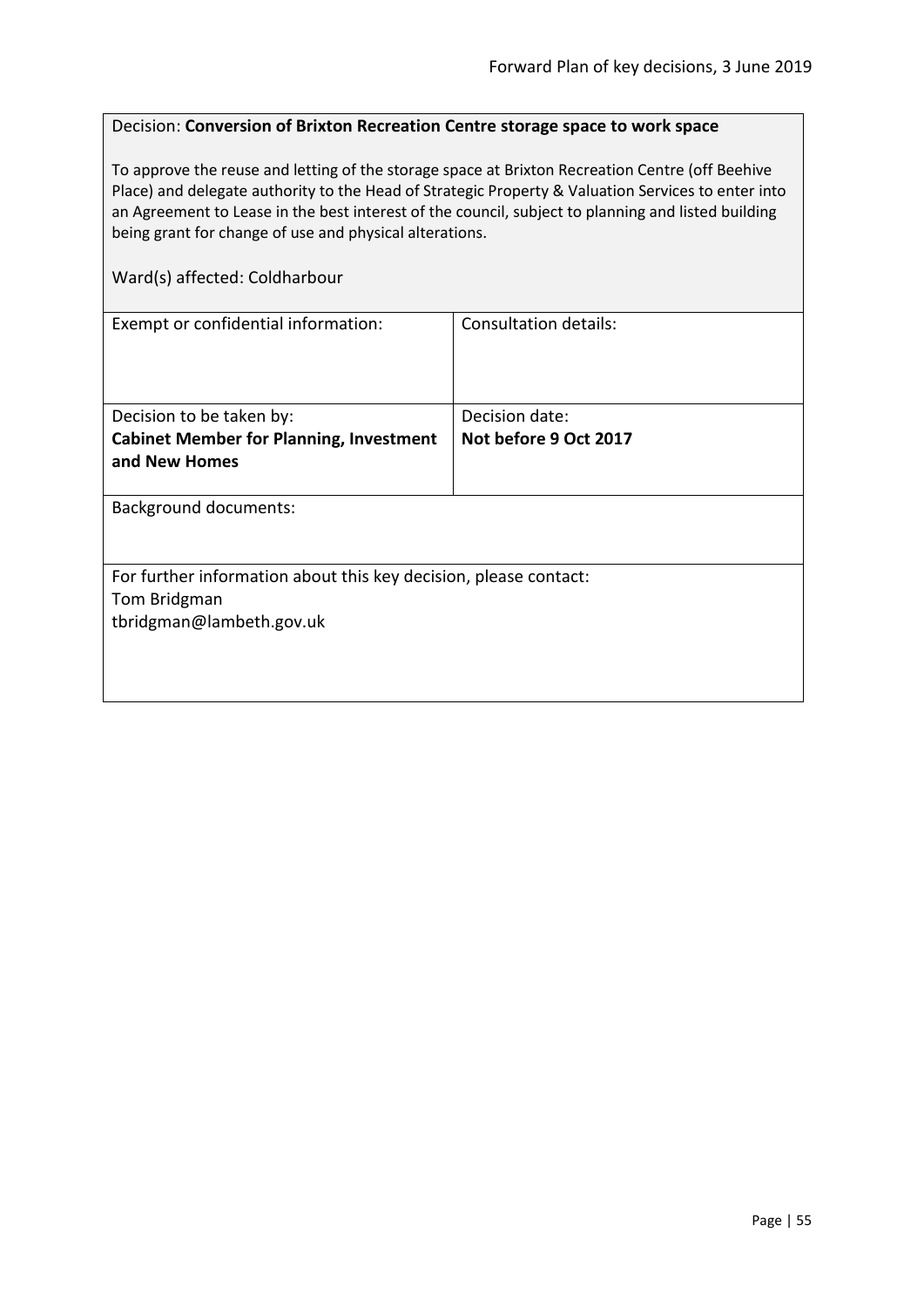# Decision: **Oval and Prince's Co-operative Local Investment Plan**

To agree priorities for infrastructure investment in Oval and Prince's wards for the next five years. Priorities have been informed by public consultation from January to March 2017.

| Ward(s) affected: Oval; Prince's                                                                          |                       |  |
|-----------------------------------------------------------------------------------------------------------|-----------------------|--|
| Exempt or confidential information:                                                                       | Consultation details: |  |
| Decision to be taken by:                                                                                  | Decision date:        |  |
| <b>Cabinet Member for Planning, Investment</b>                                                            | Not before 9 Oct 2017 |  |
| and New Homes                                                                                             |                       |  |
| Background documents:                                                                                     |                       |  |
| For further information about this key decision, please contact:                                          |                       |  |
| Conor McDonagh, Head of Area Regeneration for Vauxhall, Stockwell and Norwood<br>cmcdonagh@lambeth.gov.uk |                       |  |
| 1st Floor, Phoenix House, 10 Wandsworth Road, London, SW8 2LL                                             |                       |  |
| Tel: 020 7926 5980                                                                                        |                       |  |
|                                                                                                           |                       |  |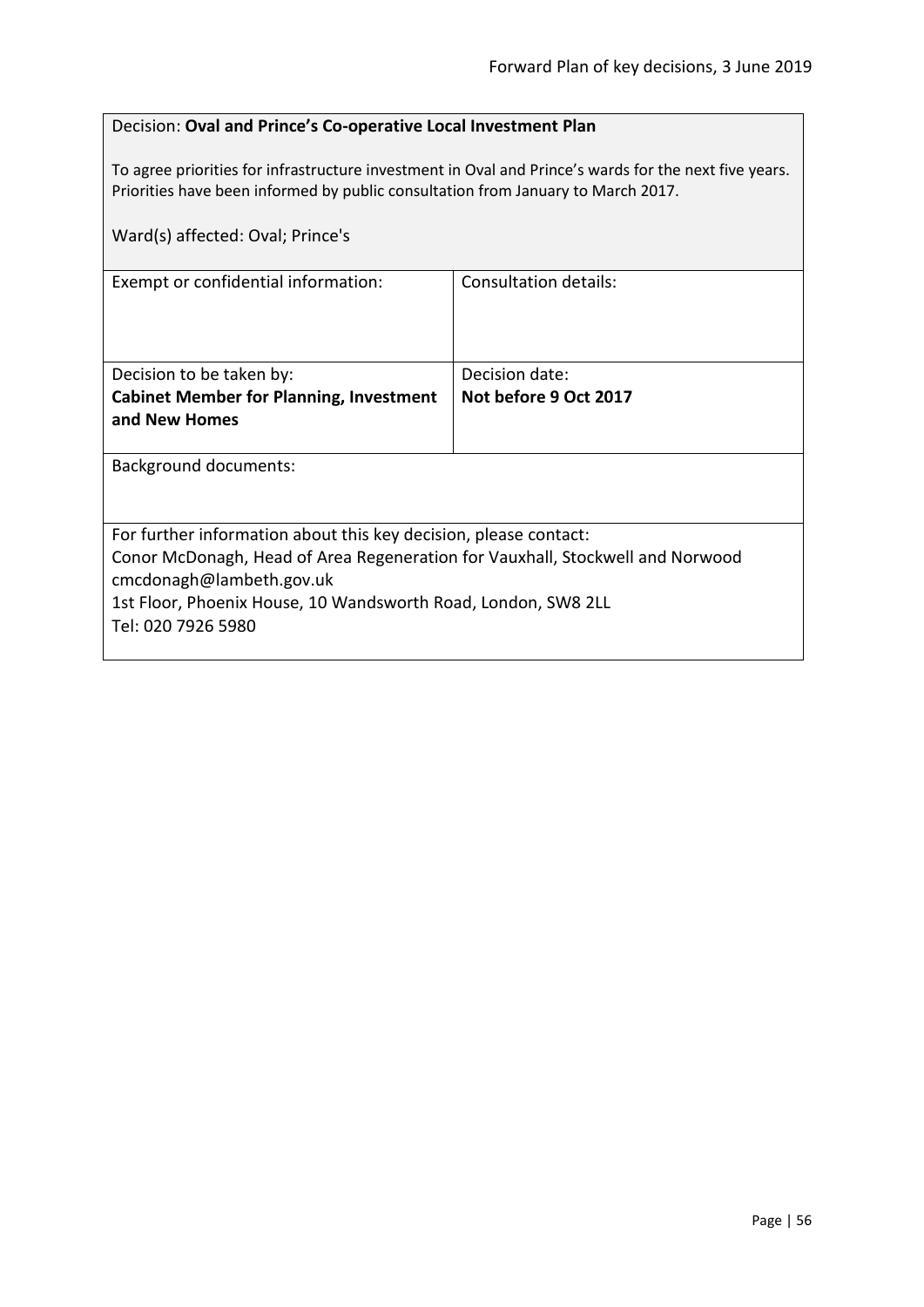### Decision: **Carmelita Centre and Orsett Street Lead Consultant Architect**

To appoint a Lead Consultant Architect for the Carmelita Centre and Orsett Street projects. This appointment will allow the progression of these projects – the architect will present several options for the developments, and after a decision is made will work on their further design.

## Ward(s) affected: Prince's

| Exempt or confidential information:<br>Part exempt<br>Information relating to the financial or<br>business affairs of any particular person<br>(including the authority holding that<br>information) | Consultation details:  |
|------------------------------------------------------------------------------------------------------------------------------------------------------------------------------------------------------|------------------------|
| Decision to be taken by:                                                                                                                                                                             | Decision date:         |
| <b>Cabinet Member for Planning, Investment</b><br>and New Homes                                                                                                                                      | Not before 15 Jan 2018 |
| Background documents:                                                                                                                                                                                |                        |
| For further information about this key decision, please contact:<br>Annabel Gray, Consultant Project Manager<br>AGray@lambeth.gov.uk                                                                 |                        |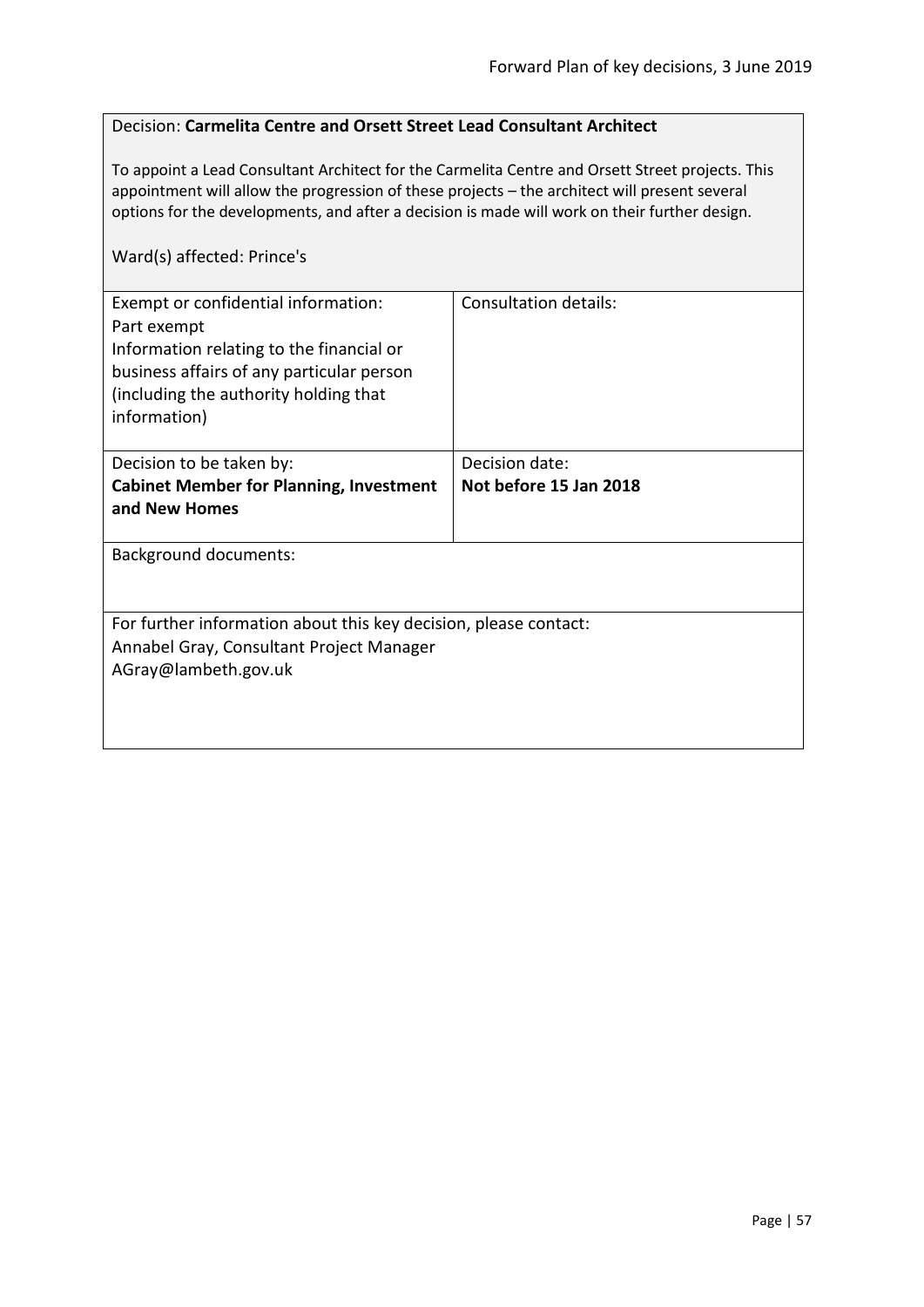| Decision: West Norwood land acquisition                                                                                                                                                                                                                              |                                          |  |
|----------------------------------------------------------------------------------------------------------------------------------------------------------------------------------------------------------------------------------------------------------------------|------------------------------------------|--|
| To seek to acquire a site in Norwood commercial area on the terms recommended within<br>1.<br>the decision report<br>To approve the procurement of additional commercial property and legal services to<br>2.<br>support the potential acquisition of the site       |                                          |  |
| Ward(s) affected: Gipsy Hill                                                                                                                                                                                                                                         |                                          |  |
| Exempt or confidential information:                                                                                                                                                                                                                                  | <b>Consultation details:</b>             |  |
| Decision to be taken by:<br><b>Cabinet Member for Planning, Investment</b><br>and New Homes                                                                                                                                                                          | Decision date:<br>Not before 19 Feb 2018 |  |
| <b>Background documents:</b>                                                                                                                                                                                                                                         |                                          |  |
| For further information about this key decision, please contact:<br>Conor McDonagh, Head of Area Regeneration for Vauxhall, Stockwell and Norwood<br>cmcdonagh@lambeth.gov.uk<br>1st Floor, Phoenix House, 10 Wandsworth Road, London, SW8 2LL<br>Tel: 020 7926 5980 |                                          |  |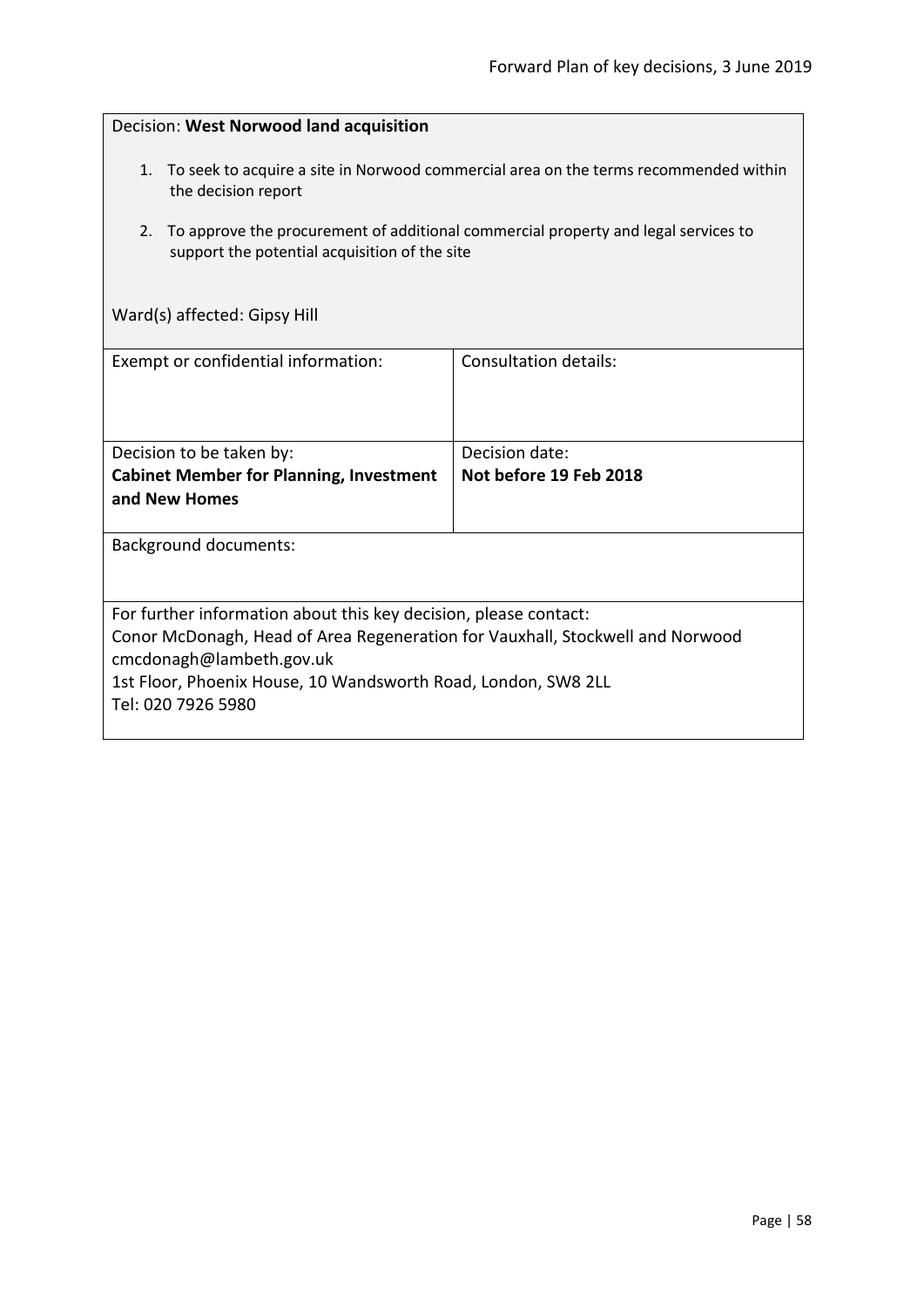| Decision: 114-118 Lower Marsh: Development Funding               |                       |  |
|------------------------------------------------------------------|-----------------------|--|
| Ward(s) affected: Bishop's                                       |                       |  |
| Exempt or confidential information:                              | Consultation details: |  |
| Decision to be taken by:                                         | Decision date:        |  |
| <b>Cabinet Member for Planning, Investment</b>                   | Not before 3 Dec 2018 |  |
| and New Homes                                                    |                       |  |
|                                                                  |                       |  |
| <b>Background documents:</b>                                     |                       |  |
| For further information about this key decision, please contact: |                       |  |
| <b>Owain Jones</b>                                               |                       |  |
| ojones@lambeth.gov.uk                                            |                       |  |
|                                                                  |                       |  |
|                                                                  |                       |  |
|                                                                  |                       |  |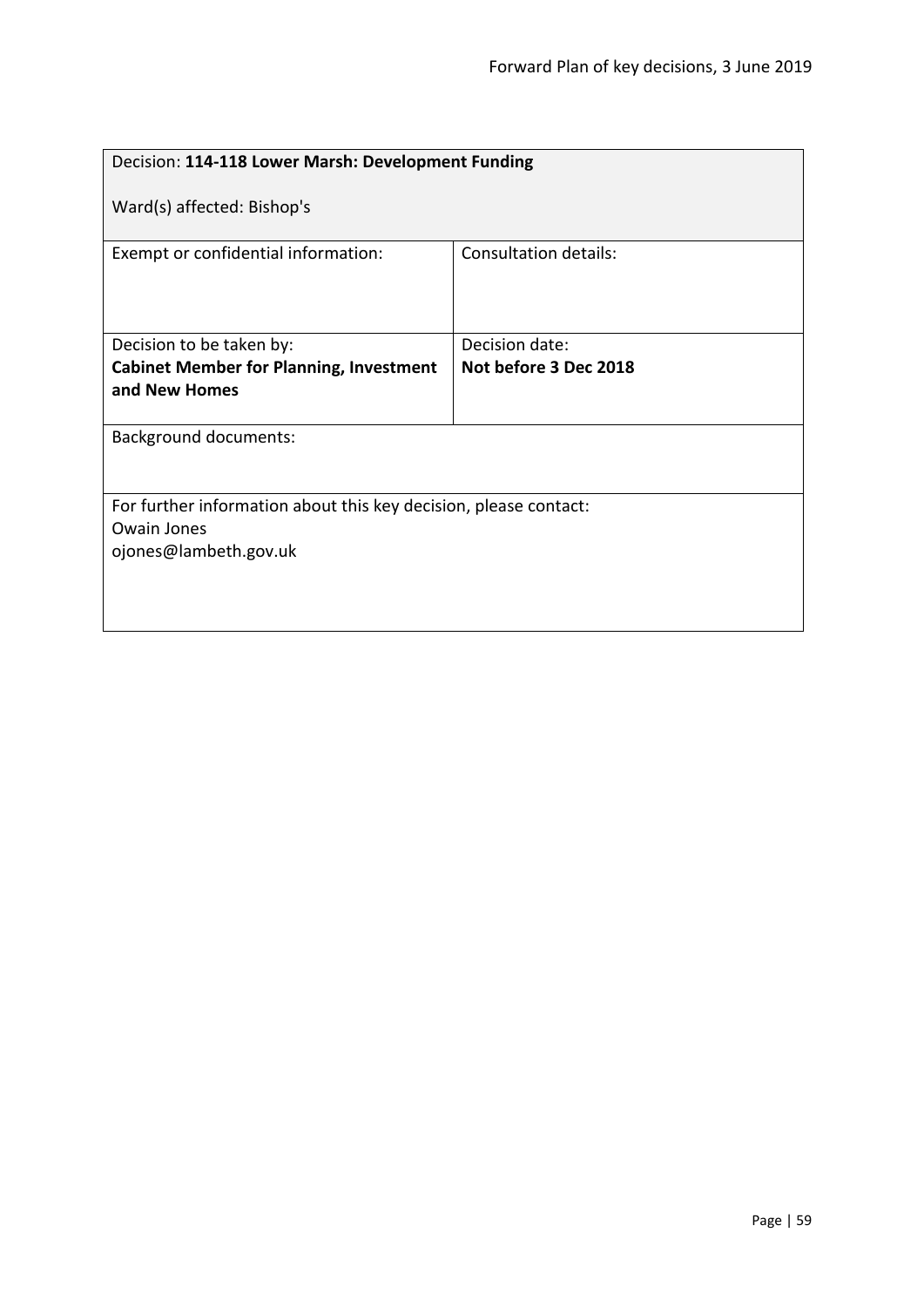| Decision: Land acquisition in Waterloo area                                                                                                                                                                                                                                                |                       |  |
|--------------------------------------------------------------------------------------------------------------------------------------------------------------------------------------------------------------------------------------------------------------------------------------------|-----------------------|--|
| Agree funding for the acquisition of a site in the Waterloo area to help realise wider<br>regeneration objectives and to delegate the negotiation of final terms to the Director of<br>Finance & Property, in consultation with the relevant Cabinet Members<br>Ward(s) affected: Bishop's |                       |  |
| <b>Consultation details:</b><br>Exempt or confidential information:                                                                                                                                                                                                                        |                       |  |
|                                                                                                                                                                                                                                                                                            |                       |  |
| Decision to be taken by:                                                                                                                                                                                                                                                                   | Decision date:        |  |
| <b>Cabinet Member for Planning, Investment</b><br>and New Homes                                                                                                                                                                                                                            | Not before 7 Jan 2019 |  |
| <b>Background documents:</b>                                                                                                                                                                                                                                                               |                       |  |
|                                                                                                                                                                                                                                                                                            |                       |  |
| For further information about this key decision, please contact:                                                                                                                                                                                                                           |                       |  |
| Tom Bridgman                                                                                                                                                                                                                                                                               |                       |  |
| tbridgman@lambeth.gov.uk                                                                                                                                                                                                                                                                   |                       |  |
|                                                                                                                                                                                                                                                                                            |                       |  |
|                                                                                                                                                                                                                                                                                            |                       |  |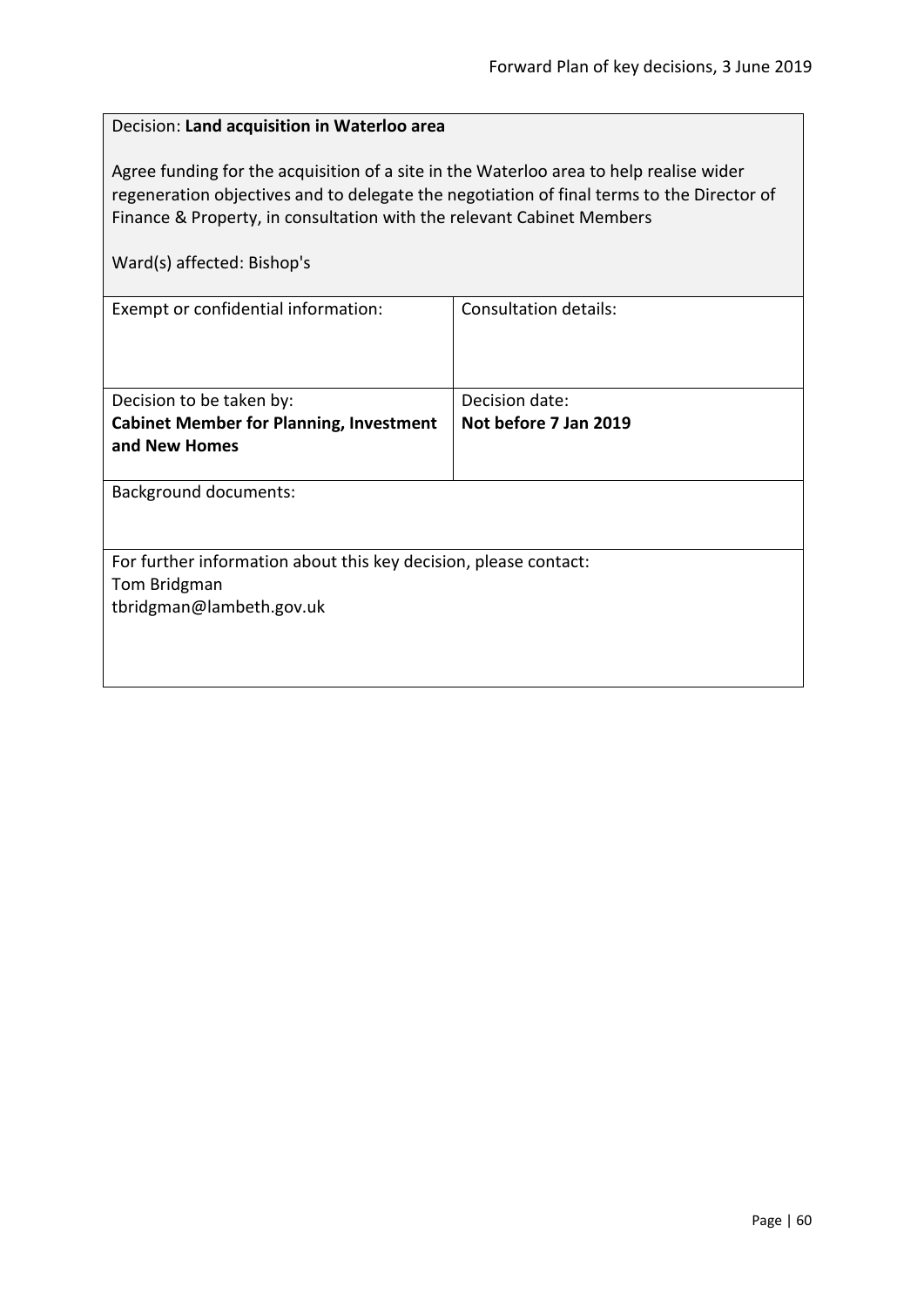|                                                                                                                                                | Decision: South Bank and Waterloo Neighbours Draft Neighbourhood Development Plan |  |
|------------------------------------------------------------------------------------------------------------------------------------------------|-----------------------------------------------------------------------------------|--|
| To consider the recommendations in the Examiner's report and whether the draft<br>neighbourhood development plan should be sent to referendum. |                                                                                   |  |
| Ward(s) affected: Bishop's                                                                                                                     |                                                                                   |  |
| Exempt or confidential information:                                                                                                            | Consultation details:                                                             |  |
|                                                                                                                                                |                                                                                   |  |
| Decision to be taken by:<br><b>Cabinet Member for Planning, Investment</b>                                                                     | Decision date:<br>Not before 15 Apr 2019                                          |  |
| and New Homes                                                                                                                                  |                                                                                   |  |
| <b>Background documents:</b>                                                                                                                   |                                                                                   |  |
|                                                                                                                                                |                                                                                   |  |
| For further information about this key decision, please contact:<br>Dominique Barnett, Principal Planner, Policy                               |                                                                                   |  |
| DBarnett@lambeth.gov.uk                                                                                                                        |                                                                                   |  |
|                                                                                                                                                |                                                                                   |  |
|                                                                                                                                                |                                                                                   |  |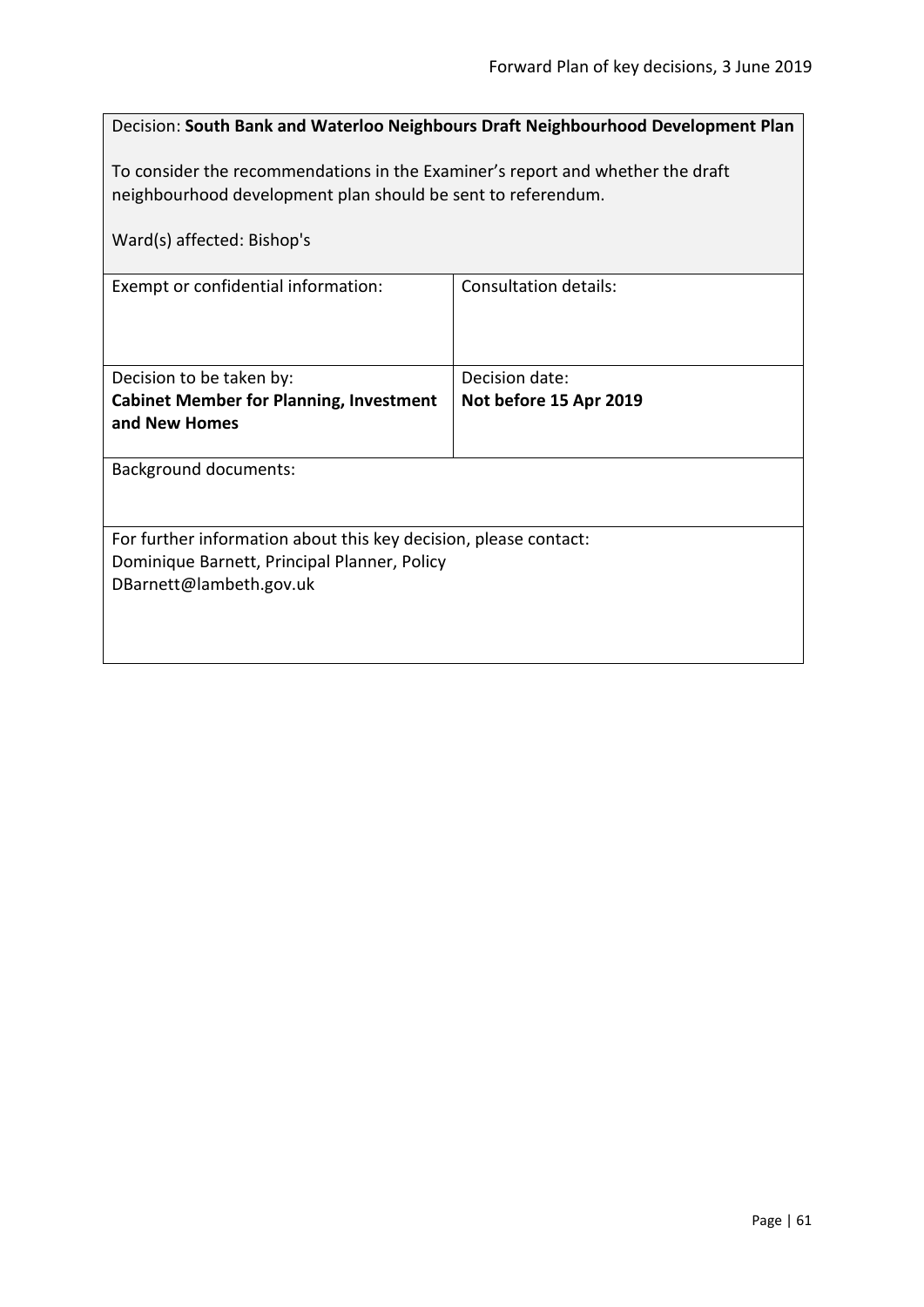# Decision: **S106 Monitoring and CIL Administration Costs 2018/19**

The report authorises the allocation of up to £580,837 from Community Infrastructure Levy (CIL) administration funds and Section 106 monitoring receipts to fund Section 106 monitoring and Community Infrastructure Levy administration costs for 2018/19.

| Ward(s) affected: All Wards                                                                                                            |                                          |
|----------------------------------------------------------------------------------------------------------------------------------------|------------------------------------------|
| Exempt or confidential information:                                                                                                    | <b>Consultation details:</b>             |
| Decision to be taken by:<br><b>Cabinet Member for Planning, Investment</b><br>and New Homes                                            | Decision date:<br>Not before 15 Apr 2019 |
| Background documents:                                                                                                                  |                                          |
| For further information about this key decision, please contact:<br>Benny Clutario, S106 Programme Officer<br>bclutario@lambeth.gov.uk |                                          |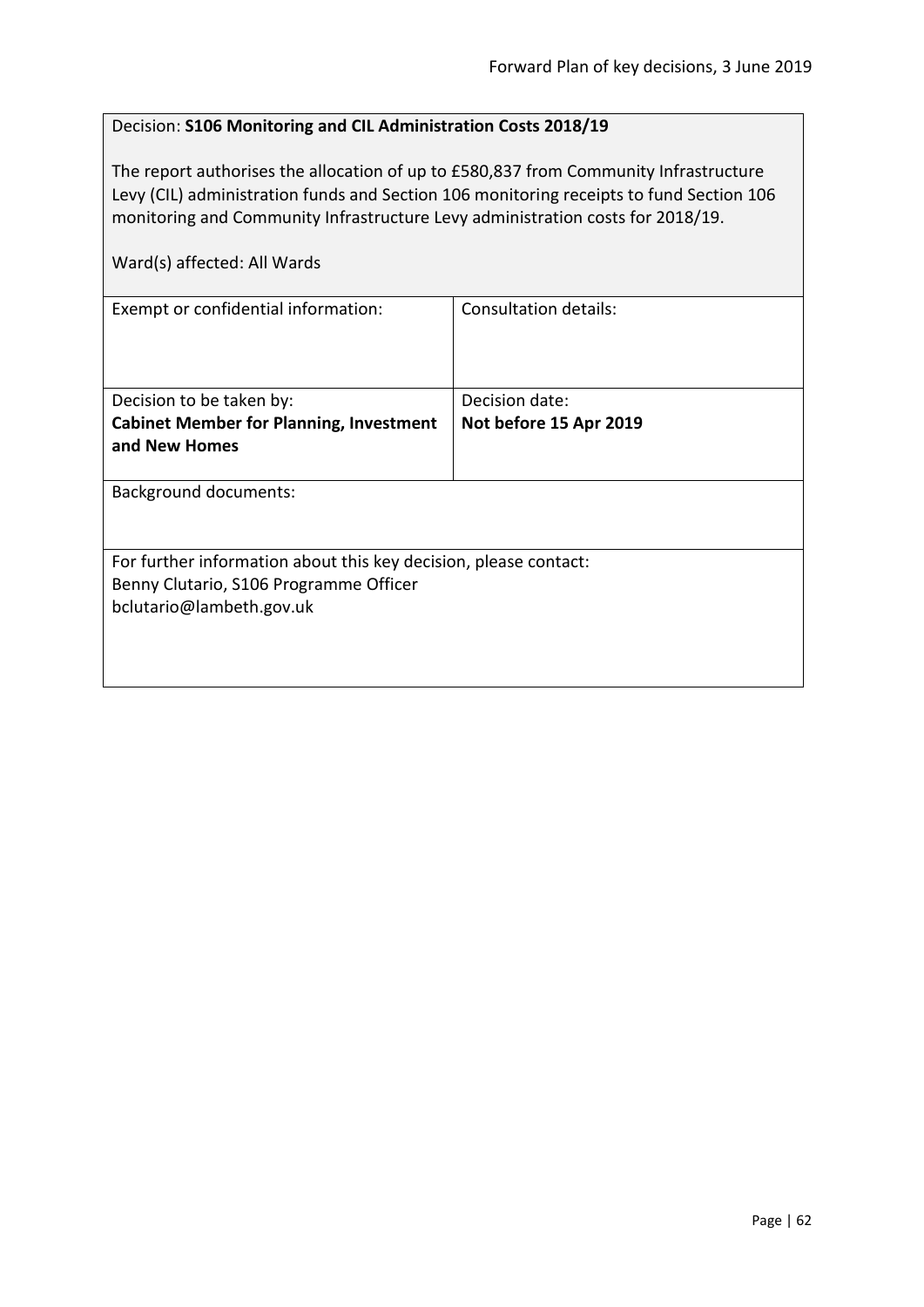| Decision: Knights Walk - Phase 1, Appropriation for Planning Purposes                                                                                |                        |  |
|------------------------------------------------------------------------------------------------------------------------------------------------------|------------------------|--|
| To exercise the Council's powers to appropriate the Phase 1 site at Knights Walk for<br>planning                                                     |                        |  |
| purposes to enable the construction of the Phase 1 development.                                                                                      |                        |  |
| Ward(s) affected: Prince's                                                                                                                           |                        |  |
| <b>Consultation details:</b><br>Exempt or confidential information:                                                                                  |                        |  |
| Decision to be taken by:                                                                                                                             | Decision date:         |  |
| <b>Cabinet Member for Planning, Investment</b><br>and New Homes                                                                                      | Not before 15 Apr 2019 |  |
| <b>Background documents:</b>                                                                                                                         |                        |  |
| For further information about this key decision, please contact:<br>Mandy Green, Assistant Director, Homes and Communities<br>mgreen3@lambeth.gov.uk |                        |  |
| Tel: 02079267020                                                                                                                                     |                        |  |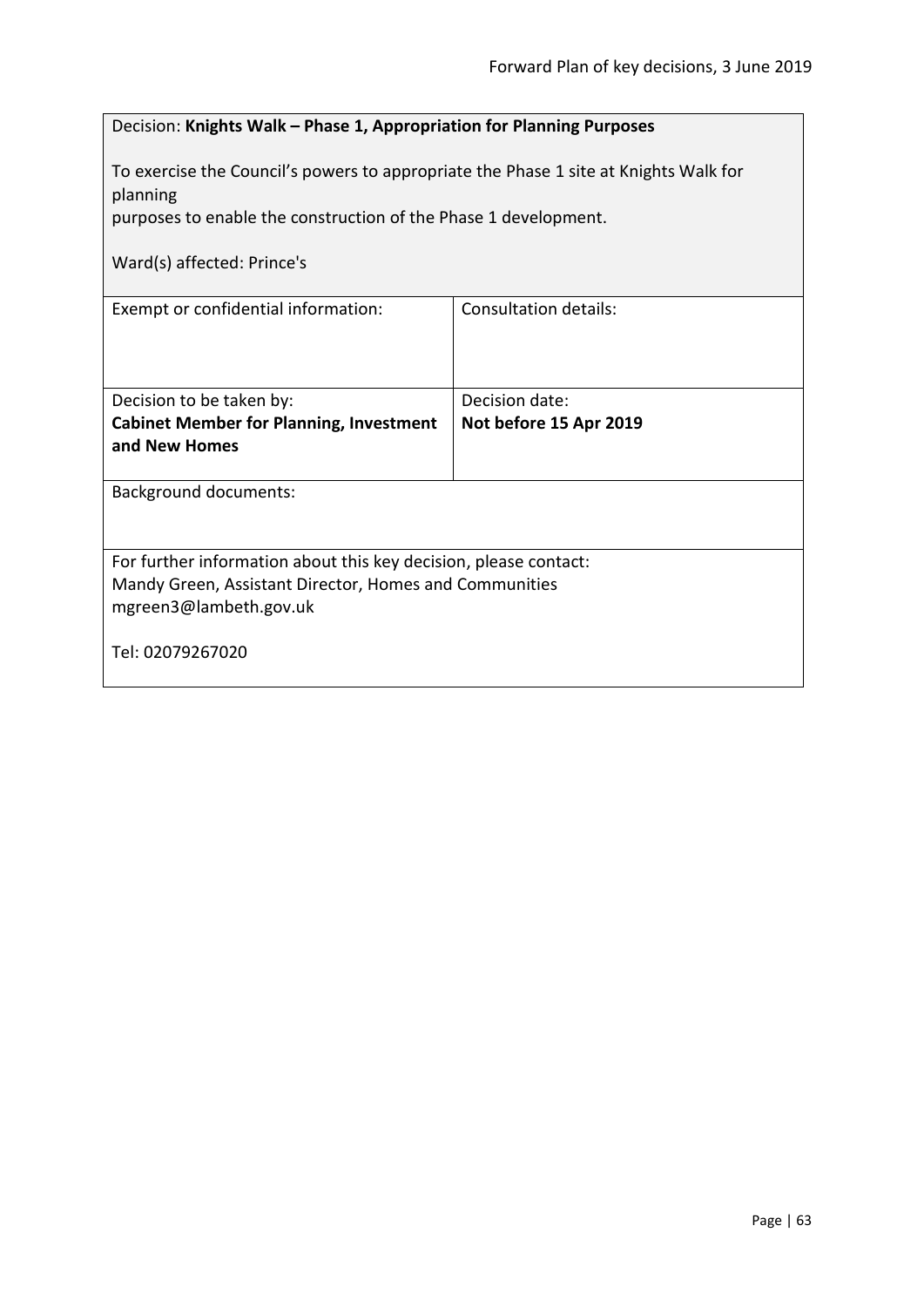# Decision: **South Lambeth estate – Phase 1, Appropriation for Planning Purposes**

To exercise the Council's powers to appropriate the Phase 1 site at South Lambeth for planning purposes to enable the construction of the Phase 1 development.

| Ward(s) affected: Stockwell                                                                                                                          |                        |  |
|------------------------------------------------------------------------------------------------------------------------------------------------------|------------------------|--|
| Exempt or confidential information:                                                                                                                  | Consultation details:  |  |
| Decision to be taken by:                                                                                                                             | Decision date:         |  |
| <b>Cabinet Member for Planning, Investment</b>                                                                                                       | Not before 15 Apr 2019 |  |
| and New Homes                                                                                                                                        |                        |  |
| <b>Background documents:</b>                                                                                                                         |                        |  |
| For further information about this key decision, please contact:<br>Mandy Green, Assistant Director, Homes and Communities<br>mgreen3@lambeth.gov.uk |                        |  |
| Tel: 02079267020                                                                                                                                     |                        |  |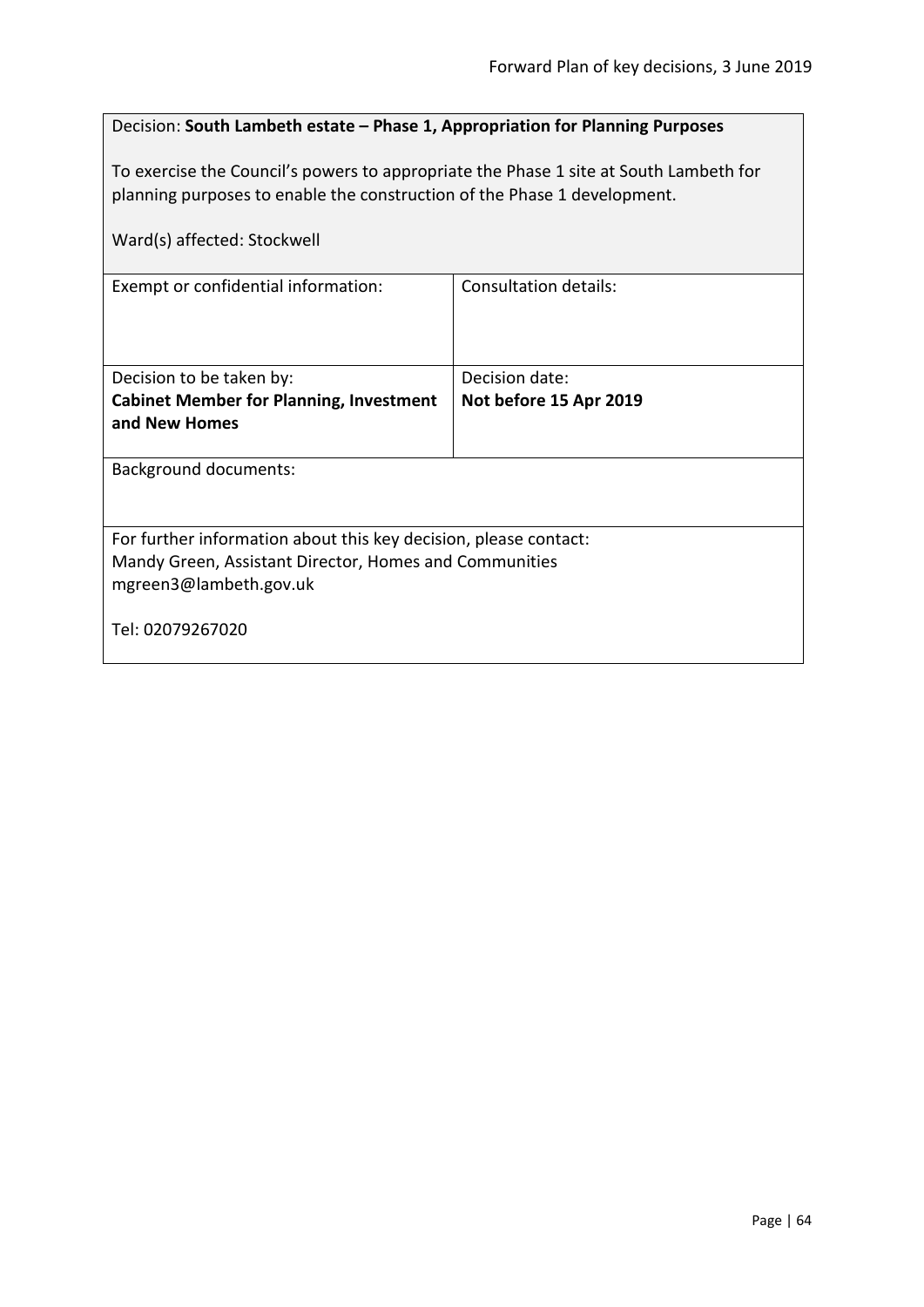| Decision: GLA Good Growth Fund Stage 2 Application: Regenerating Brixton's Rec              |                              |  |
|---------------------------------------------------------------------------------------------|------------------------------|--|
| Quarter                                                                                     |                              |  |
| Ward(s) affected: Coldharbour                                                               |                              |  |
| Exempt or confidential information:                                                         | <b>Consultation details:</b> |  |
| Decision to be taken by:                                                                    | Decision date:               |  |
| <b>Cabinet Member for Planning, Investment</b>                                              | 7 Jun 2019                   |  |
| and New Homes                                                                               |                              |  |
| <b>Background documents:</b>                                                                |                              |  |
| For further information about this key decision, please contact:                            |                              |  |
| Will Steadman, Head of Area Regeneration (Brixton and Clapham),<br>wsteadman@lambeth.gov.uk |                              |  |
|                                                                                             |                              |  |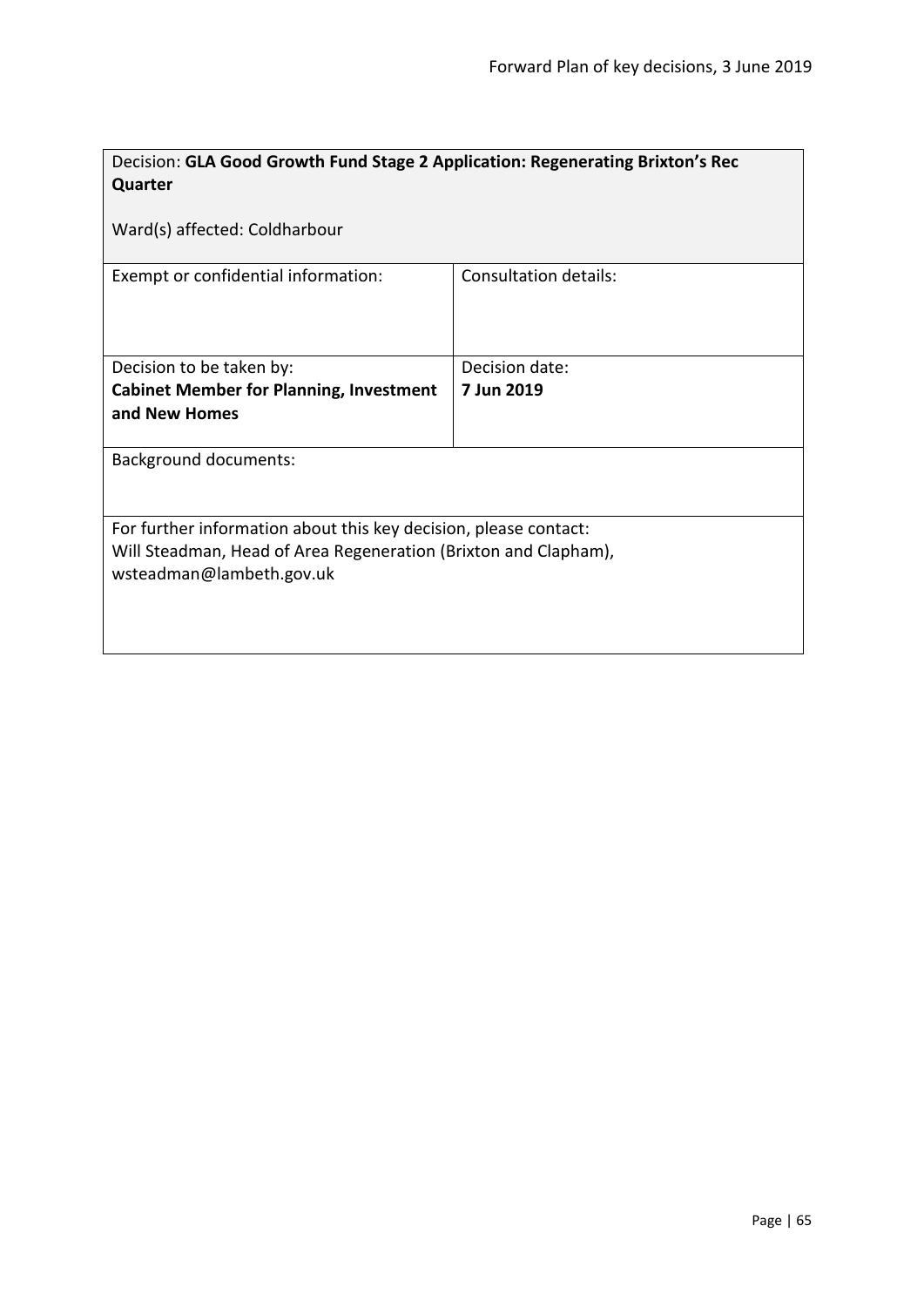| Decision: Report to Authorise the Second Round Public Consultation on a Draft CIL |  |
|-----------------------------------------------------------------------------------|--|
| <b>Charging Schedule</b>                                                          |  |

To report on the results of the first round public consultation on a Preliminary Draft Charging Schedule for CIL and authorise the second round public consultation on the Draft CIL Charging Schedule

| Exempt or confidential information:                              | Consultation details:  |
|------------------------------------------------------------------|------------------------|
| Decision to be taken by:                                         | Decision date:         |
| <b>Cabinet Member for Planning, Investment</b>                   | Not before 24 Apr 2019 |
| and New Homes                                                    |                        |
| <b>Background documents:</b>                                     |                        |
| For further information about this key decision, please contact: |                        |
| Benny Clutario, S106 Programme Officer                           |                        |
| bclutario@lambeth.gov.uk                                         |                        |
|                                                                  |                        |
|                                                                  |                        |
|                                                                  |                        |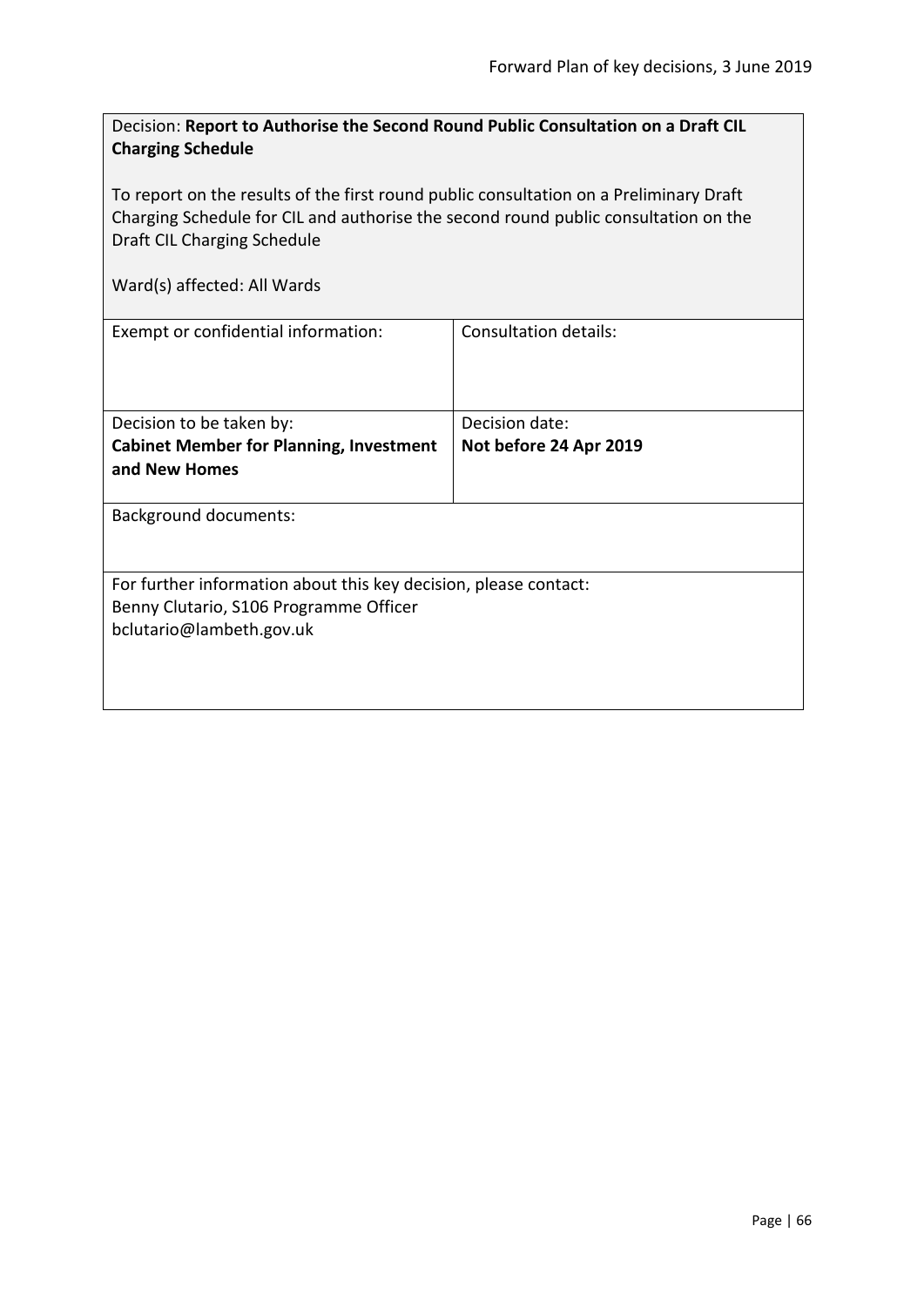| Decision: Somerleyton Road, Phase 1 - Blocks A&B                 |                       |  |
|------------------------------------------------------------------|-----------------------|--|
| Ward(s) affected: Coldharbour                                    |                       |  |
| Exempt or confidential information:                              | Consultation details: |  |
| Decision to be taken by:                                         | Decision date:        |  |
| <b>Cabinet Member for Planning, Investment</b>                   | 17 May 2019           |  |
| and New Homes                                                    |                       |  |
| <b>Background documents:</b>                                     |                       |  |
| For further information about this key decision, please contact: |                       |  |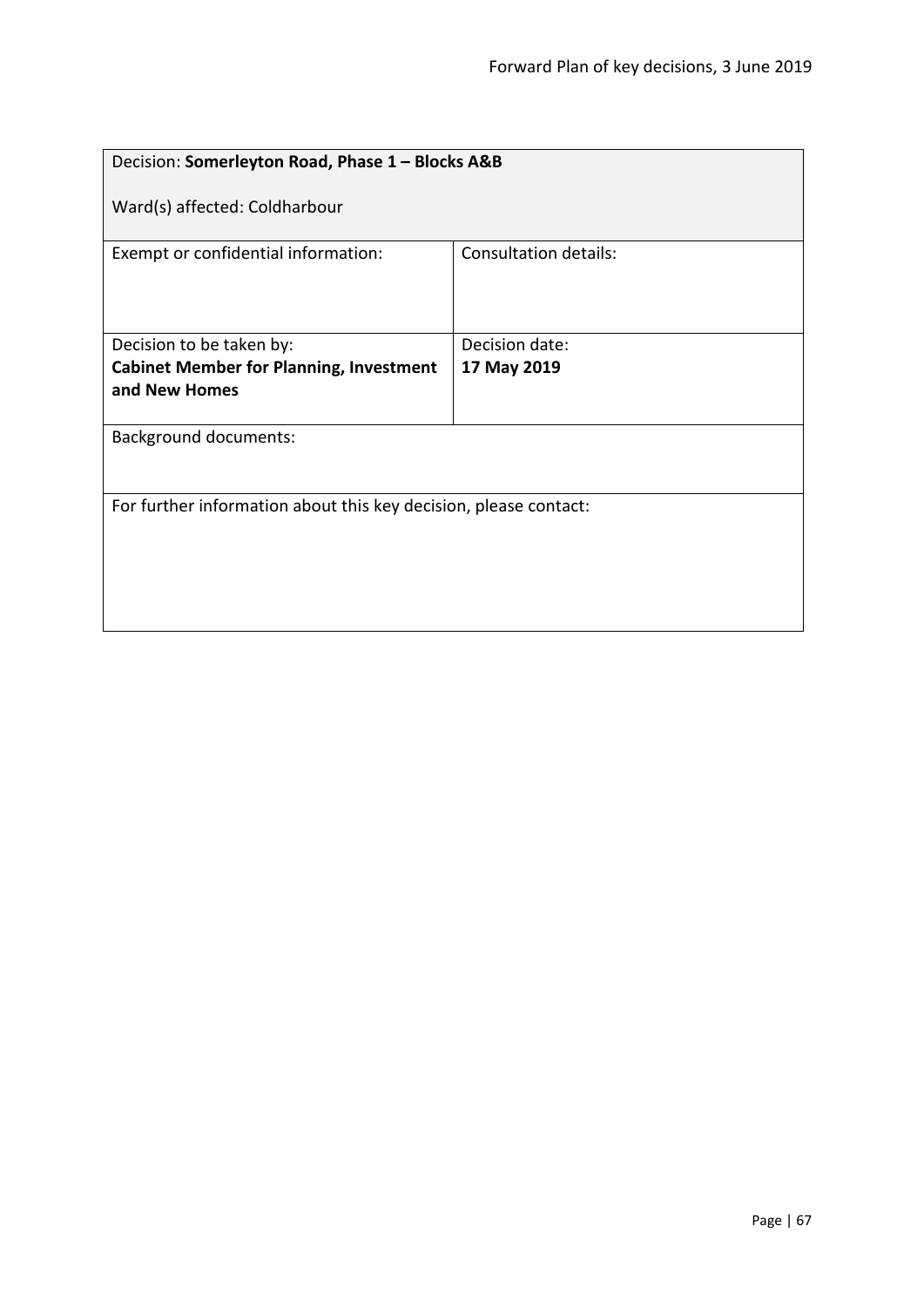# Decision: **Estate Regeneration – Early Buy Backs – Funding Request**

To secure further funding through borrowing to continue the early buy-back programme, which is required as part of the estate regeneration programme.

Ward(s) affected: Clapham Town; Gipsy Hill; Stockwell; Larkhall; Tulse Hill; Prince's

| Exempt or confidential information:                              | <b>Consultation details:</b> |  |
|------------------------------------------------------------------|------------------------------|--|
| Decision to be taken by:                                         | Decision date:               |  |
| <b>Cabinet Member for Planning, Investment</b><br>and New Homes  | Not before 9 May 2019        |  |
|                                                                  |                              |  |
| <b>Background documents:</b>                                     |                              |  |
|                                                                  |                              |  |
| For further information about this key decision, please contact: |                              |  |
|                                                                  |                              |  |
|                                                                  |                              |  |
|                                                                  |                              |  |
|                                                                  |                              |  |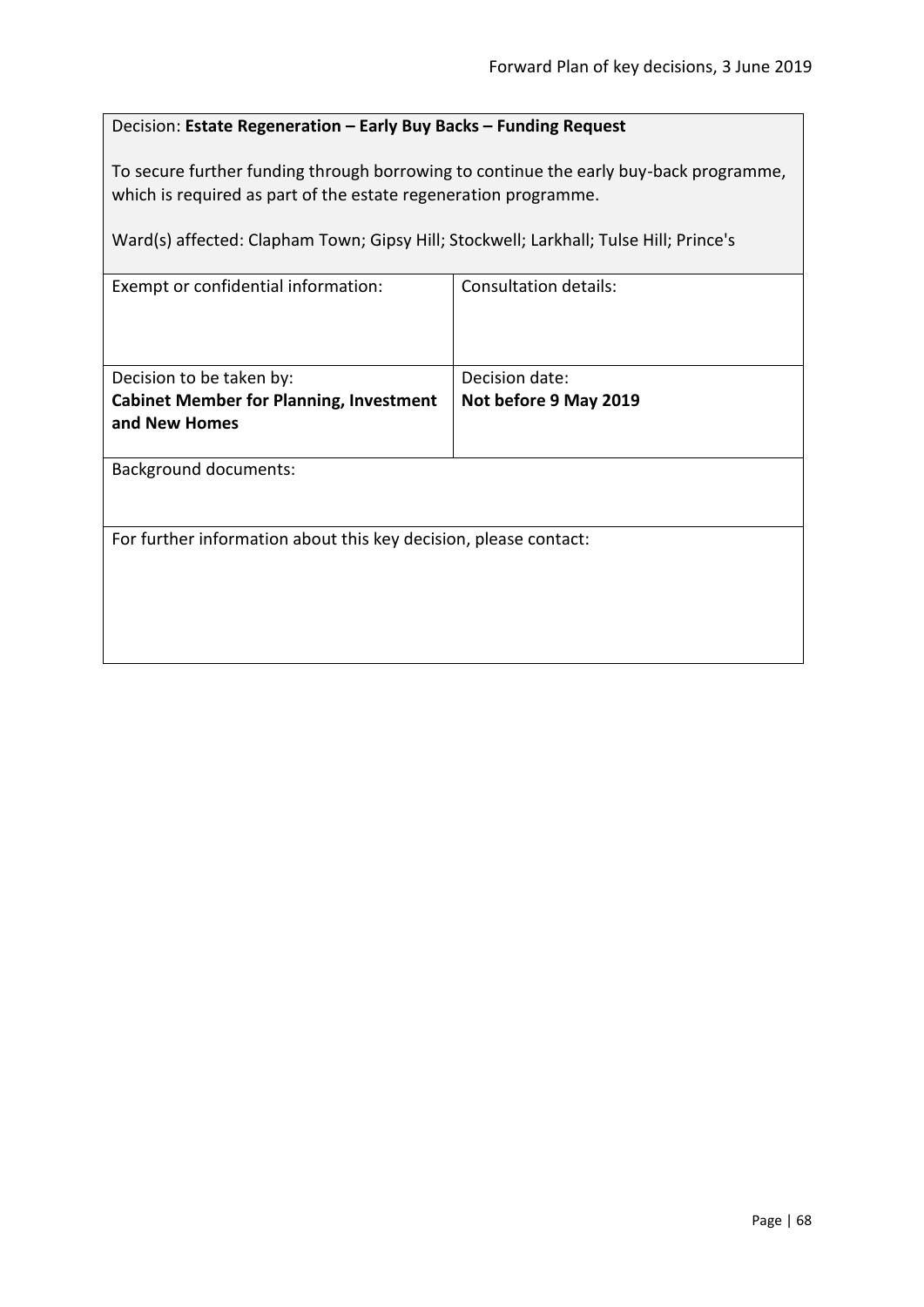Decision: **Housing Regeneration: Procurement of contractor for the provisions of new flooring, supply & fitting service for decanting residents**

To procure a flooring provisions contractor for fit out of properties as part of the estate regeneration programme.

The value of this contract would exceed the EU threshold.

| Exempt or confidential information:                                                                                                                                                         | Consultation details:                   |
|---------------------------------------------------------------------------------------------------------------------------------------------------------------------------------------------|-----------------------------------------|
| Decision to be taken by:<br><b>Cabinet Member for Planning, Investment</b><br>and New Homes                                                                                                 | Decision date:<br>Not before 2 Jul 2019 |
| <b>Background documents:</b>                                                                                                                                                                |                                         |
| For further information about this key decision, please contact:<br>Bashir Miah, Regeneration Officer<br>bmiah@lambeth.gov.uk<br>Hambrook House, Porden Road, SW2 5RW<br>Tel: 020 7926 3607 |                                         |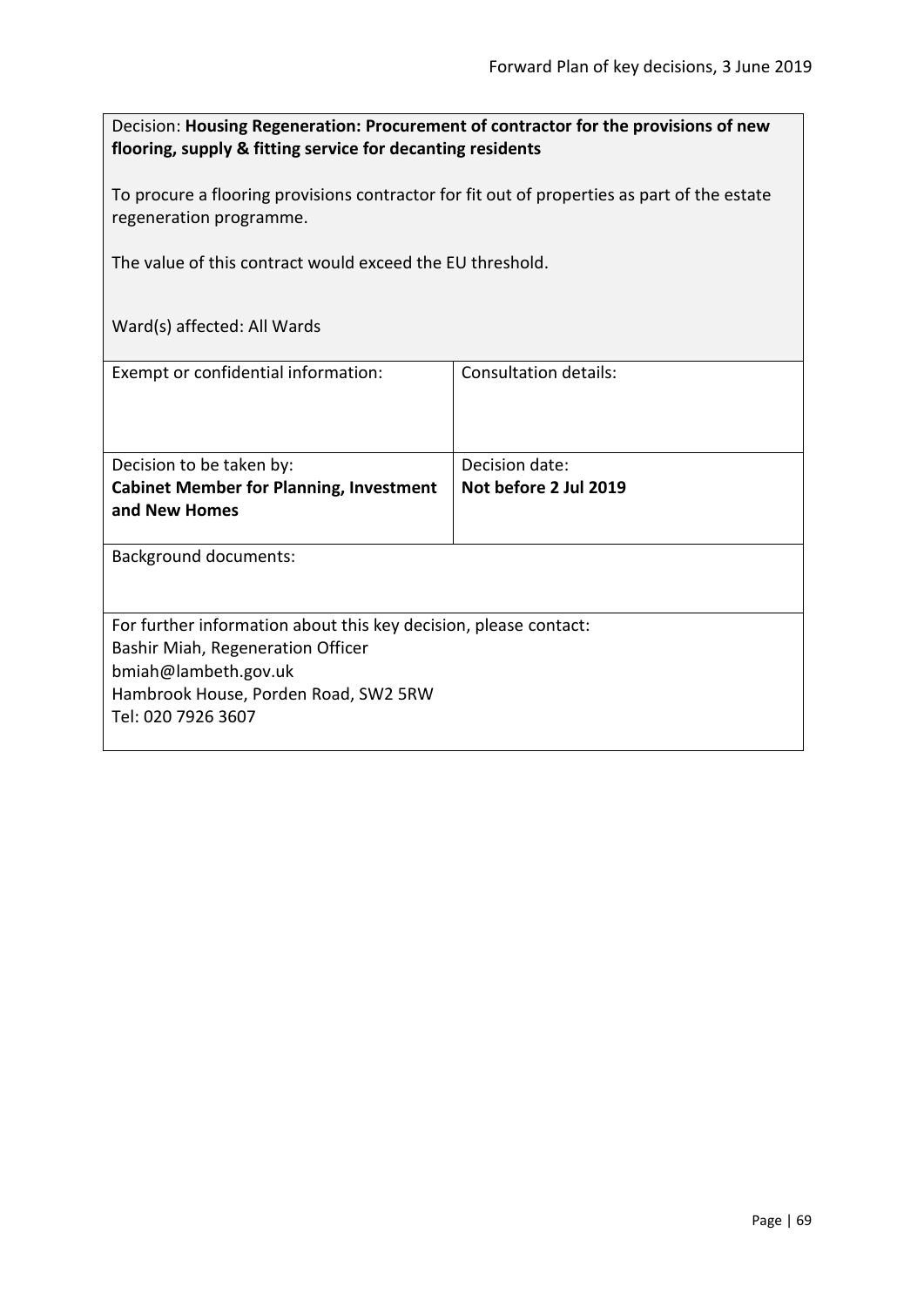#### Decision: **Brixton Creative Enterprise Zone**

A cabinet member decision is required to 'approve the council entering into contract with the Greater London Authority regarding the acceptance of Creative Enterprise Zone funding. '

The Creative Enterprise Zone funding will be used to establish the Brixton Creative Enterprise Zone Programme.

| Exempt or confidential information:                                                | Consultation details: |
|------------------------------------------------------------------------------------|-----------------------|
|                                                                                    |                       |
|                                                                                    |                       |
|                                                                                    |                       |
| Decision to be taken by:                                                           | Decision date:        |
| <b>Cabinet Member for Planning, Investment</b>                                     | Not before 2 Jul 2019 |
| and New Homes                                                                      |                       |
|                                                                                    |                       |
| <b>Background documents:</b>                                                       |                       |
|                                                                                    |                       |
|                                                                                    |                       |
| For further information about this key decision, please contact:                   |                       |
| Nathan Vasey, Senior Business and Inward Investment Officer, Investment and Growth |                       |
| NVasey@lambeth.gov.uk                                                              |                       |
|                                                                                    |                       |
|                                                                                    |                       |
|                                                                                    |                       |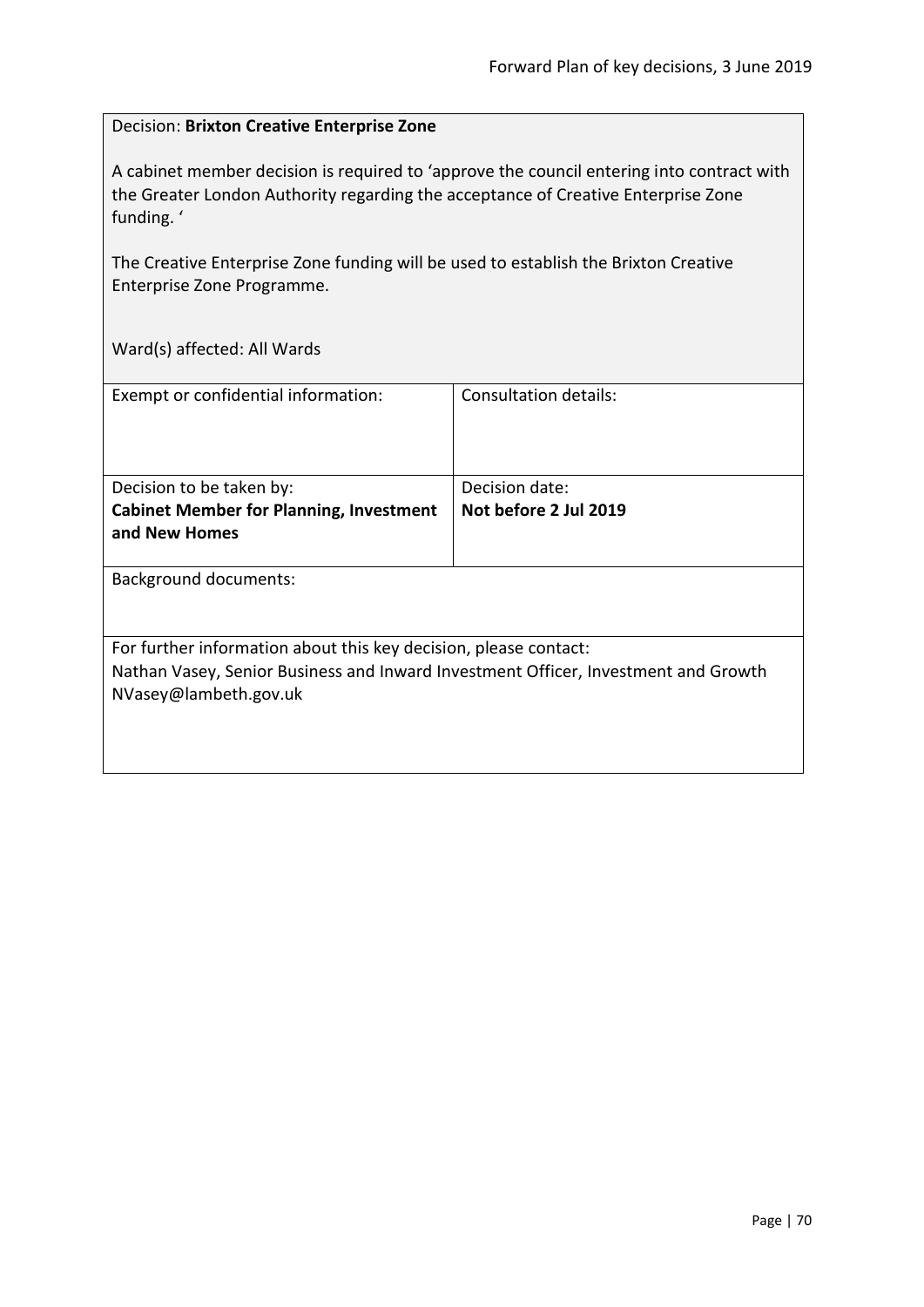### Decision: **South London Innovation Corridor - Partner Borough Grant Agreements**

A cabinet member decision is required to 'approve the council entering into grant agreements with Lewisham, Southwark and Wandsworth councils in relation to the South London Innovation Corridor'

This decision follows Lambeth Council (as accountable body) entering into grant agreement with the Corporation of London.

| Exempt or confidential information:                                                                                                                                             | Consultation details:                   |
|---------------------------------------------------------------------------------------------------------------------------------------------------------------------------------|-----------------------------------------|
| Decision to be taken by:<br><b>Cabinet Member for Planning, Investment</b><br>and New Homes                                                                                     | Decision date:<br>Not before 2 Jul 2019 |
| <b>Background documents:</b>                                                                                                                                                    |                                         |
| For further information about this key decision, please contact:<br>Nathan Vasey, Senior Business and Inward Investment Officer, Investment and Growth<br>NVasey@lambeth.gov.uk |                                         |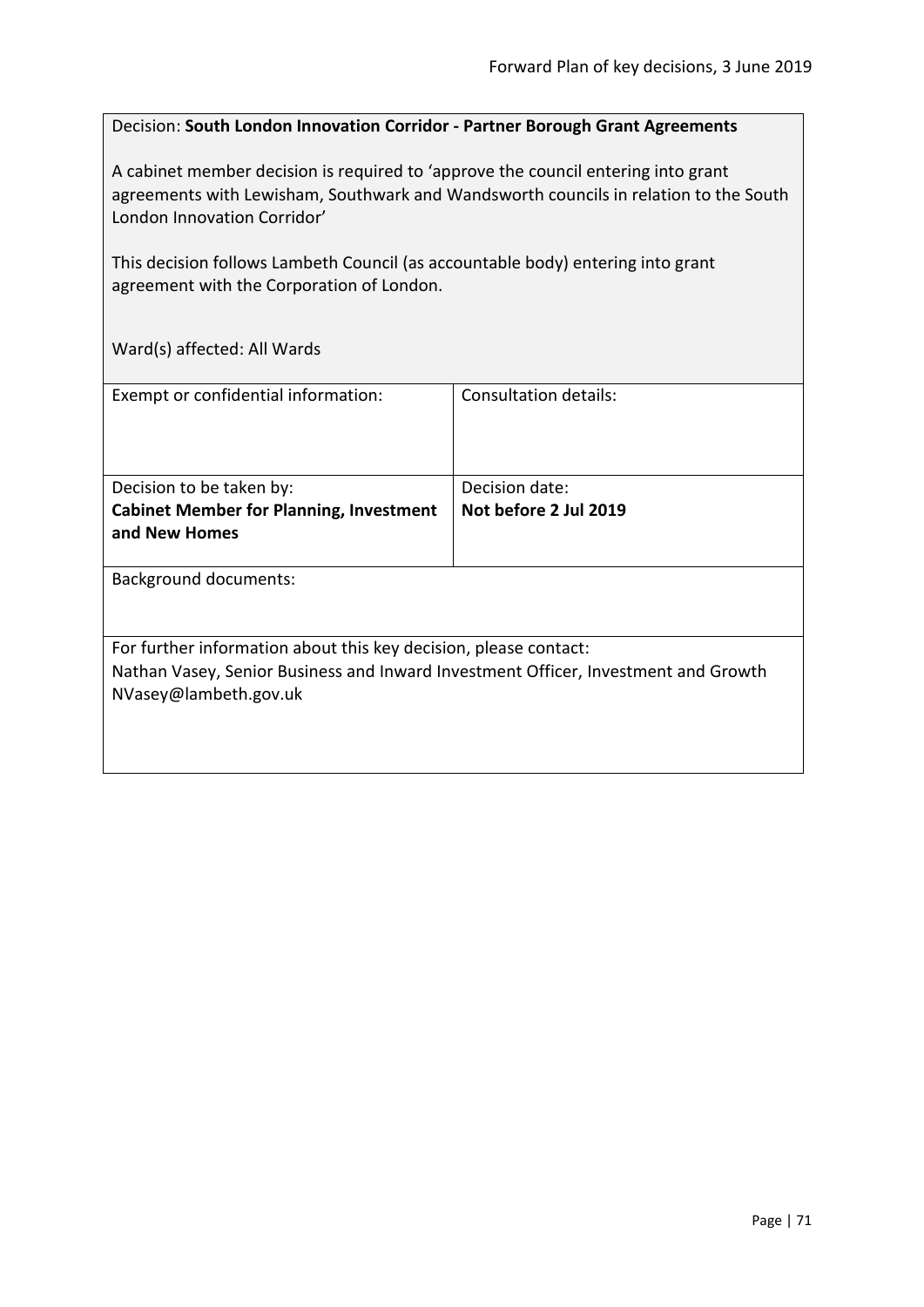## Decision: **Proposal regarding the site at the former Clapham Old Library**

Following the acquisition of the property at 60 Orlando Road, the Council is proposing to work with Ipsus Developments and Omnibus Theatre to bring forward plans for a small scale redevelopment of the rear of the site, with the aim of creating a new asset, subject to further discussions with the planning department and formal consent, which will provide a sustainable revenue stream to the parties. The form of this joint venture is being discussed and it is anticipated that any works contracts will be under the OJEU threshold.

The Council wishes to engage with the above parties who will bring the local and commercial expertise to the venture. Ipsus Developments brought the opportunity to the Council and in recognition of their input to the process, it is proposed that the Council continues to utilise their significant local development expertise.

The Council also wishes to continue to work collaboratively with Omnibus to ensure the future of the building as a leading performance arts venue.

Ward(s) affected: Clapham Town

| Exempt or confidential information:                              | Consultation details:  |
|------------------------------------------------------------------|------------------------|
|                                                                  |                        |
|                                                                  |                        |
|                                                                  |                        |
|                                                                  |                        |
| Decision to be taken by:                                         | Decision date:         |
| <b>Cabinet Member for Equalities and Culture</b>                 | Not before 12 Jun 2017 |
|                                                                  |                        |
|                                                                  |                        |
|                                                                  |                        |
| <b>Background documents:</b>                                     |                        |
|                                                                  |                        |
|                                                                  |                        |
| For further information about this key decision, please contact: |                        |
| Sophie Linton, Head of Valuation and Strategic Property Services |                        |
| SLinton@lambeth.gov.uk                                           |                        |
|                                                                  |                        |
| 2nd Floor, Olive Morris House                                    |                        |
| Tel: 020 7926 6954                                               |                        |
|                                                                  |                        |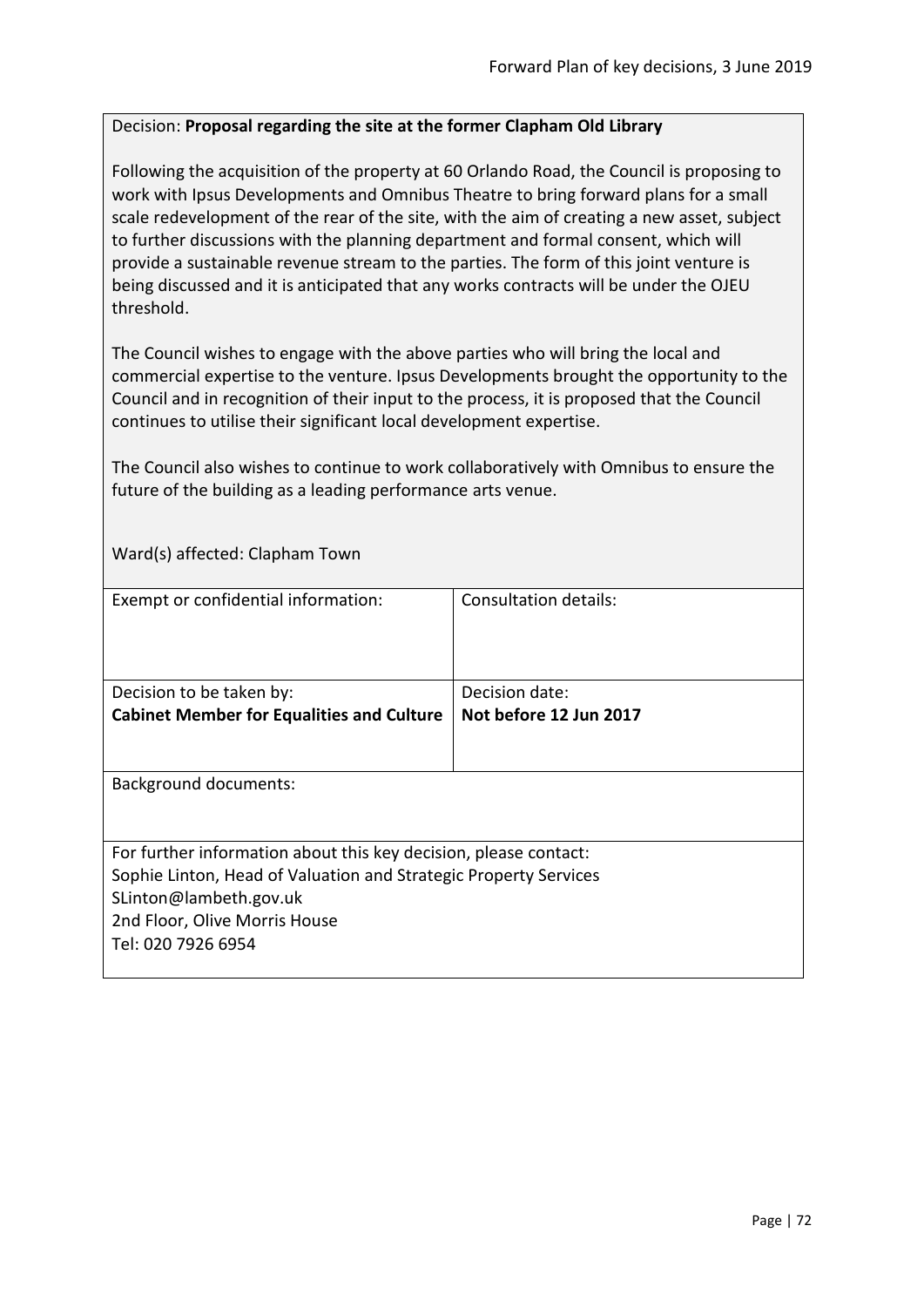Decision: **Transfer of the Greek Enclosure from the Greek Cathedral trust of St Stephen's Chapel to the Council**

To agree the formal legal vesting contract process for the Greek Cathedral Trust to transfer St Stephen's Chapel, the boundary wall to the Greek Enclosure and Burial Rights to the Council

Ward(s) affected: Knight's Hill; Thurlow Park

| Exempt or confidential information:                              | Consultation details:  |  |
|------------------------------------------------------------------|------------------------|--|
|                                                                  | Decision date:         |  |
| Decision to be taken by:                                         |                        |  |
| <b>Cabinet Member for Equalities and Culture</b>                 | Not before 23 Jul 2018 |  |
|                                                                  |                        |  |
| <b>Background documents:</b>                                     |                        |  |
| For further information about this key decision, please contact: |                        |  |
| Dan Thomas, Programme Manager (Parks & Special Projects)         |                        |  |
|                                                                  |                        |  |
| dthomas4@lambeth.gov.uk                                          |                        |  |
|                                                                  |                        |  |
|                                                                  |                        |  |
|                                                                  |                        |  |
|                                                                  |                        |  |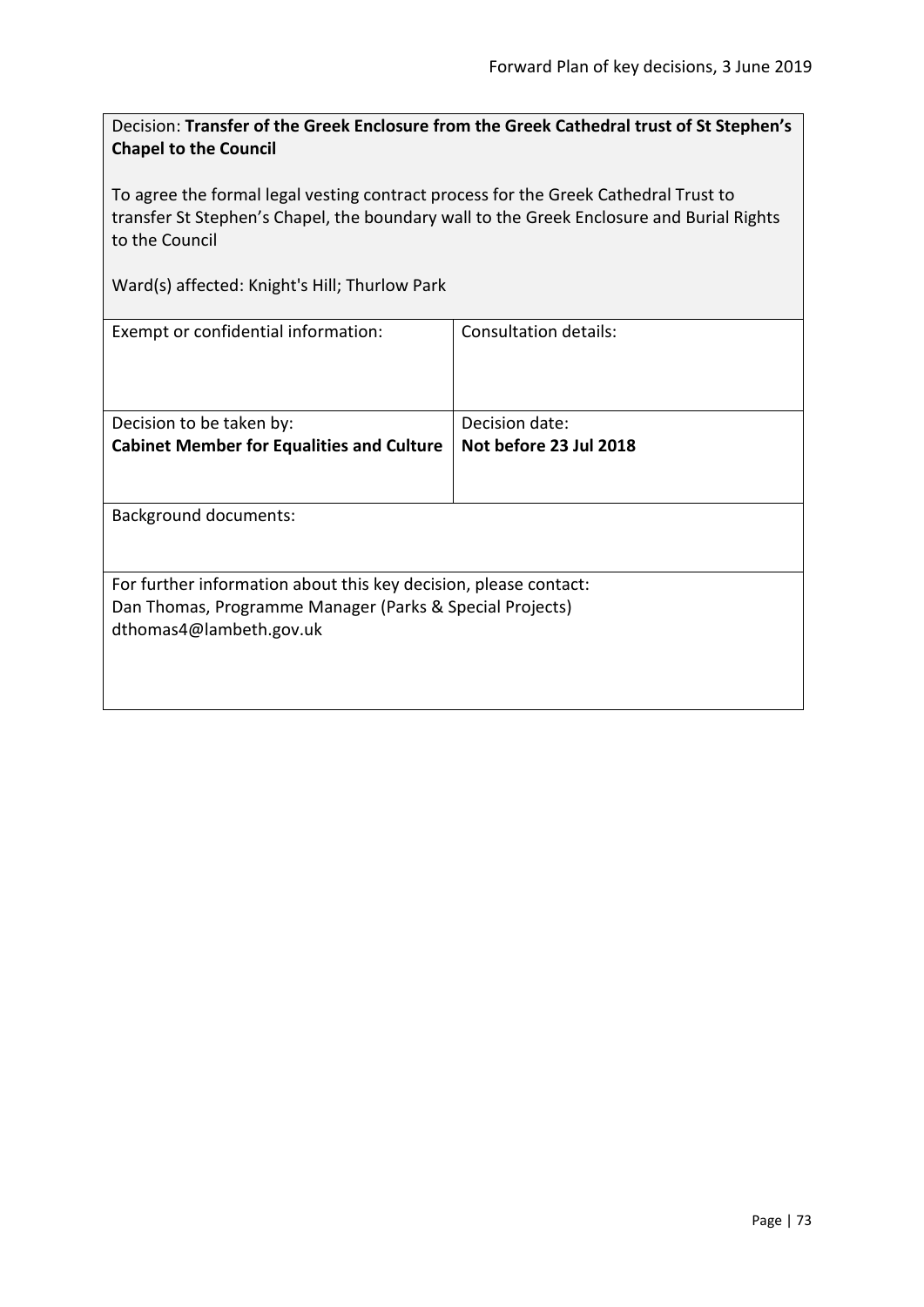## Decision: **West Norwood Cemetery Management Arrangements**

To approve the revised management arrangements for the South Metropolitan (West Norwood) Cemetery following the dissolution of the current Scheme of Management, to take effect from 1 April 2019.

Dissolution is subject to the required criteria being met and approval from the appropriate external bodies

Ward(s) affected: Gipsy Hill

| Exempt or confidential information:                                            | Consultation details:  |
|--------------------------------------------------------------------------------|------------------------|
|                                                                                |                        |
| Decision to be taken by:                                                       | Decision date:         |
| <b>Cabinet Member for Equalities and Culture</b>                               | Not before 15 Aug 2018 |
|                                                                                |                        |
| <b>Background documents:</b>                                                   |                        |
| For further information about this key decision, please contact:               |                        |
| Kevin Crook, Assistant Director: Neighbourhood (Parks, Leisure and Cemeteries) |                        |
| kcrook@lambeth.gov.uk                                                          |                        |
| Blue Star House - 4th Floor                                                    |                        |
| Tel: 020 7926 8973                                                             |                        |
|                                                                                |                        |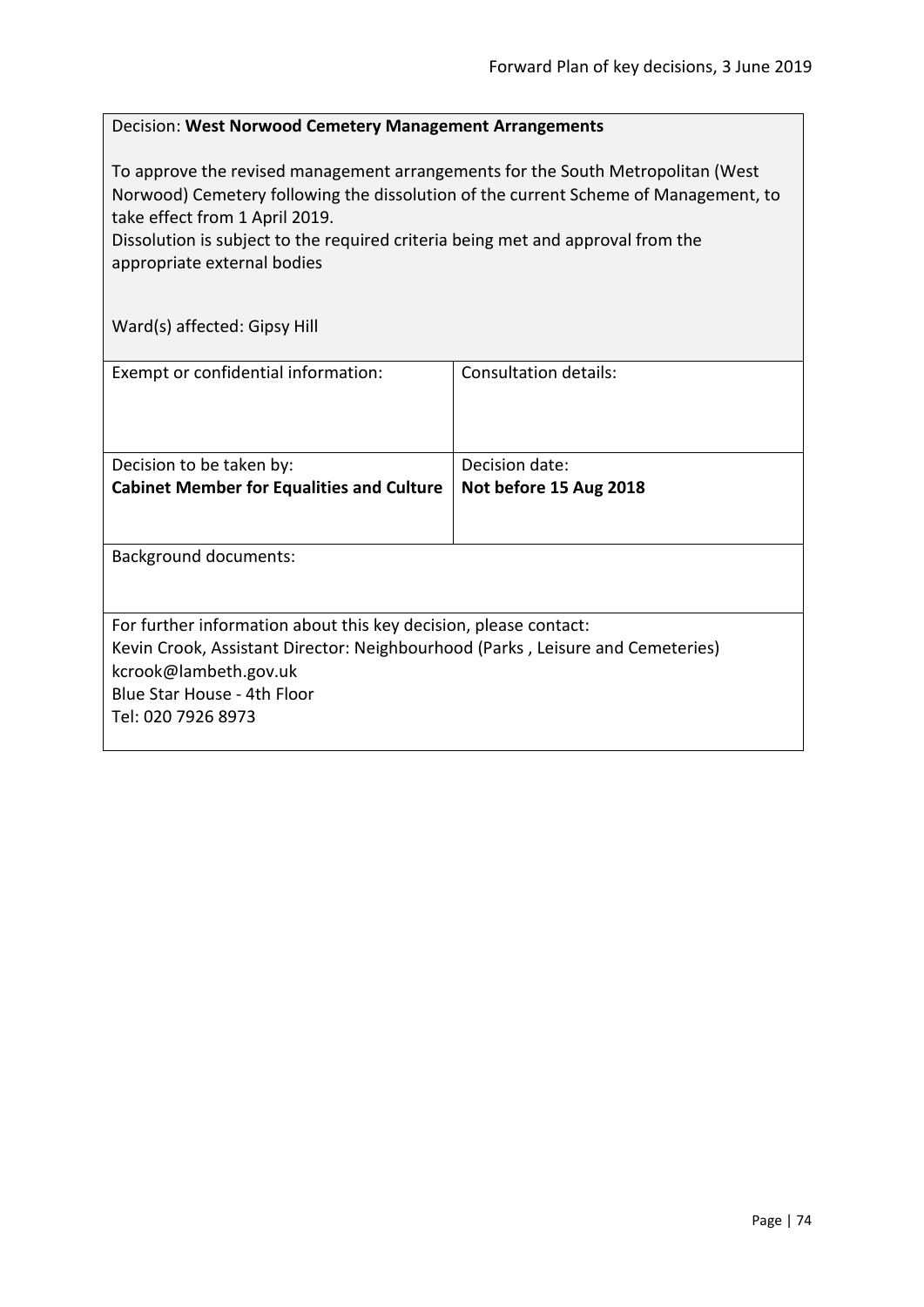Decision: **Appointment of a construction company to deliver investment priorities into Vauxhall Park**

To appoint a construction company/supplier following a competitive tender. Works include landscaping, planting and formal garden, railings, play-park, paths and surfaces, heritage components and exercise.

The works are planned to commence in September 2018.

Ward(s) affected: Oval

| Exempt or confidential information:                              | Consultation details:  |  |
|------------------------------------------------------------------|------------------------|--|
| Decision to be taken by:                                         | Decision date:         |  |
| <b>Cabinet Member for Equalities and Culture</b>                 | Not before 15 Aug 2018 |  |
|                                                                  |                        |  |
| <b>Background documents:</b>                                     |                        |  |
|                                                                  |                        |  |
| For further information about this key decision, please contact: |                        |  |
| Dan Thomas, Programme Manager (Parks & Special Projects)         |                        |  |
| dthomas4@lambeth.gov.uk                                          |                        |  |
|                                                                  |                        |  |
|                                                                  |                        |  |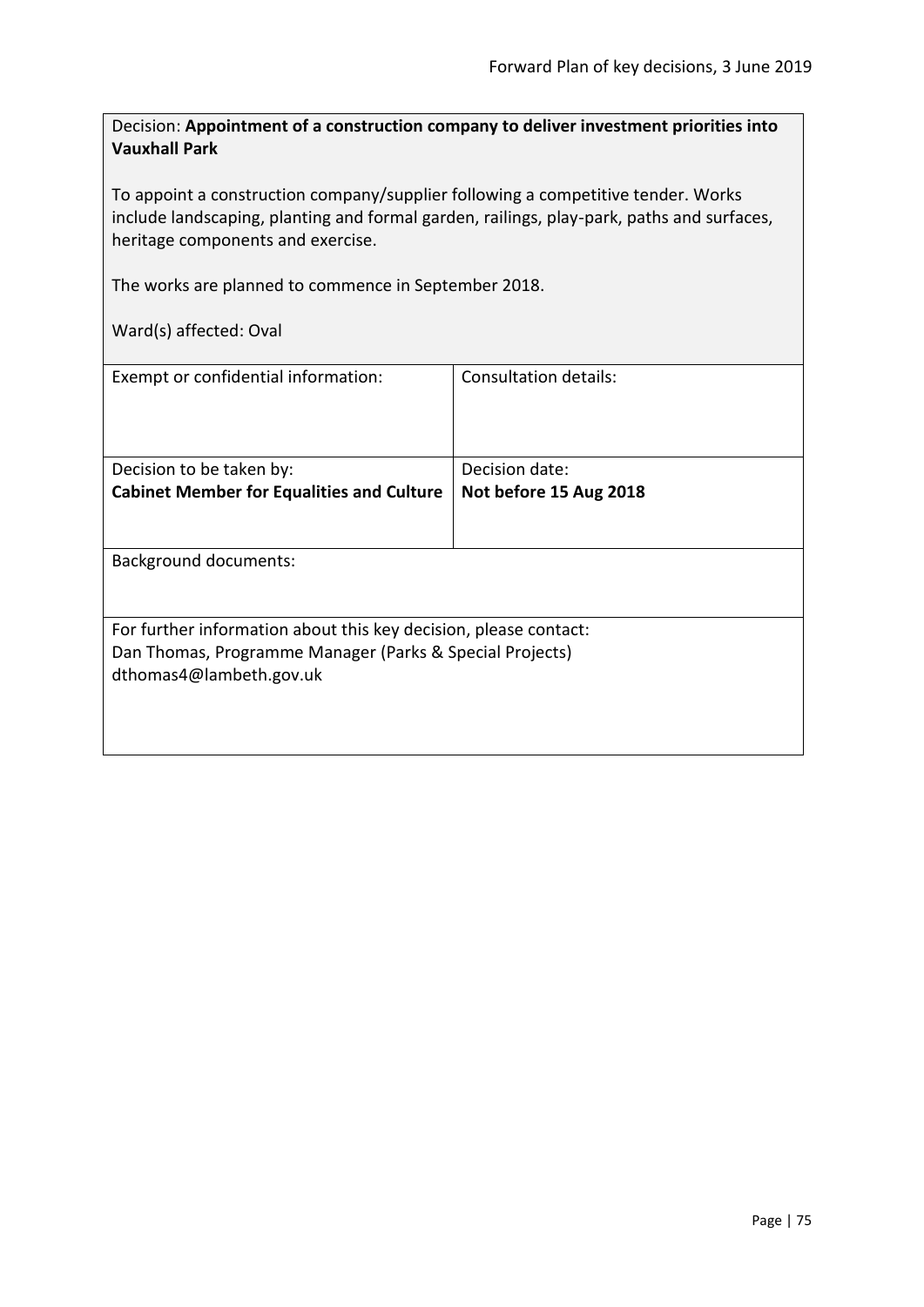| Decision: Appointment of a Contractor for Repair & Maintenance Works at Brixton<br><b>Recreation Centre (Phase Two)</b>                                                                              |                              |  |
|------------------------------------------------------------------------------------------------------------------------------------------------------------------------------------------------------|------------------------------|--|
| Ward(s) affected: Coldharbour                                                                                                                                                                        |                              |  |
| Exempt or confidential information:<br>Part exempt<br>Information relating to the financial or<br>business affairs of any particular person<br>(including the authority holding that<br>information) | <b>Consultation details:</b> |  |
| Decision to be taken by:                                                                                                                                                                             | Decision date:               |  |
| <b>Cabinet Member for Equalities and Culture</b>                                                                                                                                                     | Not before 10 Sep 2018       |  |
| <b>Background documents:</b>                                                                                                                                                                         |                              |  |
| For further information about this key decision, please contact:<br>Gary Meeds, Project Manager<br>GMeeds@lambeth.gov.uk<br>Lambeth Town Hall, Brixton Hill<br>Tel: 020 7926 2544                    |                              |  |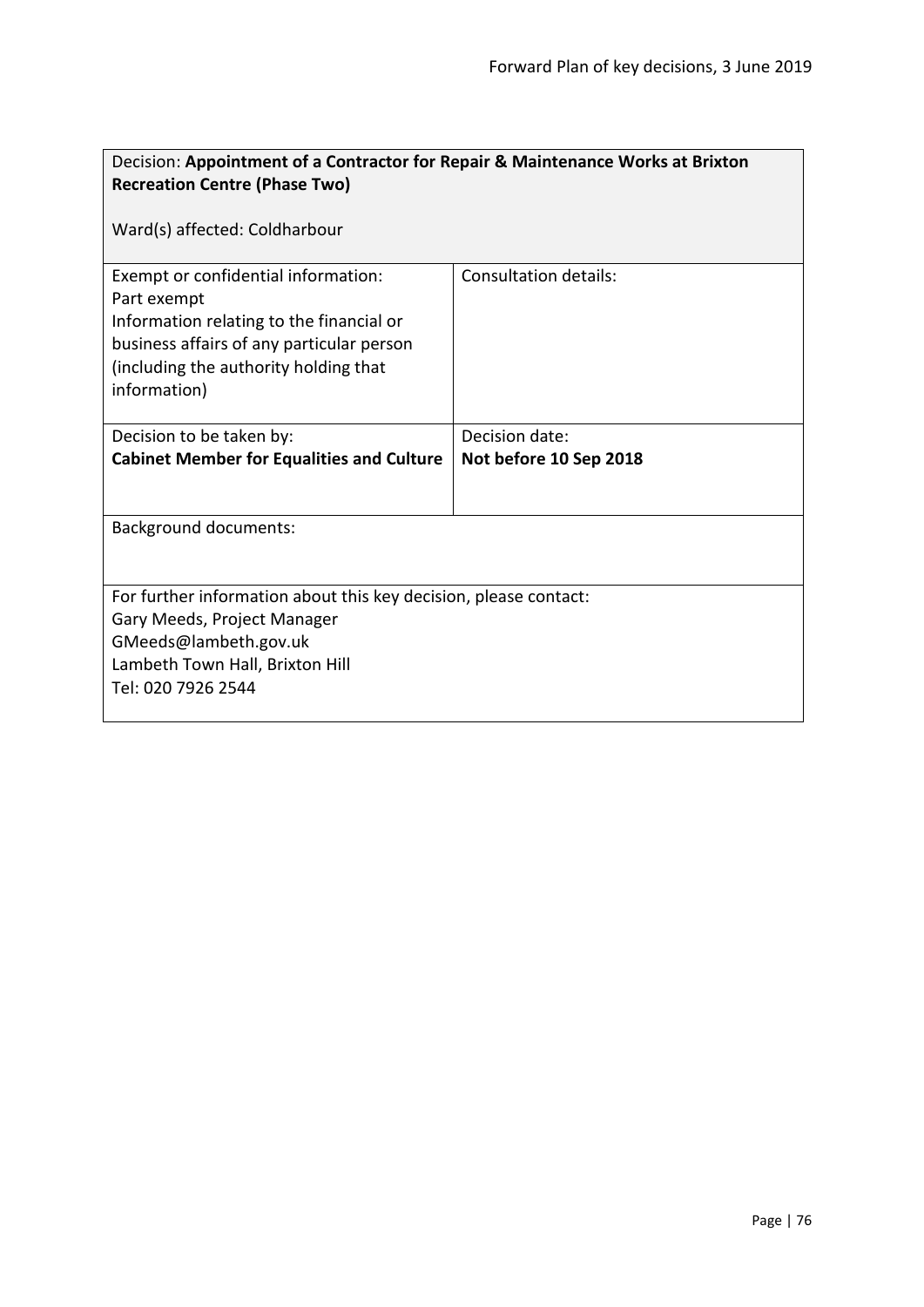| Decision: Events Strategy Review                                                        |                              |  |
|-----------------------------------------------------------------------------------------|------------------------------|--|
| To approve a package of measures forming a review of Lambeth's outdoor events strategy. |                              |  |
| Ward(s) affected: All Wards                                                             |                              |  |
|                                                                                         |                              |  |
| Exempt or confidential information:                                                     | <b>Consultation details:</b> |  |
|                                                                                         |                              |  |
|                                                                                         |                              |  |
| Decision to be taken by:                                                                | Decision date:               |  |
| <b>Cabinet Member for Equalities and Culture</b>                                        | Not before 26 Nov 2018       |  |
|                                                                                         |                              |  |
| <b>Background documents:</b>                                                            |                              |  |
|                                                                                         |                              |  |
| For further information about this key decision, please contact:                        |                              |  |
| Kevin Crook, Assistant Director: Neighbourhood (Parks, Leisure and Cemeteries)          |                              |  |
| kcrook@lambeth.gov.uk                                                                   |                              |  |
| Blue Star House - 4th Floor                                                             |                              |  |
| Tel: 020 7926 8973                                                                      |                              |  |
|                                                                                         |                              |  |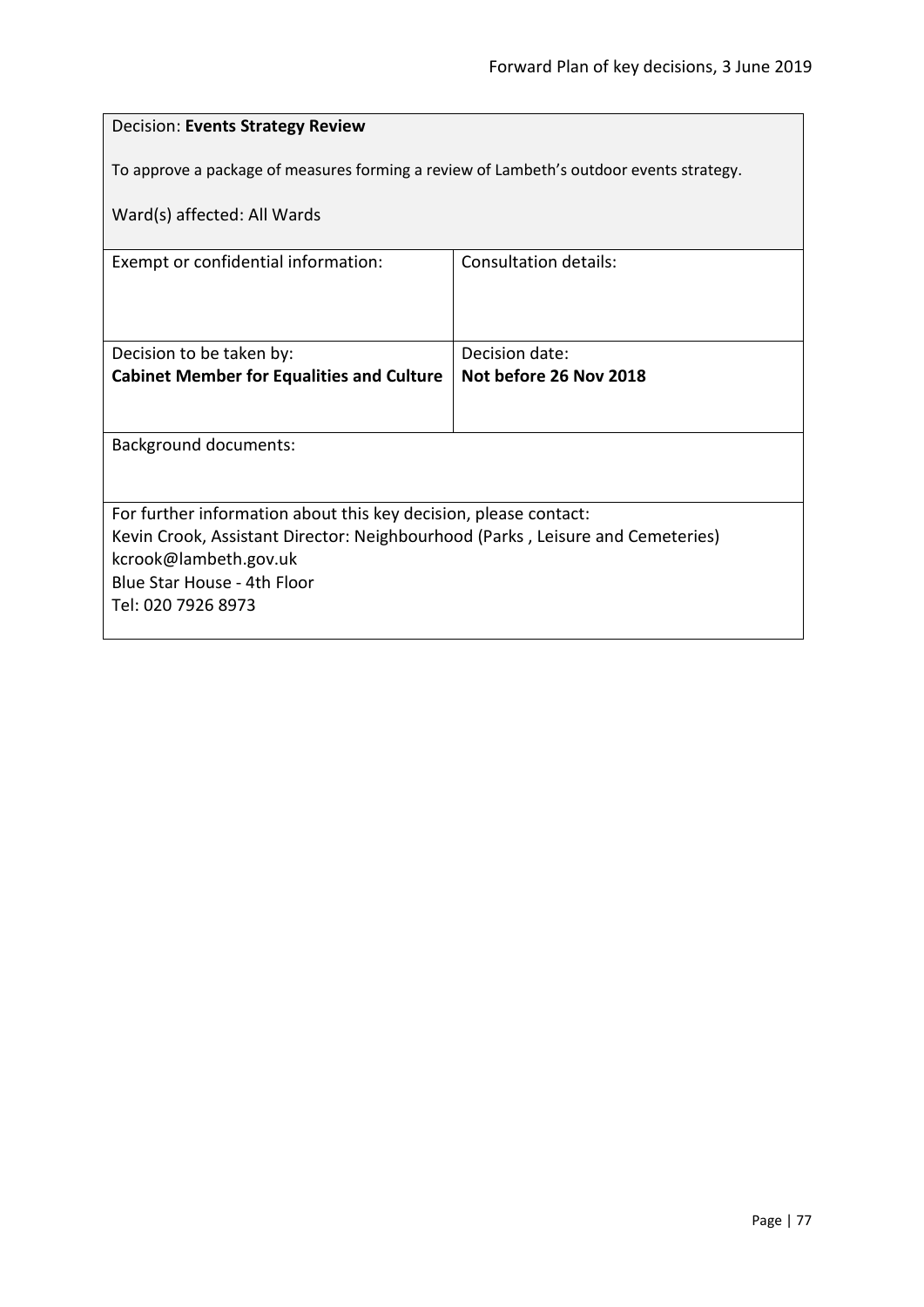## Decision: **Lambeth Country Show 2019 – Security & Crowd Management**

We are seeking to implement a two year fixed price contract agreement as part of the tender with an agreement for an extension for a further two years. The annual value of the contract is £190,000. As this report seeks to implement a two year fixed contract, the total value of the contract is £380,000. The agreement for an extension for a further two years brings the total maximum contract value to £760,000.

Ward(s) affected: All Wards

| Exempt or confidential information:                              | Consultation details: |  |
|------------------------------------------------------------------|-----------------------|--|
| Decision to be taken by:                                         | Decision date:        |  |
|                                                                  |                       |  |
| <b>Cabinet Member for Equalities and Culture</b>                 | Not before 2 Apr 2019 |  |
|                                                                  |                       |  |
| <b>Background documents:</b>                                     |                       |  |
|                                                                  |                       |  |
| For further information about this key decision, please contact: |                       |  |
| Tim Fanucci, Senior Project Manager                              |                       |  |
| tfanucci@lambeth.gov.uk                                          |                       |  |
|                                                                  |                       |  |
|                                                                  |                       |  |
|                                                                  |                       |  |
|                                                                  |                       |  |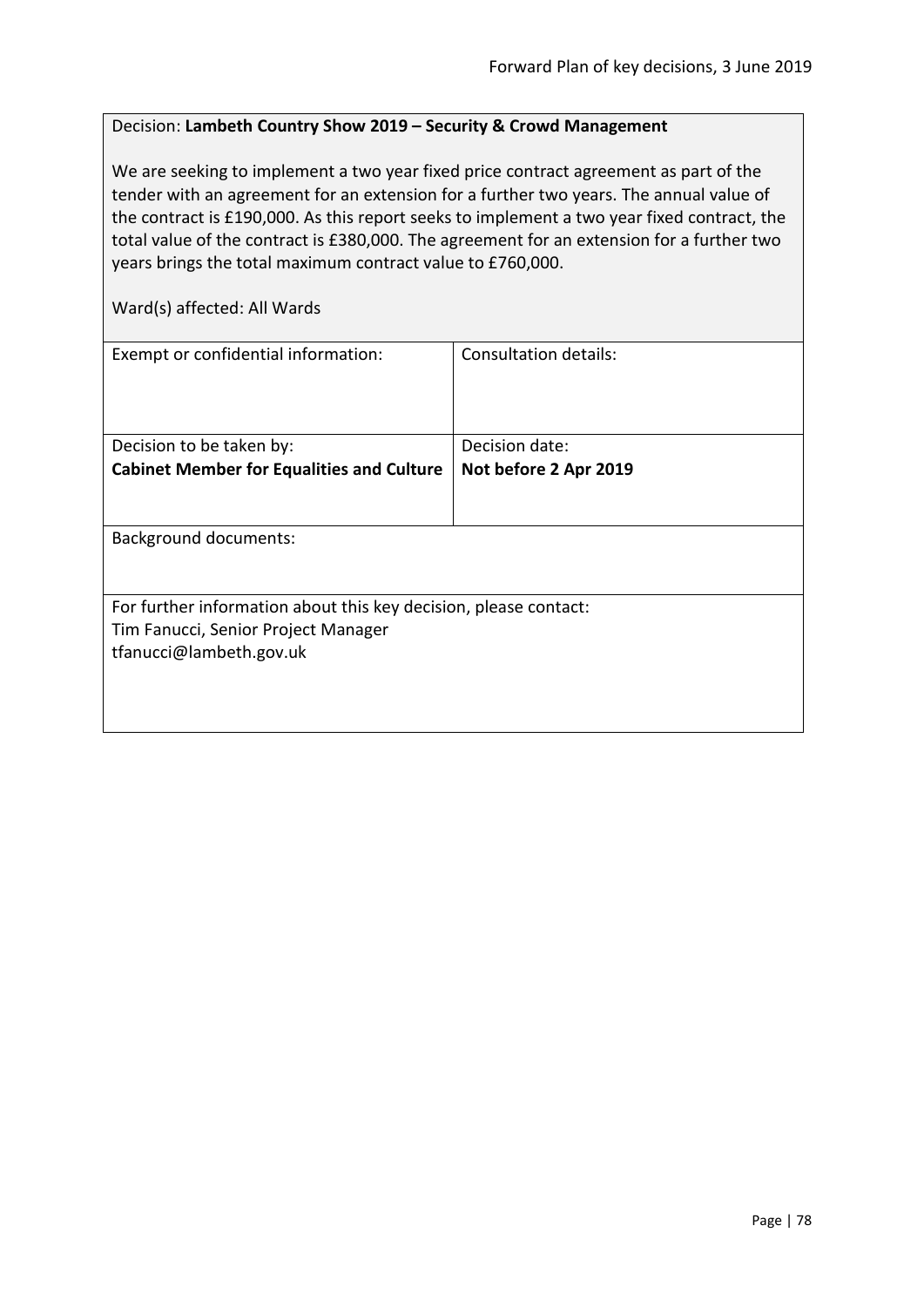## Decision: **Establishing an integrated gateway for homeless 16-21 year-olds**

This decision will enable the Council to implement an integrated gateway and assessment process for all young people aged 16-21 that are homeless or at risk of homelessness, run jointly by Housing and Children's Services.

| Ward(s) affected: All Wards                                                                                                                                                                                                      |                                          |
|----------------------------------------------------------------------------------------------------------------------------------------------------------------------------------------------------------------------------------|------------------------------------------|
| Exempt or confidential information:                                                                                                                                                                                              | <b>Consultation details:</b>             |
| Decision to be taken by:<br><b>Cabinet Member for Housing</b>                                                                                                                                                                    | Decision date:<br>Not before 10 Jul 2016 |
| Background documents:                                                                                                                                                                                                            |                                          |
| For further information about this key decision, please contact:<br>Emily Newell, Commissioning Officer, Strategy & Commissioning: Housing & Communities<br>ENewell@lambeth.gov.uk<br><b>Phoenix House</b><br>Tel: 0207 926 0973 |                                          |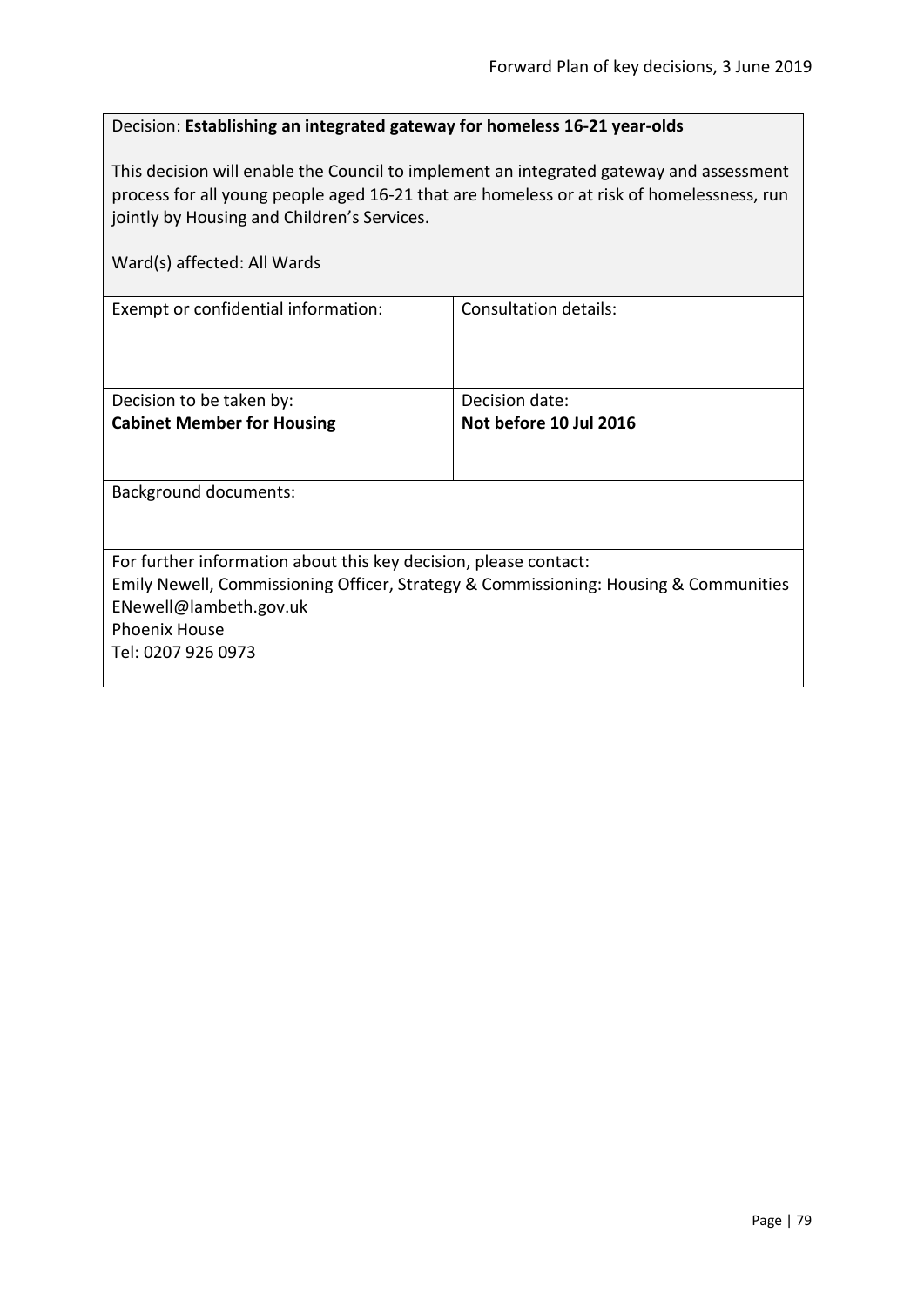## Decision: **Consultancy Services for Lambeth Housing Standard**

To appoint consultants including structural engineers, project management, principal designer and CDM-services to support the delivery of Lambeth Housing Standard.

| Ward(s) affected: All Wards                                                                                                                                                                       |                                          |  |
|---------------------------------------------------------------------------------------------------------------------------------------------------------------------------------------------------|------------------------------------------|--|
| Exempt or confidential information:                                                                                                                                                               | Consultation details:                    |  |
| Decision to be taken by:<br><b>Cabinet Member for Housing</b>                                                                                                                                     | Decision date:<br>Not before 18 Dec 2017 |  |
| <b>Background documents:</b>                                                                                                                                                                      |                                          |  |
| For further information about this key decision, please contact:<br>Sumitra Gomer, Interim AD Strategy and Regeneration<br>SGomer@lambeth.gov.uk<br>3rd floor, Hambrook House<br>Tel: 02079263687 |                                          |  |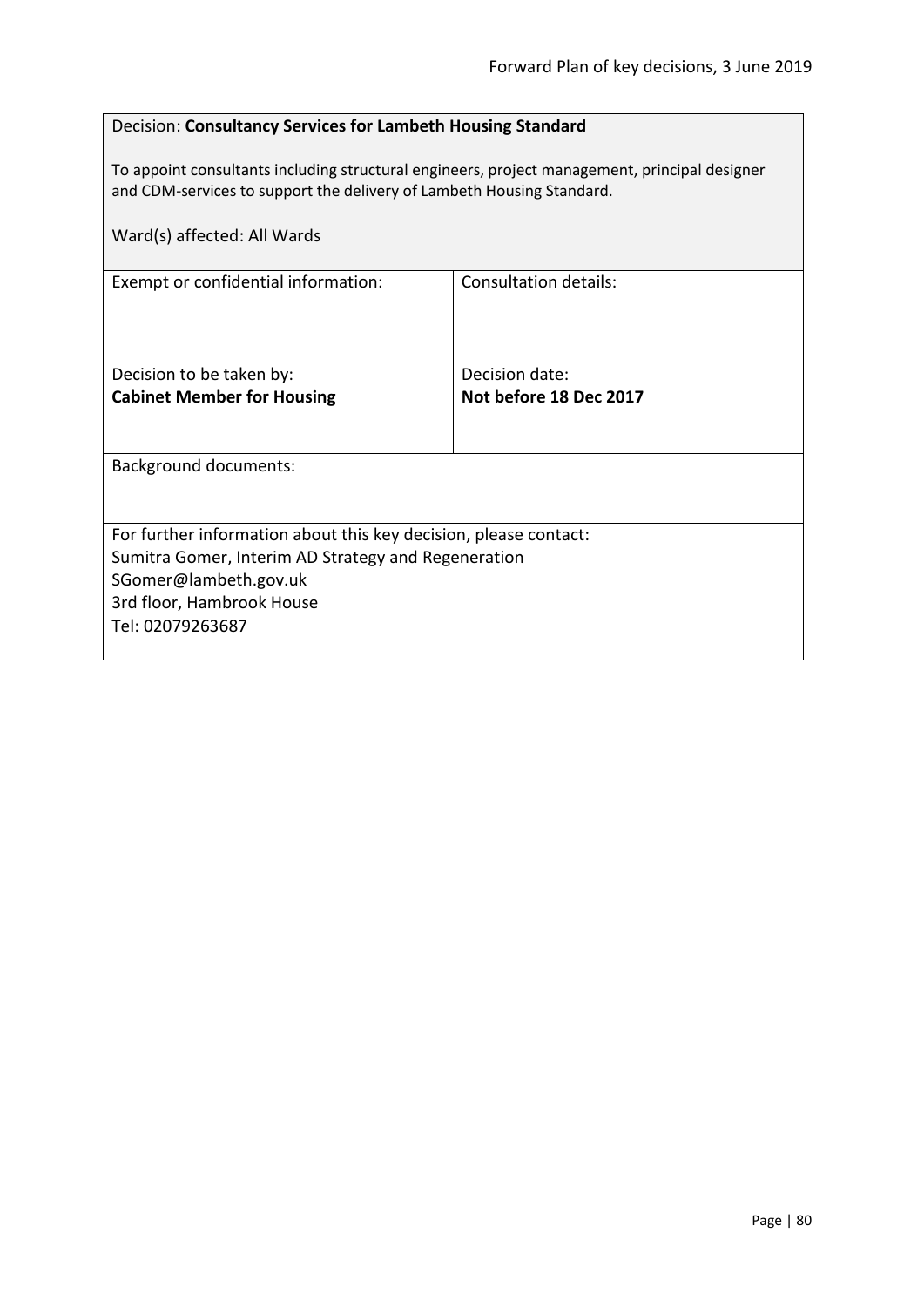| Decision: Tenancy Support Service - Single Homeless Project                                                                                          |                              |  |
|------------------------------------------------------------------------------------------------------------------------------------------------------|------------------------------|--|
| Ward(s) affected: All Wards                                                                                                                          |                              |  |
| Exempt or confidential information:                                                                                                                  | <b>Consultation details:</b> |  |
| Decision to be taken by:                                                                                                                             | Decision date:               |  |
| <b>Cabinet Member for Housing</b>                                                                                                                    | Not before 13 Nov 2017       |  |
|                                                                                                                                                      |                              |  |
| <b>Background documents:</b>                                                                                                                         |                              |  |
| For further information about this key decision, please contact:<br>Mandy Green, Assistant Director, Homes and Communities<br>mgreen3@lambeth.gov.uk |                              |  |
| Tel: 02079267020                                                                                                                                     |                              |  |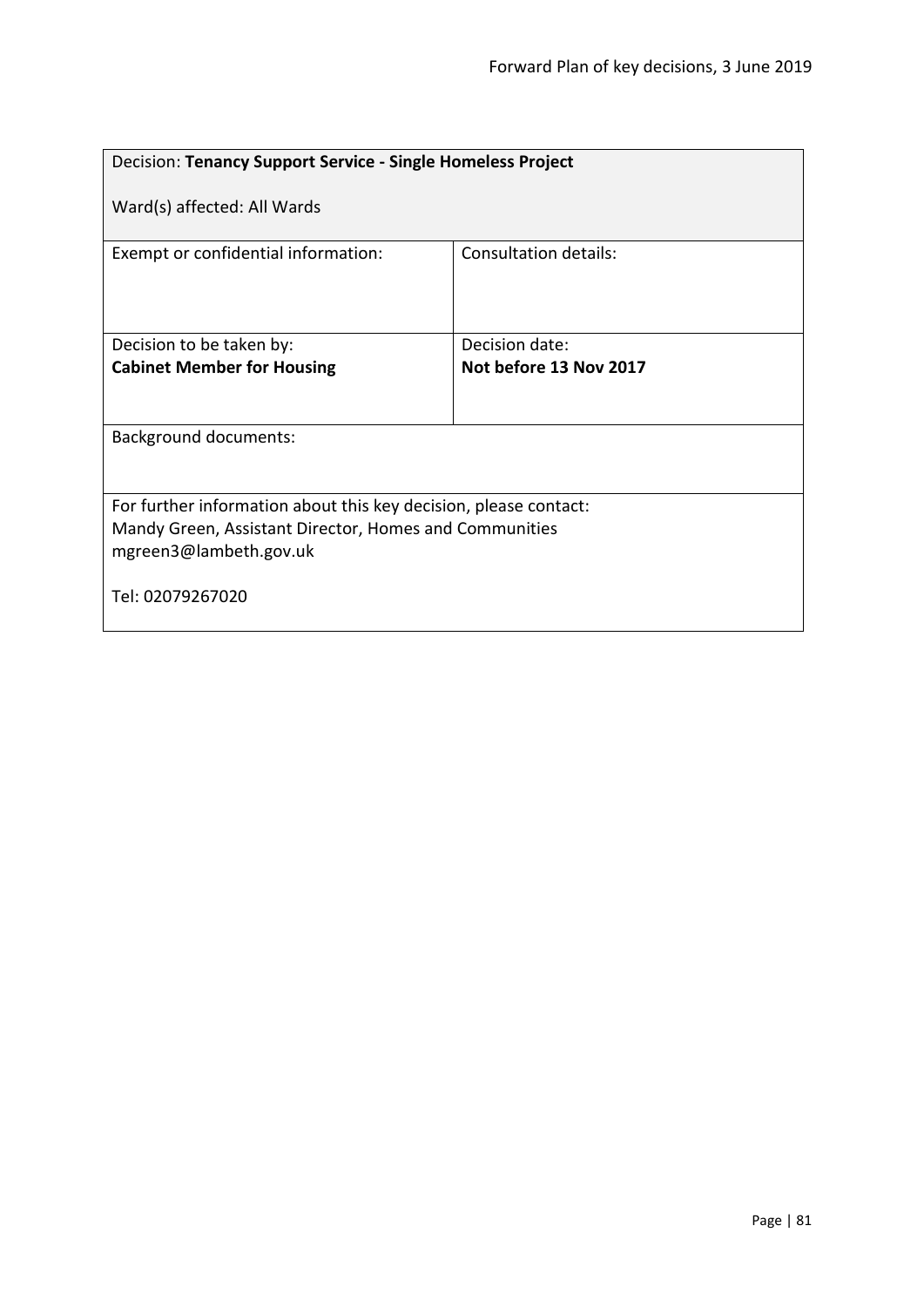| <b>Decision: Tenancy Support Service</b>                                                                                                                                                      |                        |  |
|-----------------------------------------------------------------------------------------------------------------------------------------------------------------------------------------------|------------------------|--|
| The decision to extend the current contract will enable the Council to continue to provide tenancy<br>support to residents while Housing colleagues plan the future structure of the service. |                        |  |
| Ward(s) affected: All Wards                                                                                                                                                                   |                        |  |
| Exempt or confidential information:                                                                                                                                                           | Consultation details:  |  |
|                                                                                                                                                                                               |                        |  |
| Decision to be taken by:                                                                                                                                                                      | Decision date:         |  |
| <b>Cabinet Member for Housing</b>                                                                                                                                                             | Not before 19 Feb 2018 |  |
| <b>Background documents:</b>                                                                                                                                                                  |                        |  |
|                                                                                                                                                                                               |                        |  |
| For further information about this key decision, please contact:                                                                                                                              |                        |  |
| Mandy Green, Assistant Director, Homes and Communities<br>mgreen3@lambeth.gov.uk                                                                                                              |                        |  |
| Tel: 02079267020                                                                                                                                                                              |                        |  |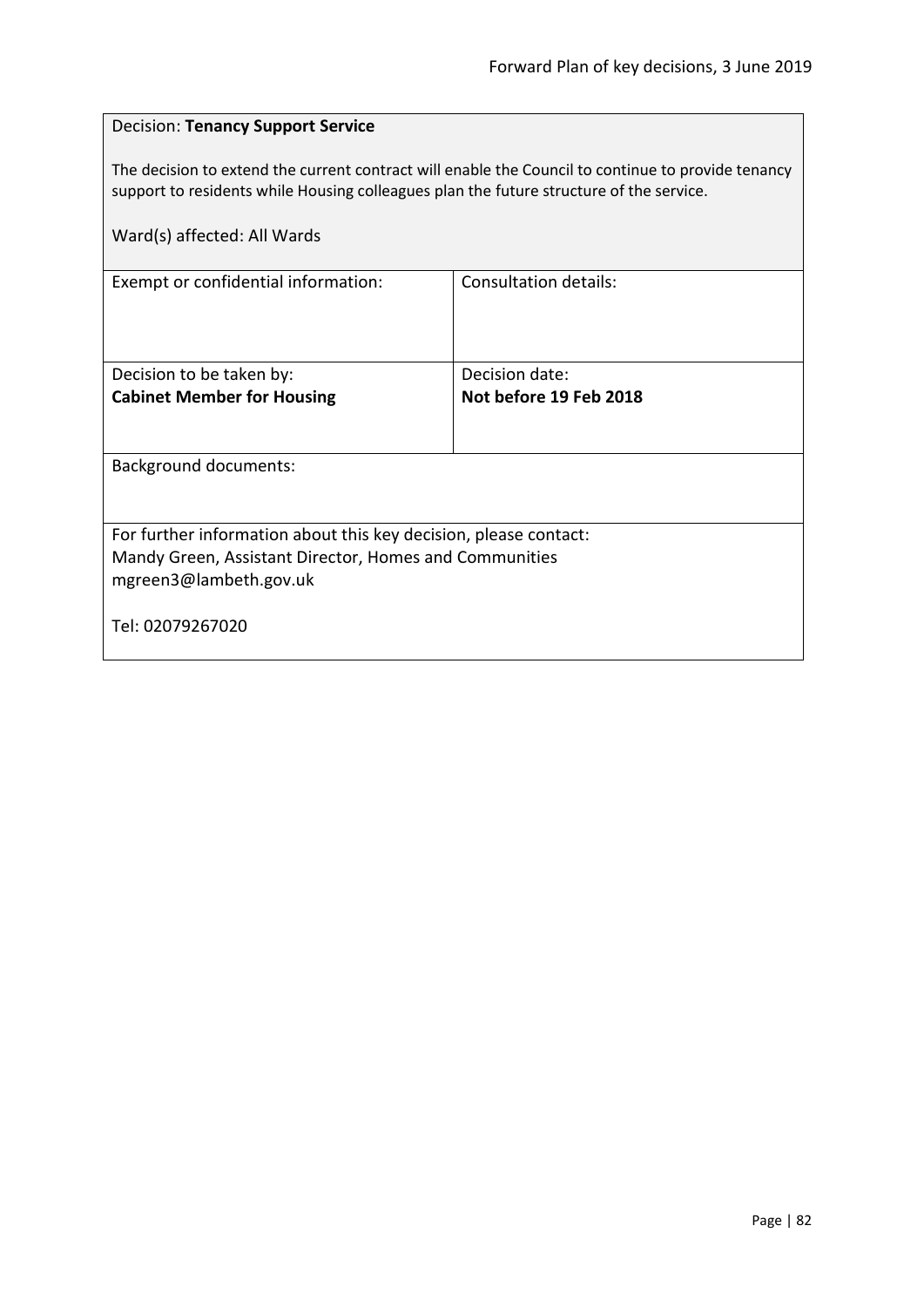| Decision: Vulnerable Adults' Pathway                                                                                           |                       |  |
|--------------------------------------------------------------------------------------------------------------------------------|-----------------------|--|
| Ward(s) affected: All Wards                                                                                                    |                       |  |
| Exempt or confidential information:                                                                                            | Consultation details: |  |
| Decision to be taken by:                                                                                                       | Decision date:        |  |
| <b>Cabinet Member for Housing</b>                                                                                              | 29 May 2019           |  |
| <b>Background documents:</b>                                                                                                   |                       |  |
| For further information about this key decision, please contact:<br>Emma Casey, Commissioning Officer<br>ecasey@lambeth.gov.uk |                       |  |
| Tel: 0207 9267539                                                                                                              |                       |  |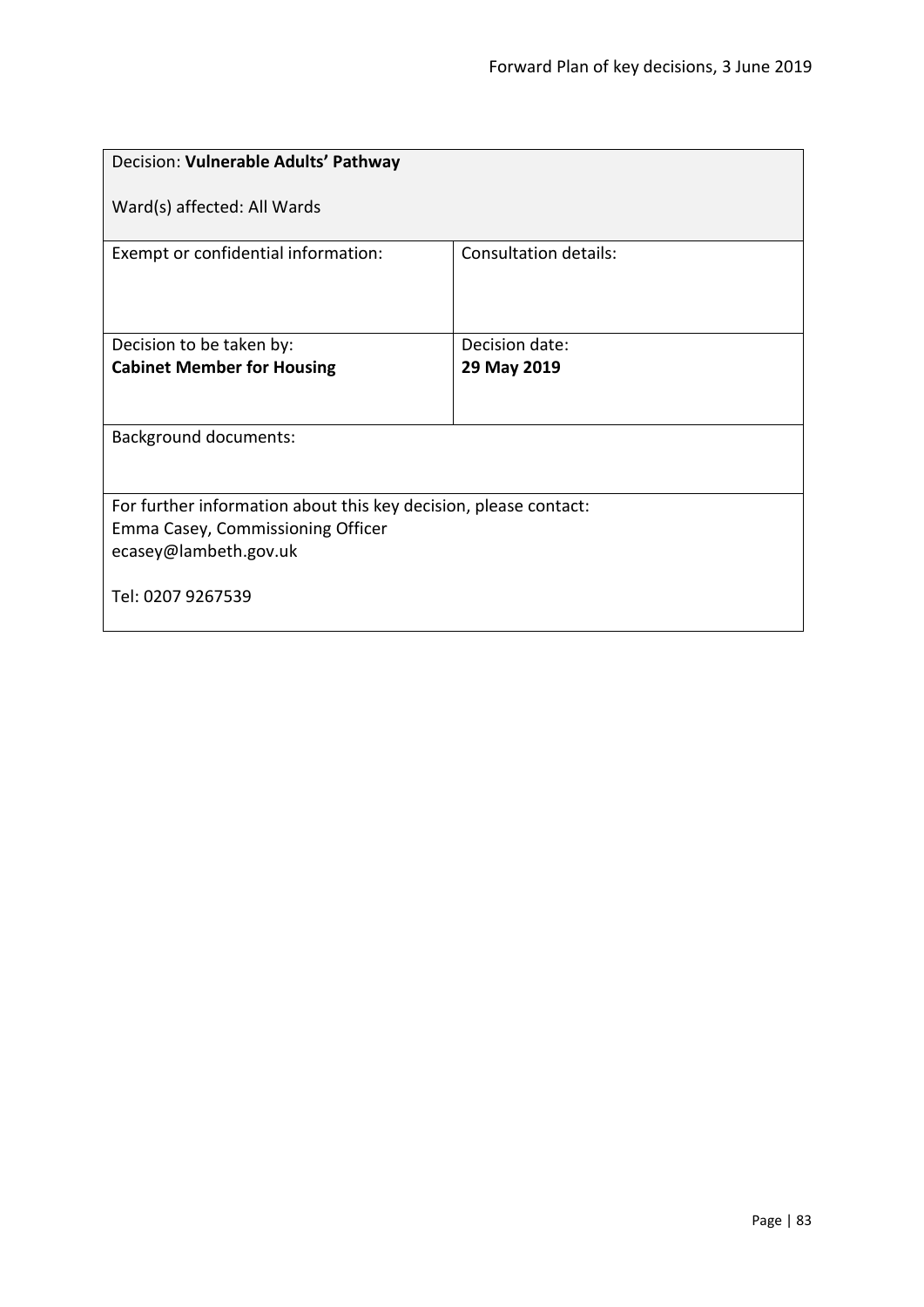| Decision: Rough Sleeping Outreach Team                                                                                                                                                                             |                              |  |
|--------------------------------------------------------------------------------------------------------------------------------------------------------------------------------------------------------------------|------------------------------|--|
| This decision will enable the Council to undertake a competitive tendering process to<br>award the contract to provide the rough sleeping outreach team from April 2020<br>onwards.<br>Ward(s) affected: All Wards |                              |  |
|                                                                                                                                                                                                                    |                              |  |
| Exempt or confidential information:                                                                                                                                                                                | <b>Consultation details:</b> |  |
|                                                                                                                                                                                                                    |                              |  |
|                                                                                                                                                                                                                    |                              |  |
| Decision to be taken by:                                                                                                                                                                                           | Decision date:               |  |
| <b>Cabinet Member for Housing</b>                                                                                                                                                                                  | Not before 19 Mar 2019       |  |
|                                                                                                                                                                                                                    |                              |  |
| <b>Background documents:</b>                                                                                                                                                                                       |                              |  |
|                                                                                                                                                                                                                    |                              |  |
|                                                                                                                                                                                                                    |                              |  |
| For further information about this key decision, please contact:                                                                                                                                                   |                              |  |
| Emma Casey, Commissioning Officer                                                                                                                                                                                  |                              |  |
| ecasey@lambeth.gov.uk                                                                                                                                                                                              |                              |  |
| Tel: 0207 9267539                                                                                                                                                                                                  |                              |  |
|                                                                                                                                                                                                                    |                              |  |